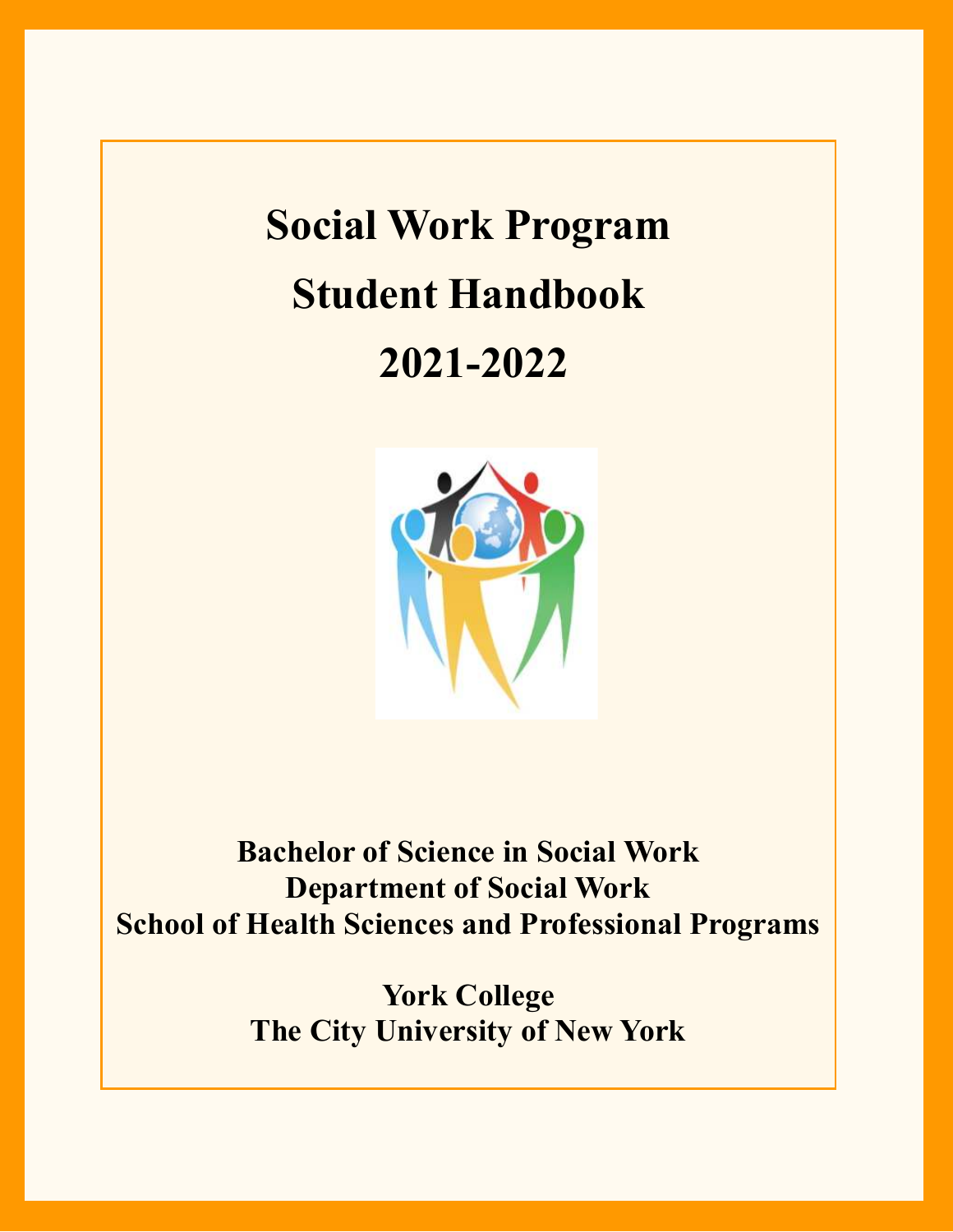# **York College Bachelor of Science in Social Work Program Department of Social Work**

**Faculty and Staff**

Professor and Chair Associate Professor

**Gila Acker, DSW, MSW Vadim Moldovan, PhD, LCSW** 

**Kim Glickman, PhD, MPP, LCSW Shirell Roeback, LCSW** Assistant Professor and Lecturer Program Director

**Susan Letteney, DSW, LCSW Azzie Forbes, MSW** ProfessorField Education Director

**Doria Thompson** Department Secretary

Department of Social Work Room AC-3A11 718.262-2606/7

www.york.cuny.edu/social\_work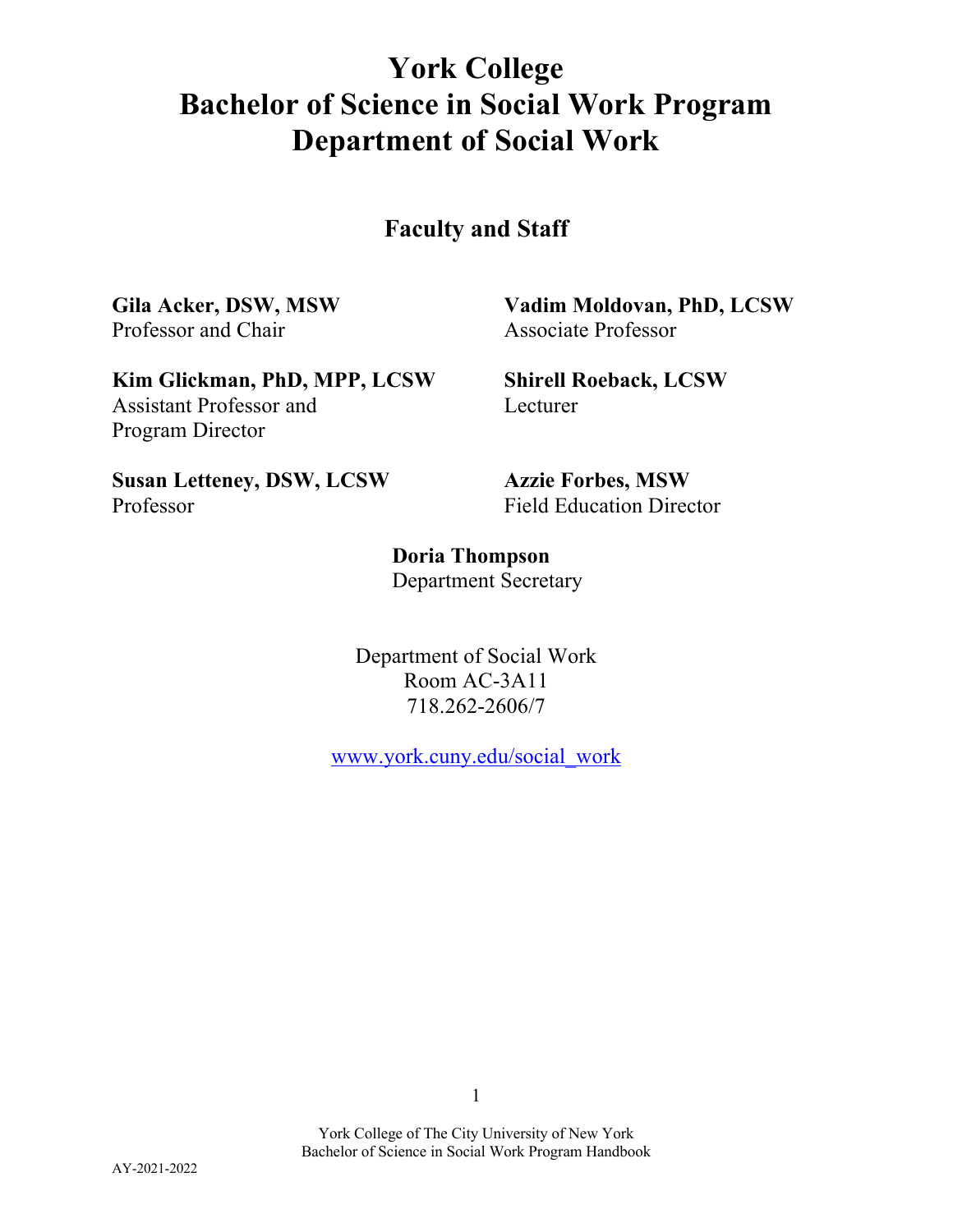## **Table of Contents**

| 3              |
|----------------|
| 3              |
|                |
| 4              |
| 4              |
| 6              |
| 6              |
|                |
| 8              |
|                |
| 12             |
| 13             |
| 13             |
| -14            |
| 15             |
| 15             |
| 15             |
| 17             |
| 17             |
| 18             |
| 18             |
| 18             |
| 19             |
| 20<br>42<br>47 |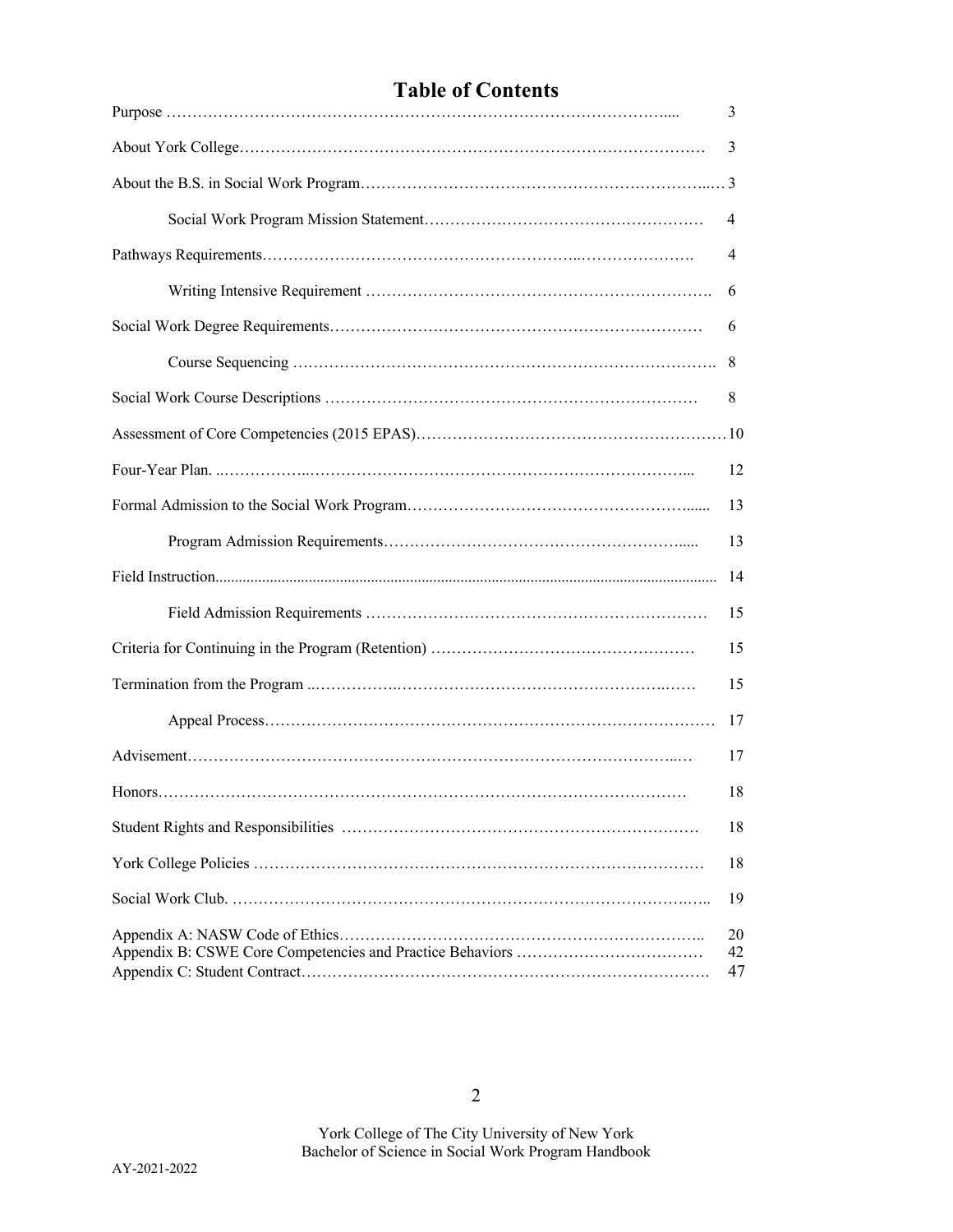### **Purpose**

This handbook was produced recognizing that students may be new to York College, thinking about pursuing social work as a career, and may have questions about majoring in social work. The information in this handbook is intended to answer questions and to help students plan their academic program, become familiar with social work degree requirements, obtain an overview of the Social Work Program, and prepare for matriculation into the Program. Along with this handbook, students are urged to read, and become familiar with, the York College Bulletin (https://www.york.cuny.edu/produce-and-print/contents/bulletin).

### **About York College**

York College, a senior college of the City University of New York, offers baccalaureate and master's degrees in social work. The York College campus, easily accessible by public transportation, is situated in a culturally and ethnically diverse urban community in southeast Queens, New York. York College students and faculty reflect the diversity of the larger community. The College welcomes and supports the intellectual growth of students and faculty from a wide range of backgrounds. More than 80 cultural and ethnic groups are represented at York; 67 languages are spoken; and 30 ethnic and religious clubs and organizations meet the diverse interest and backgrounds of students and faculty.

York College of the City University of New York is an equal opportunity and Affirmative Action institution. The College's Equal Opportunity and Affirmative Action Policy is articulated in the York College Bulletin and is available in the office of Academic Affairs.

#### **About the B.S. in Social Work Program**

York College offers one of the largest baccalaureate social work programs in the country and is accredited by the Council on Social Work Education (CSWE). The Social Work Program follows the standards for the baccalaureate social work curriculum established by the Council on Social Work Education. Students graduating with a major in social work receive a Bachelor of Science (BS) degree in social work. Students graduating with a major in social work have a foundation in liberal arts combined with a generalist social work education.

The Social Work Program prepares students for direct practice and for advanced social work education. As a graduate of the Program, students are prepared to practice as a generalist, with individuals, families, groups, organizations and communities. The Program also prepares students for graduate social work education. Students who demonstrate academic excellence at York (i.e., a cumulative average of 3.0 or better) may be eligible for advance standing at the graduate school level. As an advanced standing student, candidates enter graduate school in the second, rather than the first year of study and are able to complete the Master's in Social Work degree in one year rather than two.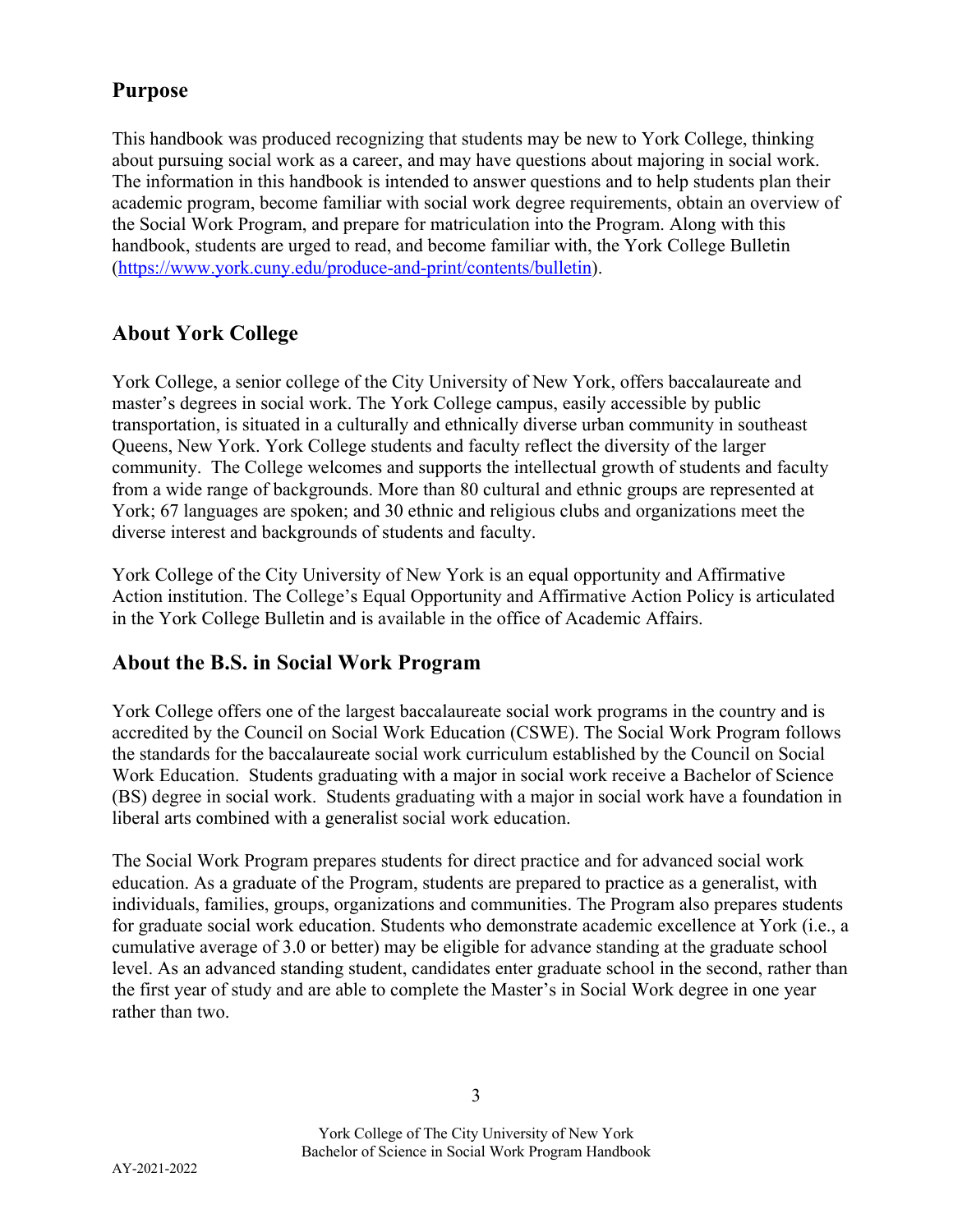Students may select social work as an intended major upon entering York College. However, due to its unique professional and academic requirements, students must apply to and be admitted into the Social Work Program in order to progress beyond SCWK 101.

#### **Social Work Program Mission Statement**

The Department of Social Work is committed to undergraduate social work education of the highest academic rigor and professional relevance with a particular emphasis on serving diverse urban populations in the global context. The cohesive curriculum of the Program, built on a strong and well-integrated liberal arts base, is designed to educate students in the knowledge, skills and values for generalist social work practice. The department prepares students for successful professional employment and advancement as well as graduate study in the field of social work.

#### **Pathways Requirements**

To graduate with a baccalaureate degree, students must complete 120 credits. These credits consist of the following CUNY Pathways general education requirements (a Common Core for all CUNY students and the College Option) and major degree requirements.

#### **Common Core**

#### **Required Core (12 credits):**

• **English Composition** (6 credits): 125, 126

*Composition I and Composition II (English 125 and English 126) must be completed within a student's first three semesters (full time) or 45 credits (part time) at York. This requirement applies to transfer students who do not enter York with Composition I and II course equivalencies.*

• **Mathematical and Quantitative Reasoning** (3 credits): 111, 115, 119, 120, 121, 150, 184, 190

*Choose one under advisement according to major program of study; certain programs may require additional coursework in Mathematics and Quantitative reasoning as part of the major requirements.*

• **Life and Physical Sciences** (3 credits): Astronomy 140, 141; Biology 140, 201, Chemistry 106, 107; Geology 140; Physics 140, 151

*Chosen under advisement according to major program of study.*

#### **Flexible Core (18 credits)**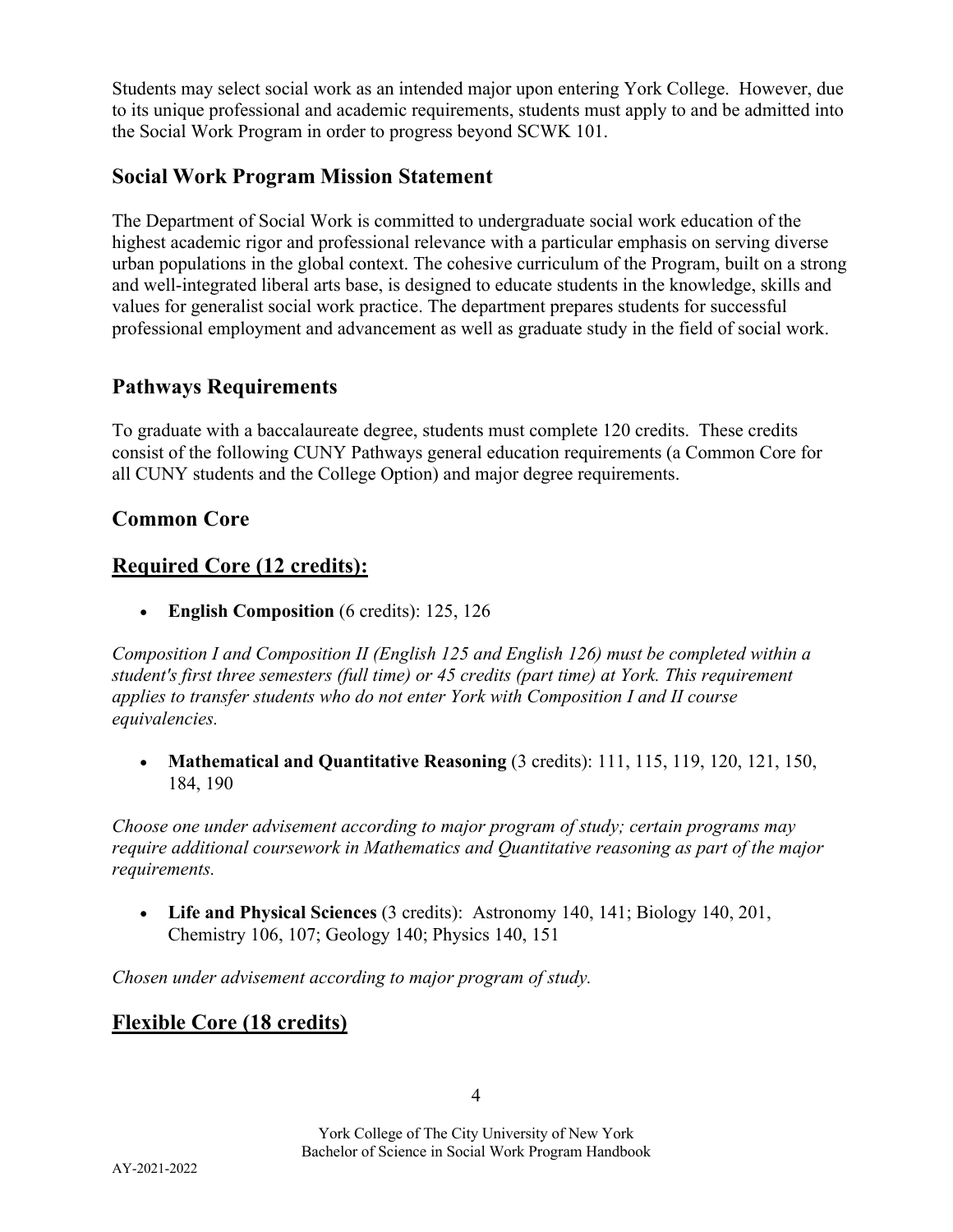#### *To meet the requirements of the Flexible Core, students must take at least one course from each of the five areas and no more than two courses in any discipline or interdisciplinary field.*

**World Cultures and Global Issues: Anthropology 101\***; English 200; History 100, 108, 113; Humanities 350; Political Science 202, 241; World Literature 201, 205, 207, 210, 211, 212

**U.S. Diversity in its Experience:** Anthropology 246; History 201, 202, 204; Humanities 250, 253; **Political Science 103**\*; Sociology 235, 289

**Creative Expression:** English 286; Fine Arts 104; Humanities 221, 224, 260; Music 101, 250, 253, 270; Speech 160; Theater Arts 110, 210

**Individual and Society**: Anthropology 205, 211; Cultural Diversity 100; Economics 102; Humanities 209, 304; Philosophy 103; Political Science 267, 268; **Sociology 101\***

**Scientific World:** Anthropology 152; Astronomy 101, 102; **Biology** 110, 120, **130\***, 202, 234 & 235; Chemistry 108, 109; Geology 110, 115, 120, 121; Physics 152, HPEH 110; HPGC 102; Humanities 202; Philosophy 102; **Psychology 102\***  *\* Students intending to major in Social Work must take these courses.* 

#### **College Option**

12 Credits (for native students and those entering York with fewer than 30 credits)

- Foreign Languages, 0 to 6 credits, as per department placement
- Health Education 111, 3 credits
- Any WI course at the 200-level or higher, 3 credits or Writing 300, 3 credits

*(Chosen under advisement according to major program of study.)*

9 Credits (for students who enter York with more than 30 credits, but without an associate degree)

- Foreign Languages, 0-6 credits, as per department placement
- One (1) WI course at the 200-level or higher, 3 credits **or** Writing 300, 3 credits

#### *(Chosen under advisement according to major program of study.)*

6 Credits (for student who enter York with an associate degree – AA or AS)

• Two (2) writing courses (These include WI courses at the 200-level or higher, 3 credits and Writing 300, 3 credits.) *(Chosen under advisement according to major program of study.)*

## **Writing Intensive Requirement**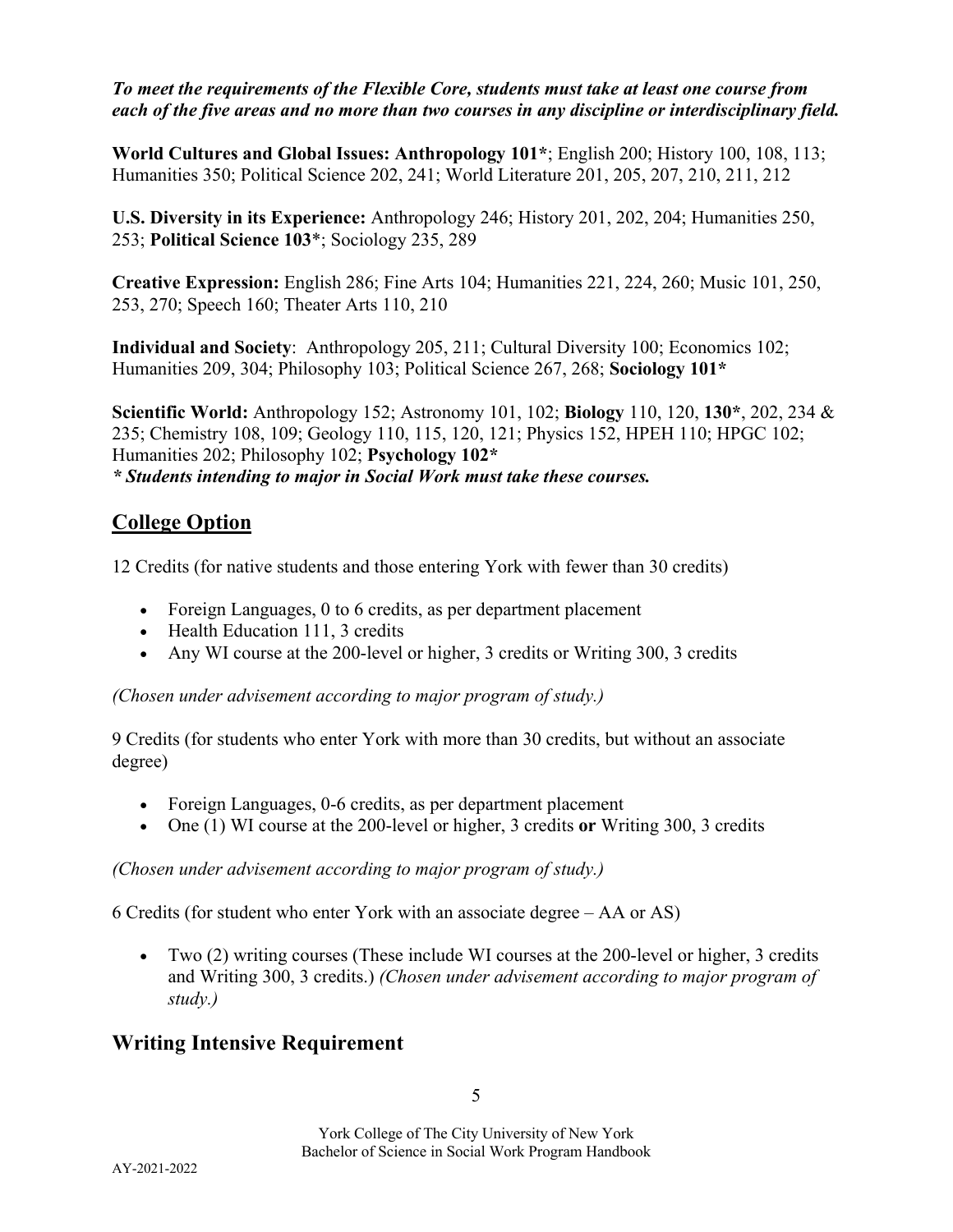Students who start at York or who transfer to York with fewer than 45 liberal arts and science credits are required to take three Writing Intensive (WI) courses: two in the lower division (100- 200 level) and one in the upper division. Transfer students should consult with an advisor about their WI requirements.

The Writing requirement in the College Option will be an overlay. Students must complete 2 or 1 additional **W** designated course based upon their matriculation status or a Writing 300 course. Any course with a **W** attribute can be used to fulfill this requirement, including courses taken from the Core, courses fulfilling requirements for a major or a minor or certificate, or elective courses. When Writing 300 is required for a major or minor certificate it can be used to fulfill the College Option requirement as an overlay. This requirement must be fulfilled by a W or Writing 300 course taken at York College.

Students entering York as a transfer student may have taken a sufficient number of liberal arts courses in their previous institution to give them the minimum of 60 liberal arts credits required for graduation. Students without the required number of liberal arts credits can select elective courses to make up the deficit. Liberal arts courses are distinguished in the York College Bulletin by a check mark, or an asterisk for example,  $\sqrt{\ }$  Italian 102, \*Health Education 312 (see course descriptions for Italian and Health Education in The Bulletin).

**\* Social Work majors take SCWK 400 (WI) as part of the major requirements.** 

#### **Social Work Degree Requirements**

**Please note:** *All of the courses listed in this Handbook are in the York College Bulletin and online at www.york.cuny.edu.* 

In addition to Pathways general education courses required by York College, the Social Work Program requires students to complete work in social work and the natural, social and behavioral sciences. These Social Work degree requirements follow.

#### **I. Required Support Courses (24-27 credits)**

| <b>Courses</b>          |     |                                                         | <b>Credits</b> |
|-------------------------|-----|---------------------------------------------------------|----------------|
| Anthropology*           | 101 | Intro to Cultural Anthropology                          | 3              |
| Biology*                | 130 | Biology of the Brain                                    | 3              |
| <b>Health Education</b> | 312 | Health, Communities & Society                           | 3              |
| Political Science       | 103 | Political and Gov. in the U.S.                          | 3              |
| Psychology*             | 102 | Intro to Psychology                                     | 3              |
| Psychology              | 214 | Lifespan Development for<br><b>Health Professionals</b> | 3              |
| OR.                     |     |                                                         |                |
| Psychology              | 215 | Human Development I                                     | 3              |
|                         |     | 6                                                       |                |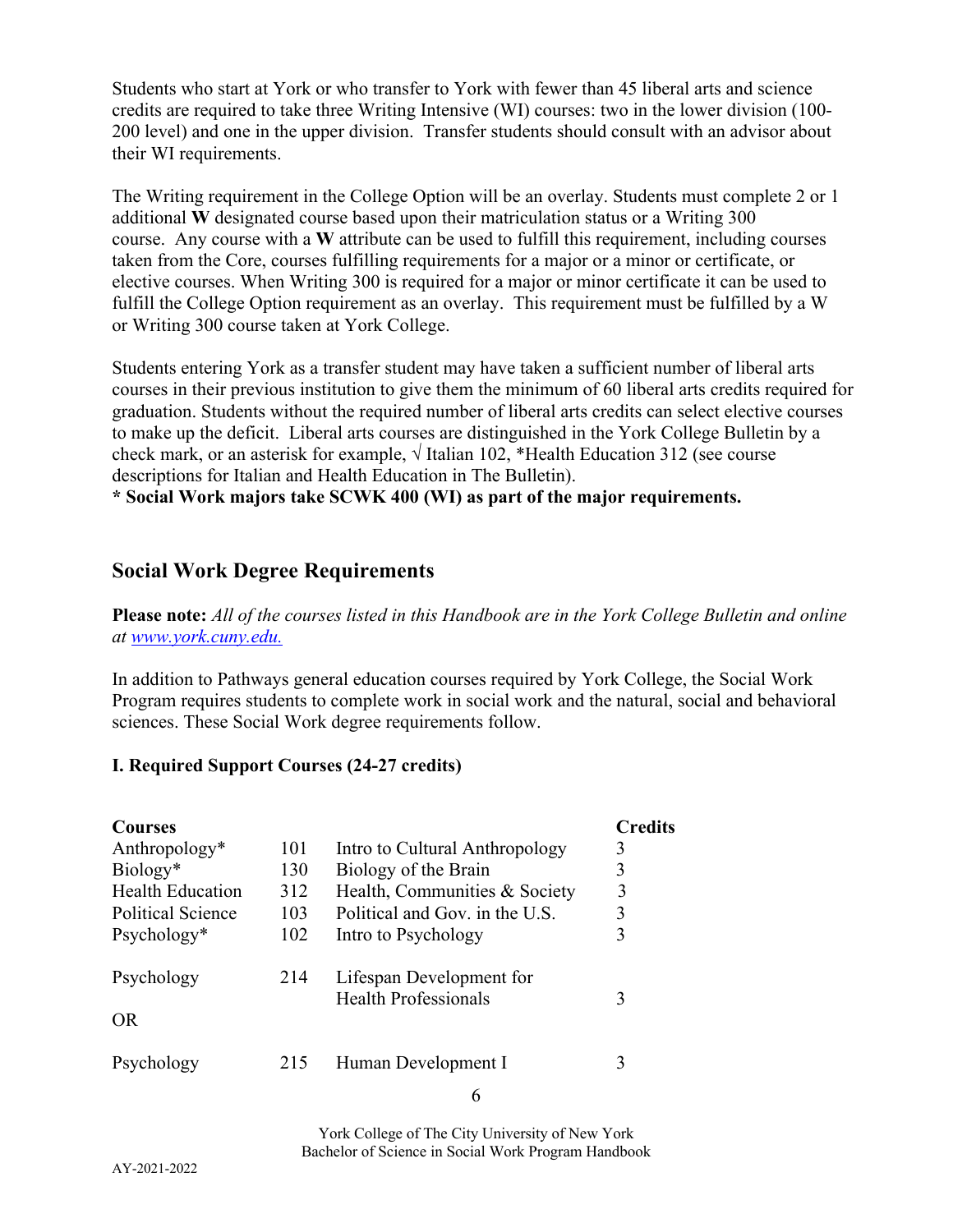| Psychology | 216 | Human Development II          |  |
|------------|-----|-------------------------------|--|
| Sociology* | 101 | <b>Introductory Sociology</b> |  |
| Writing*   | 303 | Research & Writing for        |  |
|            |     | Professional Programs         |  |

## **II. Human Diversity Requirements (9 credits)**

Choose 3 courses from the following:

| Anthropology                | 243 | The Caribbean                             | 3                       |
|-----------------------------|-----|-------------------------------------------|-------------------------|
| Anthropology                | 244 | <b>Ethnology of Latin America</b>         | 3                       |
| Anthropology                | 245 | Ethnology of the Mediterranean,           |                         |
|                             |     | <b>Middle East</b>                        | 3                       |
| Anthropology                | 246 | Ethnology and Ethnography of              |                         |
|                             |     | North American Indians                    | 3                       |
| Anthropology                | 249 | Anthropology of Puerto Rico               | $\overline{3}$          |
| <b>Black Studies</b>        | 202 | Black Experience in the Caribbean         | $\overline{3}$          |
| <b>Black Studies</b>        | 213 | African American Religions and            |                         |
|                             |     | <b>Religious Practice</b>                 | 3                       |
| <b>Black Studies</b>        | 262 | <b>Black American Culture</b>             | $\overline{3}$          |
| <b>Black Studies</b>        | 353 | Boys to Men: From Black Macho             |                         |
|                             |     | to Black Male Feminist                    | 3                       |
| <b>Health Education</b>     | 241 | Sex and Sexuality                         | $\overline{\mathbf{3}}$ |
| History                     | 203 | Slavery in World History                  | $\overline{3}$          |
| History                     | 206 | Women and the Family in                   |                         |
|                             |     | World History                             | 3                       |
| History                     | 257 | East Asia to the 19 <sup>th</sup> Century | $\overline{3}$          |
| History                     | 258 | East Asia from 1800 to the Present        | $\overline{\mathbf{3}}$ |
| History                     | 262 | History of the Middle East                | $\overline{3}$          |
| History                     | 263 | Jewish History: From Ancient Israel       |                         |
|                             |     | Until the End of the Middle Ages          | 3                       |
| History                     | 264 | Jewish History: The Modern Period         | $\overline{\mathbf{3}}$ |
| History                     | 272 | <b>African American History</b>           | $\overline{\mathbf{3}}$ |
| History                     | 275 | African History until 1800                | $\overline{3}$          |
| History                     | 276 | African History from 1800 Until           |                         |
|                             |     | The Present                               | 3                       |
| History                     | 277 | The Caribbean Since Columbus              | $\overline{3}$          |
| Humanities                  | 250 | The Italian Experience in the             |                         |
|                             |     | <b>United States</b>                      | 3                       |
| Humanities                  | 253 | The Haitian Experience in the             |                         |
|                             |     | <b>United States</b>                      | 3                       |
| Public Health               | 343 | Sexual and Gender Minority                |                         |
|                             |     | Health (pre-req: ENG 126)                 | 3                       |
| <b>Puerto Rican Studies</b> | 241 | Puerto Ricans in New York                 | $\overline{3}$          |
| <b>Puerto Rican Studies</b> | 242 | Puerto Rican Society and                  |                         |
|                             |     | Culture I                                 | 3                       |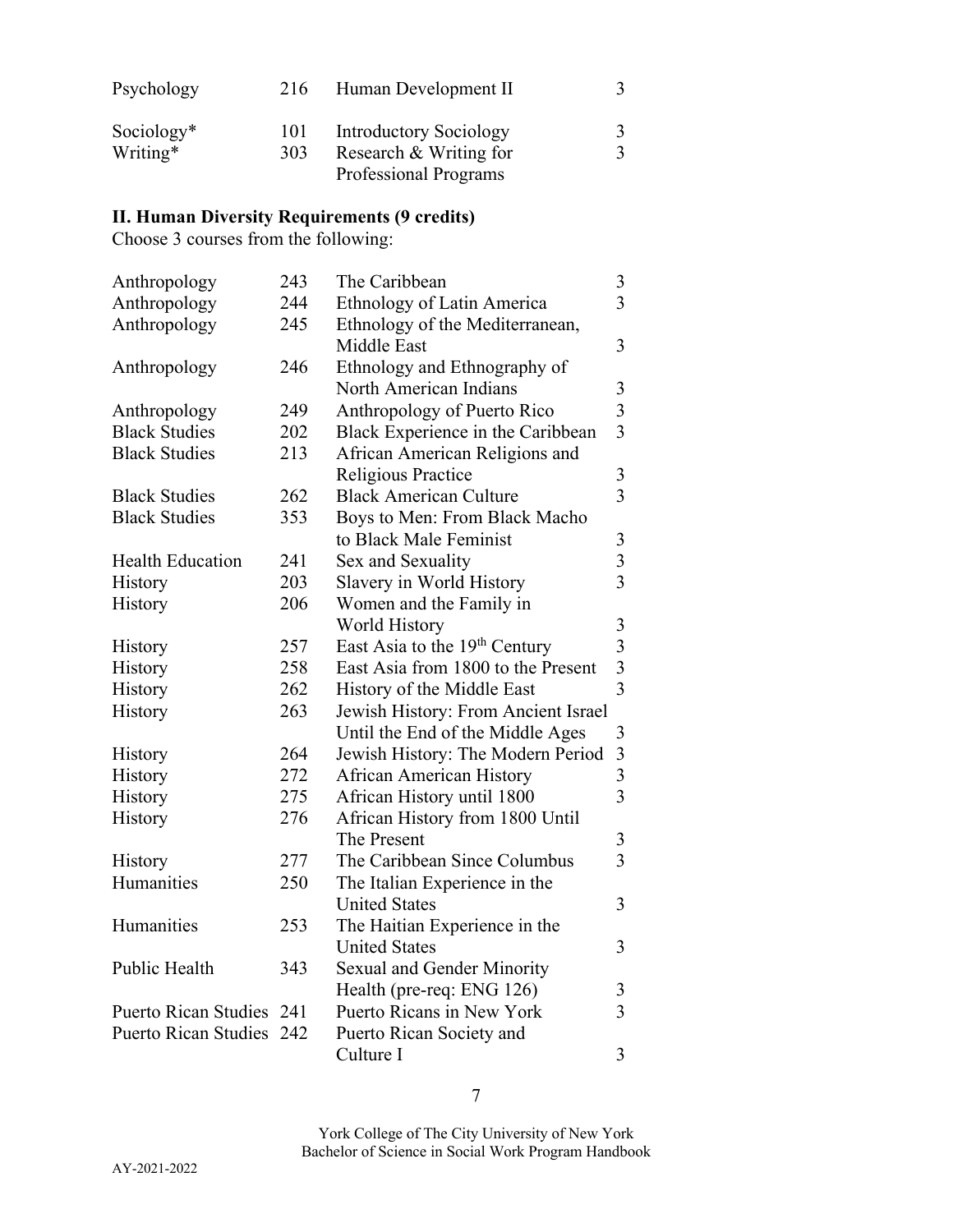| Psychology | 225 | Psychology of Learning   |  |  |
|------------|-----|--------------------------|--|--|
|            |     | <b>Disabilities</b>      |  |  |
| Psychology | 236 | Psychology of Women      |  |  |
| Psychology | 280 | Psychology of Geriatrics |  |  |
| Psychology | 333 | <b>Black Psychology</b>  |  |  |
| Sociology* | 235 | Ethnicity                |  |  |
| Sociology  | 333 | Social Stratification    |  |  |

#### **III. Required Social Work Courses (42 Credits)**

| Social Work | 101 | Intro to Social Work                 |   |
|-------------|-----|--------------------------------------|---|
| Social Work | 203 | Social Welfare Policies & Programs 3 |   |
| Social Work | 293 | Social Work Practicum                |   |
| Social Work | 300 | Generalist Practice I & Skills Lab   |   |
| Social Work | 350 | Social Research I                    |   |
| Social Work | 360 | Human Behavior & the                 |   |
|             |     | Social Environment                   |   |
| Social Work | 370 | Generalist Practice II               | 3 |
| Social Work | 400 | Generalist Practice III              | 3 |
| Social Work | 410 | Field Placement & Seminar            |   |
| Social Work | 470 | Social Research II                   | 3 |
| Social Work | 480 | Social Welfare Policy                |   |
| Social Work | 492 | Field Placement & Seminar II         |   |

**\*These courses (18 credits) can be used to fulfill Pathways general education requirements. A grade of C or higher for all Social Work courses and an overall GPA of 2.7 is required in order to stay in the Program.** 

#### **Course Sequencing**

Students must follow the course sequencing as required by the Social Work Program. In keeping with the standard established by the Council on Social Work Education, the Social Work Program is designed so that course work is progressive and integrated. Course sequencing is structured by pre-requisite and co-requisite requirements. A pre-requisite is a course that must be taken prior to the current course in question; a co-requisite is a course that must be taken at the same time with the course in question.

Pre-requisites are designed so that lower-level courses provide a foundation for upper-level courses. For example, an understanding of what social work is and what social workers do (Social Work 101) is required before conducting an internship at a social welfare agency (Social Work 293). Co–requisites are designed to integrate and supplement courses taken concurrently.

#### **Social Work Course Descriptions**

**Social Work 101: Introduction to Social Work**. **3 hrs.; 3 cr. Prereq: None.**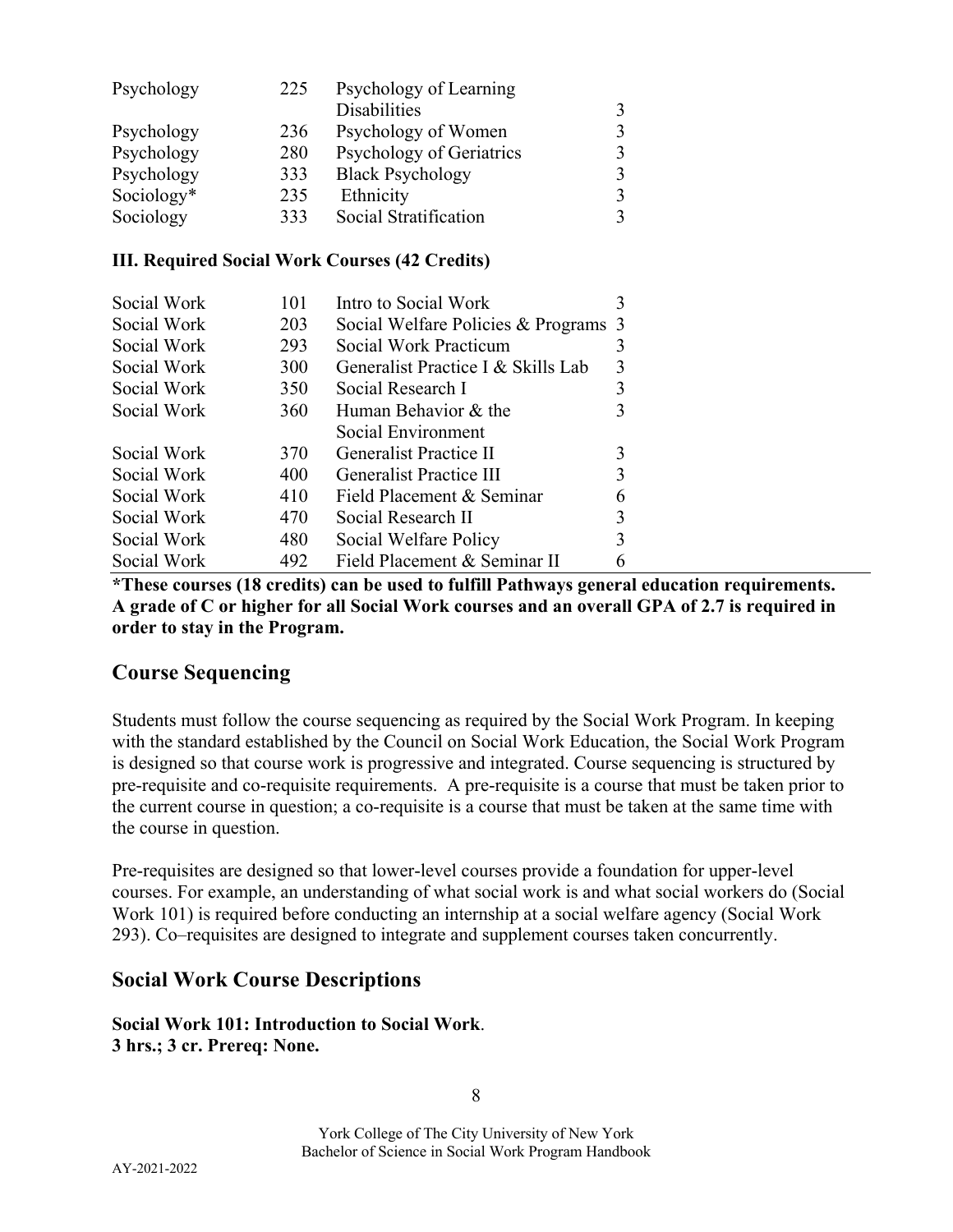Social Work and its values viewed from historic and contemporary perspectives; emphasis on settings where social work is practiced; opportunity for career discovery and orientation.

#### **Social Work 203: Social Welfare Programs and Policies**. **3 hrs. 3 cr. Prereq: Admission to the Social Work Program, Social Work 101, Political Science 103, Sociology 101.**

Consideration of socio-economic conditions that have influenced the development of major contemporary social welfare institutions; emphasis on the interrelationships of social problems and policies, social welfare systems, and the values of contemporary society; introduction to social policy analysis.

#### **Social Work 293: Social Work Practicum. 2 hrs. lecture; 6 hrs. field work; 3 cr. Prereq: Admission to the Social Work Program, Social Work 101. Prereq or Coreq: Social Work 203, and Psychology 214 or 215.**

Direct service contact in professionally supervised settings, opportunity to gain practical knowledge about structure and function of social services bureaucratic organizations; integration of field and classroom learning in seminar format. Field placement is for six day-time hours per week.

#### **Social Work 300: Generalist Social Work Practice I and Skills Laboratory. 2 hrs. lecture; 2 hrs. lab; 3 cr. Prereq: Social Work 203, Social Work 293. Prereq or Coreq: Anthropology 101, Psychology 216.**

Examination of the generalist model of social work practice with focus on intervention with individuals. Development of the professional, communication and interviewing skills in the laboratory.

#### **Social Work 350: Social Research I. 2 hrs. recitation; 2 hrs. lab; 3 cr. Prereq or Coreq: Social Work 300. Not open to students with credit in Sociology 220.**

Introduction to the logic of inquiry; the construction and interpretation of social indicators and demographic measures, the organization and analysis of quantitative data in social research, including the use of micro-computers for graphic and statistical analysis and presentation.

#### **Social Work 360: Human Behavior and the Social Environment. 3 hrs.; 3 cr. Prereq: Social Work 300. Prereq or Coreq: two human diversity courses, and Social Work 350.**

Integration of social science knowledge with the generalist model of practice to support intervention. Emphasis on human diversity and oppression.

#### **Social Work 370: Generalist Social Work Practice II. 3 hrs.; 3cr. Prereq or Coreq: Social Work 350, Social Work 360, Writing 303.**

Continued examination of the generalist model of social work practice with focus on intervention with families and small groups. Development of professional skills in referral, assessment, goal setting, contracting, termination and evaluation.

#### **Social Work 400 WI: Generalist Social Work Practice III. 3 hrs.; 3 cr. Prereq or Coreq: Social Work 350, Social Work 360, Social Work 370.**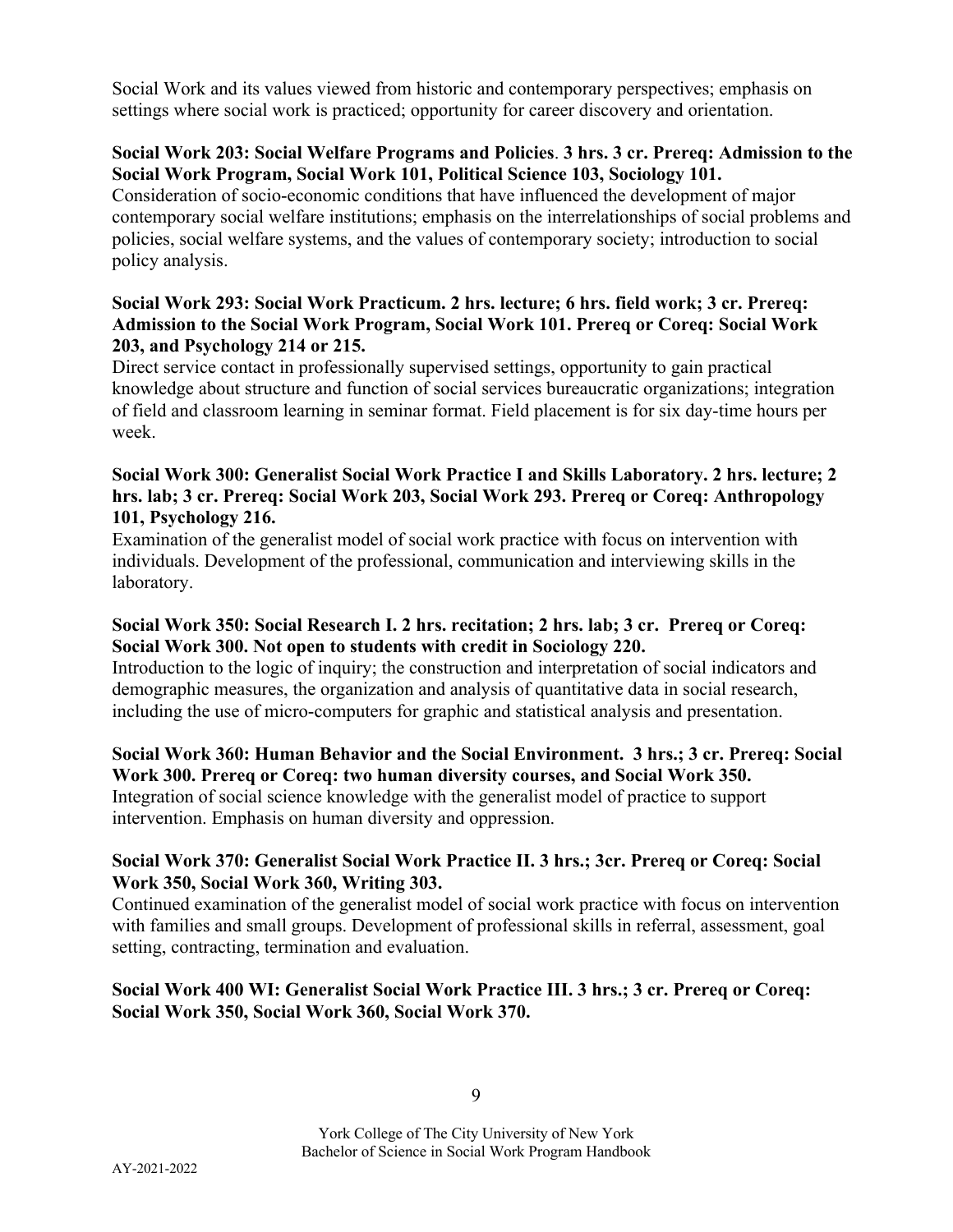Continued examination of the generalist model of social work practice with focus on intervention with formal organizations and communities. Development of professional skills in direct action, advocacy, bargaining, conflict resolution and evaluation.

#### **Social Work 410: Field Placement & Seminar I. 2 hrs. lecture; 14 hrs. field work; 6 cr. Prereq: Acceptance into field placement, Social Work 360, Social Work 370. Prereq two human diversity courses or Coreq: Social Work 400.**

Supervised field experience. On site visits by Social Work faculty. Integration of field and classroom learning in a weekly on-campus seminar. Placements are from 9:00AM to 5:00PM on two weekdays per week for a minimum of 200 hours for the semester. Permission required for repeating the course.

#### **Social Work 470: Social Research Methods II. 3 hrs.; 3 cr. Prereq: Social Work 350. Prereq or Coreq: Social Work 400, Social Work 410.**

Application of the scientific method, the logic of experimentation, and rules of evidence to social data, with particular attention to experimental and quasi-experimental research designs, including single-case designs, measurement problems; and sampling designs and the use of inferential statistics.

#### **Social Work 480: Social Welfare Policy. 3 hrs.; 3 cr. Prereq or Coreq: Social Work 400, Social Work 410, Social Work 470.**

Social Policy analysis; emphasis on the various conceptions of social policy and the elements that influence social welfare decision making; the relationship between social policy and social work practice; development of analytical techniques needed for problem evaluation and policy change.

#### **Social Work 492: Field Placement & Seminar II. 2 hrs. lecture; 14 hrs. fieldwork; 6 cr. Prereq: Social Work 410. Prereq or Coreq: Social Work 470, Social Work 480. \*\*\* In the Spring semester this course begins the first week in January.**

Continuation of supervised field experience. On site visits by Social Work faculty. Integration of the field and classroom learning in a weekly on-campus seminar. Placements are from 9:00AM to 5:00PM on two weekdays per week for a minimum of 200 hours for the semester. Permission required for repeating the course.

\*\*All students will be evaluated on their mastery of the CSWE 9 Core Competencies (see Appendix B).

## **Assessment of Core Competencies (2015 EPAS)**

Students in SCWK 370 and SCWK 492 are required to participate in non-graded assessment exams at the end of the semester. The purpose of the assessment is to assist the Social Work Program in evaluating its effectiveness in teaching the CSWE Core Competencies. The assessment exams will not count towards the final grade in these courses.

## **Elective Courses/Minors**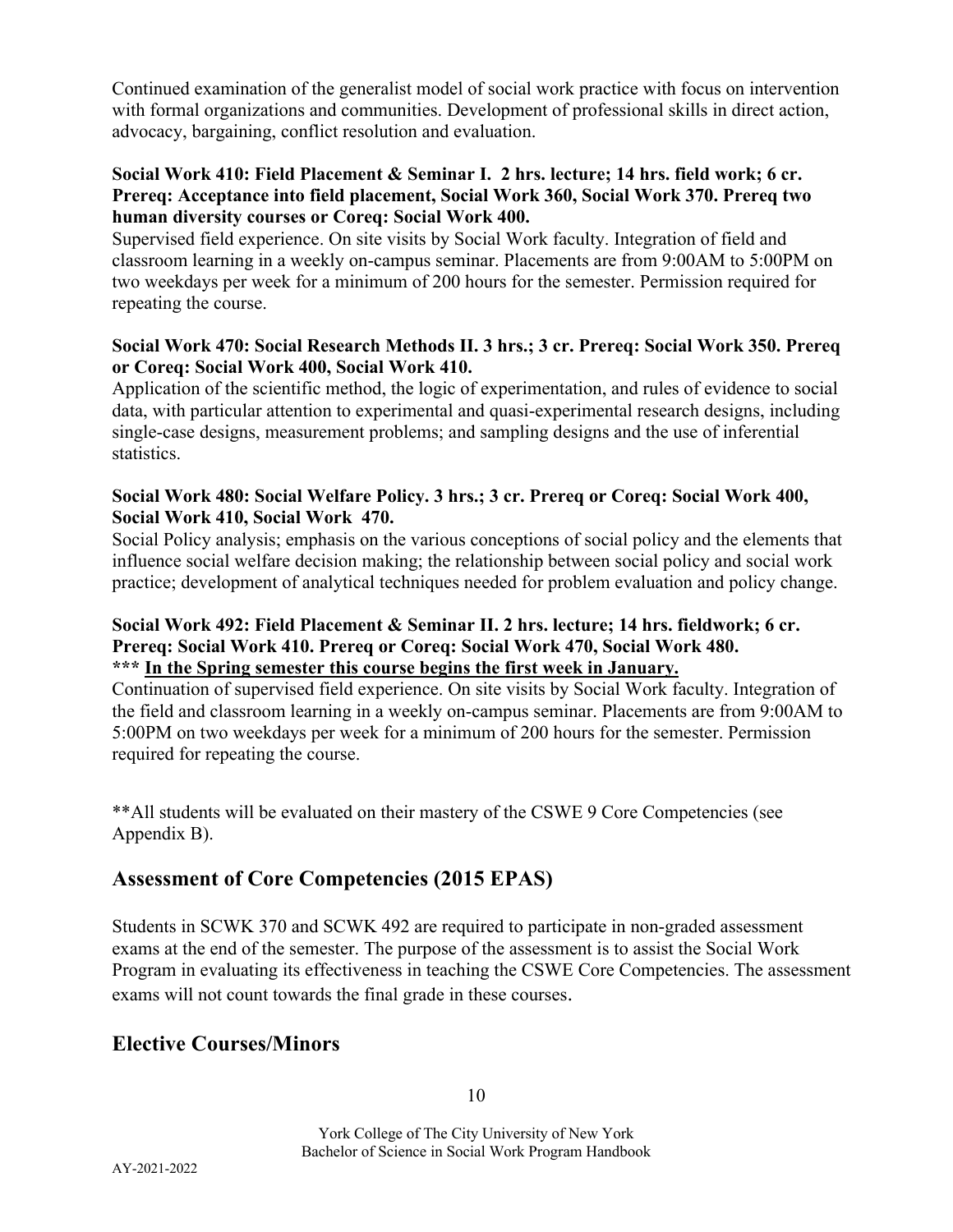Elective courses allow students to pursue areas of interest not stipulated in the Pathways general education curriculum or major. Students should complete enough liberal arts electives courses to meet graduation requirements. An academic minor can help students develop expertise in specialized areas (e.g. gerontology, psychology, public health).

The Social Work Department also offers opportunities for independent research in which students may work closely with a Social Work faculty member studying specific social work related issues and problems. Enrollment in a credit-bearing course may be required. See the Social Work Department Chair for more information about research opportunities.

11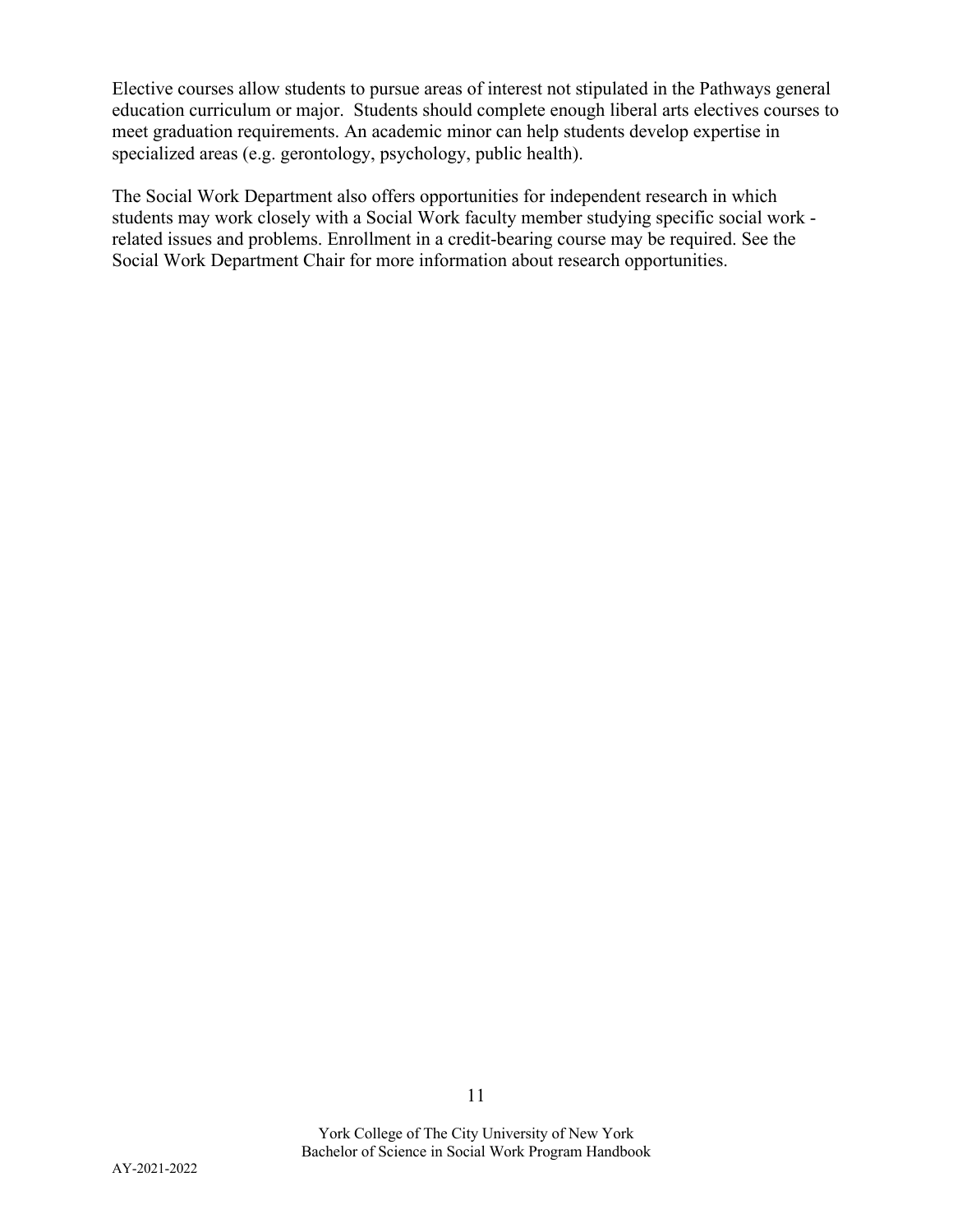#### **Four-Year Plan**

A sample schedule for a social work major entering York College as a freshman is presented below:

|                                      | <b>Credits</b> |                                                   | <b>Credits</b> |
|--------------------------------------|----------------|---------------------------------------------------|----------------|
| <b>FRESHMAN YEAR- FALL</b>           | 15             | <b>SPRING</b>                                     | 15             |
| English Comp (I) ENG125              | 3              | English Comp (II) ENG126                          | $\overline{3}$ |
| Math/Quantitative Reasoning (MA 111) | $\overline{3}$ | Life & Physical Sciences Course                   | $\overline{3}$ |
| Indi & Society (SOC 101)             | 3              | US Experience (POL 103)                           | $\overline{3}$ |
| World Cultures (ANTH 101)            | 3              | Scientific World (PSY 102)                        | 3              |
| <b>SCWK 101</b>                      | 3              | HE111 (College Option)                            | $\overline{3}$ |
| <b>SOPHOMORE- FALL</b>               | 15             | <b>SPRING</b>                                     | 15             |
| <b>SCWK 203</b>                      | 3              | <b>SCWK 293</b>                                   | 3              |
| Foreign Language (placement exam)    | 3              | <b>PSY 216</b>                                    | $\overline{3}$ |
| Scientific World (BIO 130)           | 3              | US Experience (SOC 235) (Human<br>Diversity $#1)$ | $\overline{3}$ |
| PSY 214 or 215                       | $\overline{3}$ | <b>Creative Expression</b>                        | $\overline{3}$ |
| <b>HE 312</b>                        | 3              | Foreign Language (placement exam)                 | $\overline{3}$ |
| <b>JUNIOR-FALL</b>                   | 15             | <b>SPRING</b>                                     | 15             |
| <b>SCWK 300</b>                      | 3              | <b>SCWK 360</b>                                   | 3              |
| <b>SCWK 350</b>                      | 3              | <b>SCWK 370</b>                                   | $\overline{3}$ |
| Human Diversity #2                   | 3              | <b>SCWK 400 (WI)</b>                              | 3              |
| <b>WRIT 303</b>                      | 3              | Human Diversity #3                                | $\overline{3}$ |
| Free Elective (LIB Arts)             | 3              | Free Elective                                     | $\overline{3}$ |
| <b>SENIOR-FALL</b>                   | 15             | <b>SPRING</b>                                     | 15             |
| <b>SCWK 410</b>                      | 6              | <b>SCWK 480</b>                                   | 3              |
| <b>SCWK 470</b>                      | 3              | <b>SCWK 492</b>                                   | 6              |
| Free Elective                        | 3              | Free Elective                                     | 3              |
| Free Elective                        | 3              | Free Elective                                     | 3              |

**Students who start at York are required to take three Writing Intensive (WI) courses: two in the lower division (100-200 level) and one in the upper division (300-400 level). Transfer students should consult with an advisor about their WI requirements.** 

The day and the time a class is held is called the class section and is designated by the letter code, for example social work 350 TW (TW indicates that the class meets on Tuesdays and Thursdays, from 6:00- 7:50PM). The section for each class offered during the semester is printed in the Schedule of Classes which is available on-line and from the Registrar's Office prior to registration. Unless otherwise stated in the York College Bulletin, each social work course is offered during both the fall and spring semesters. A minimum of two sections of each course are offered each semester and are scheduled to accommodate the needs of day and evening students.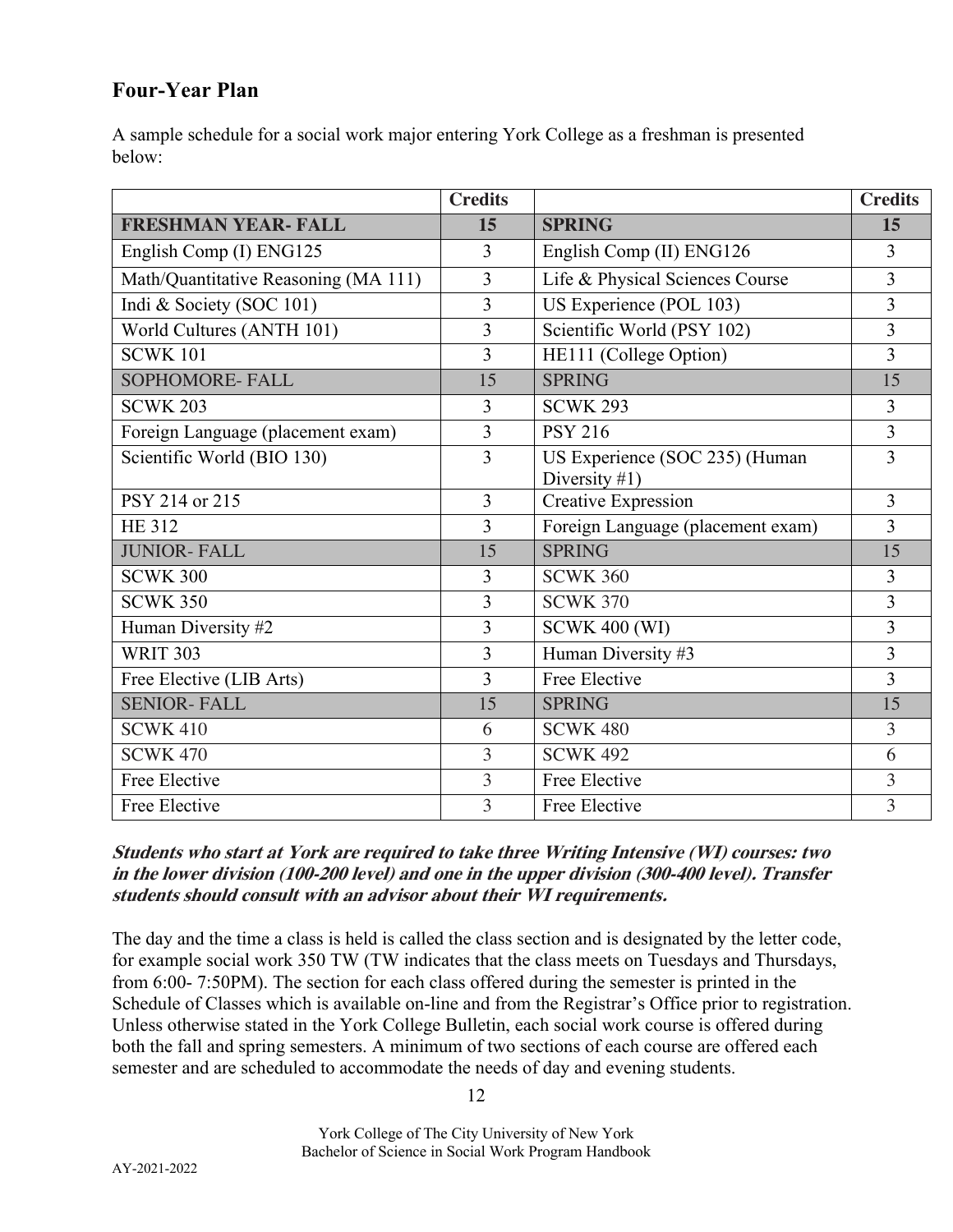The grade point average (GPA) requirement for social work majors differs from the GPA required by the College. York College requires students with 25 credits or more, to maintain a minimum average of 2.00 in order to remain in good standing. **However, the Social Work Program requires social work majors to maintain a cumulative GPA of at least 2.7. Student schedules should be planned with this requirement in mind.** 

#### **Formal Admission to the Social Work Program**

**Application to the Program:** After completion of SCWK 101, formal admission to the Program is required. Students must submit the application form prior to enrolling in any other SCWK courses. Admission to the Social Work Program is separate from admission into the College. The Social Work Program admits applicants twice per year, once during the fall and spring semesters. Applications should be submitted electronically through a link on the York College BSSW website.

Decisions to accept students into the Social Work Program are made by Social Work Program staff. Students are notified by letter emailed to the student's York College email address.

#### **Program Admission Requirements**

- 1. Matriculation at York College;
- 2. A minimum Grade Point Average (GPA) of 2.7;
- 3. A grade of "C" or higher in SCWK 101;
- 4. Transfer social work courses require a grade of C or higher;
- 5. A completed application form (electronic).

**Evaluation of Transcripts:** Transfer students must have the transcript from their previous institution (s) evaluated by the York College Office of the Registrar. Students who transfer to York College while completing courses at another institution should make sure that the grades for these courses are sent to York College at the end of the semester in question. Students may need to have their transcripts re-evaluated at York to credit courses taken during the last semester at their previous institution.

Students with a two-year degree from a CUNY or SUNY college are considered to have met all Pathways general education requirements, except Writing 303, but may need particular courses required by the Social Work Program, or may need additional liberal arts courses to fulfill the 60 liberal arts credit requirement. Students who do not hold a two-year degree from a CUNY or SUNY community college, but have at least 45 credits in liberal arts and sciences from a regionally accredited college may apply for a full or partial waiver from the Pathways requirements based on the evaluation of the credits transferred.

For students transferring from other CUNY schools, grades of "D" or better will be credited for transfer **except social work courses** that require a grade of "C" or higher. Students entering York from accredited schools other than CUNY need grades of "C" or higher in all coursework, not just social work, in order to receive transfer credit.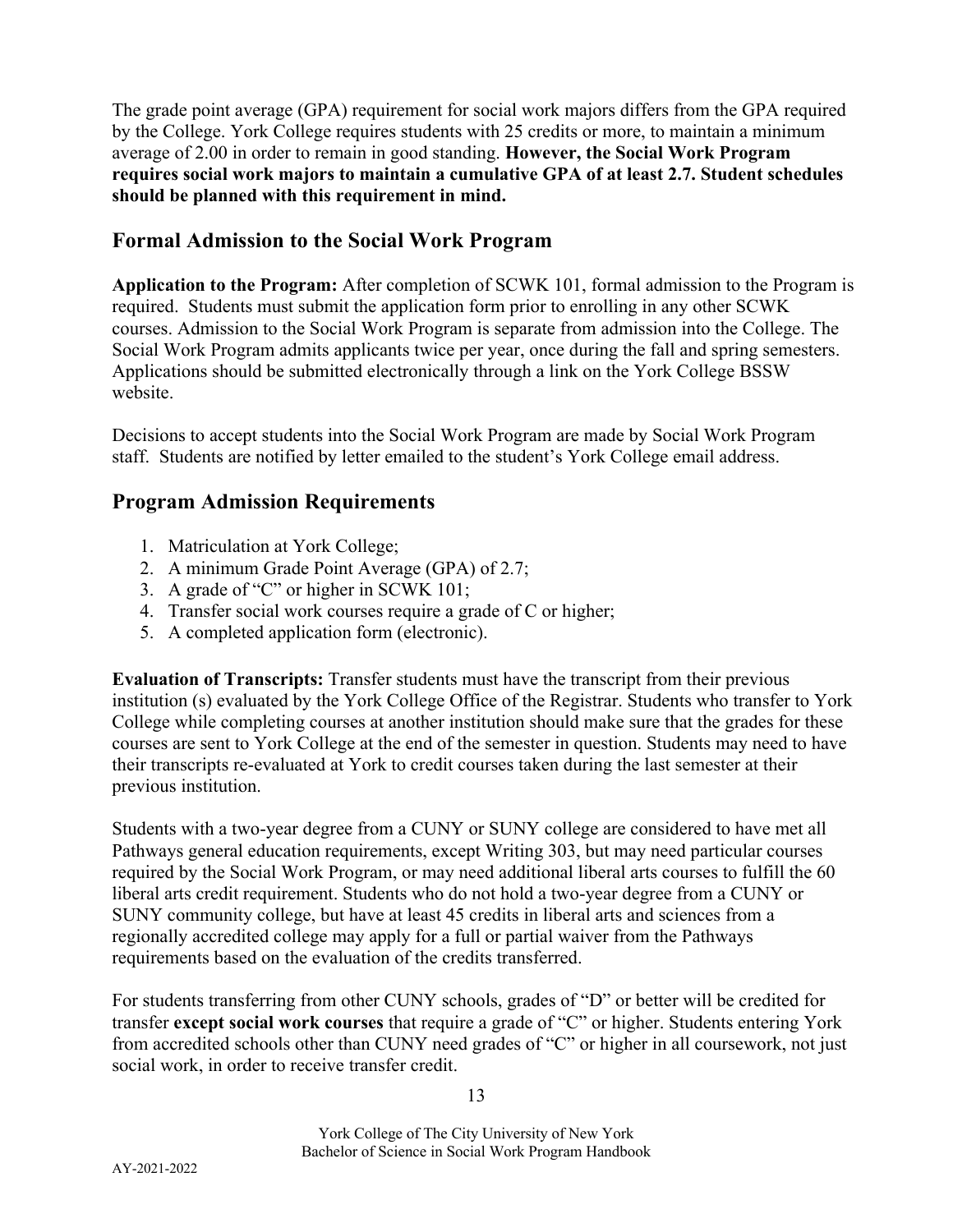**Course credit for Life Experience or Work Experience:** Students will not receive social work course credit for life experience or previous work experience.

**Transcripts:** A preliminary evaluated transcript is from a transfer institution and has been given a preliminary review by the York College Registrar. The transcript notes the equivalent York College course numbers next to the course numbers from the transfer institution.

A preliminary evaluated transcript may be used to plan student course schedules for the first semester at York. The Registrar will subsequently provide an official evaluated transcript.

Once transfer courses are loaded onto the CUNY FIRST system, students are able to access the transcript. CUNY First is a "Fully Integrated Resources and Services Tool."

### **Field Instruction**

Field instruction begins with Social Work 293, the mini field practicum taken in the sophomore year. Additional field instruction at York is taken in the senior year. The field placement courses, Social Work 410 and Social Work 492, consist of both field and seminar components. For the field component, students are placed in an approved agency under qualified (MSW) professional supervision, fourteen hours a week for fifteen weeks (200 hours) for each of two semesters. Students remain with the same agency for a full academic year. Over 60 health and social welfare agencies participate with the Social Work Program as field placement sites. Students may be assigned to any one of a variety of settings such as a public school for pregnant teens; a program for the mentally frail elderly, a drug treatment center, a temporary housing program, a hospital outpatient clinic, a correctional facility, or additional sites. Most field placements are located in Queens and Brooklyn. Other placements are in Manhattan; a few are in Nassau County.

Each field course includes a weekly two-hour seminar with a Social Work Program faculty member. Students remain with the same seminar for the full two semesters of field placement. The purpose of the seminar is to integrate class and field learning. The seminar instructor also serves as the field liaison between the Social Work Program and the field placement agency to which students are assigned.

Applications for field placement are accepted each semester. They are made available in the eighth week of the semester and are due back two weeks later, in electronic format. One year prior to applying to the field, students should review and plan to fulfill requirements admission to the field. Some students may find it necessary to make adjustments in work and family schedules in order to fulfill field requirements during normal business hours in the workweek. Evening or weekend field placements are rarely available. .

First semester field placements begin in both fall and spring semesters. If possible, students should plan to begin the field experience in the fall semester to avoid discontinuity of the summer break.

#### **Late applications will not be accepted.**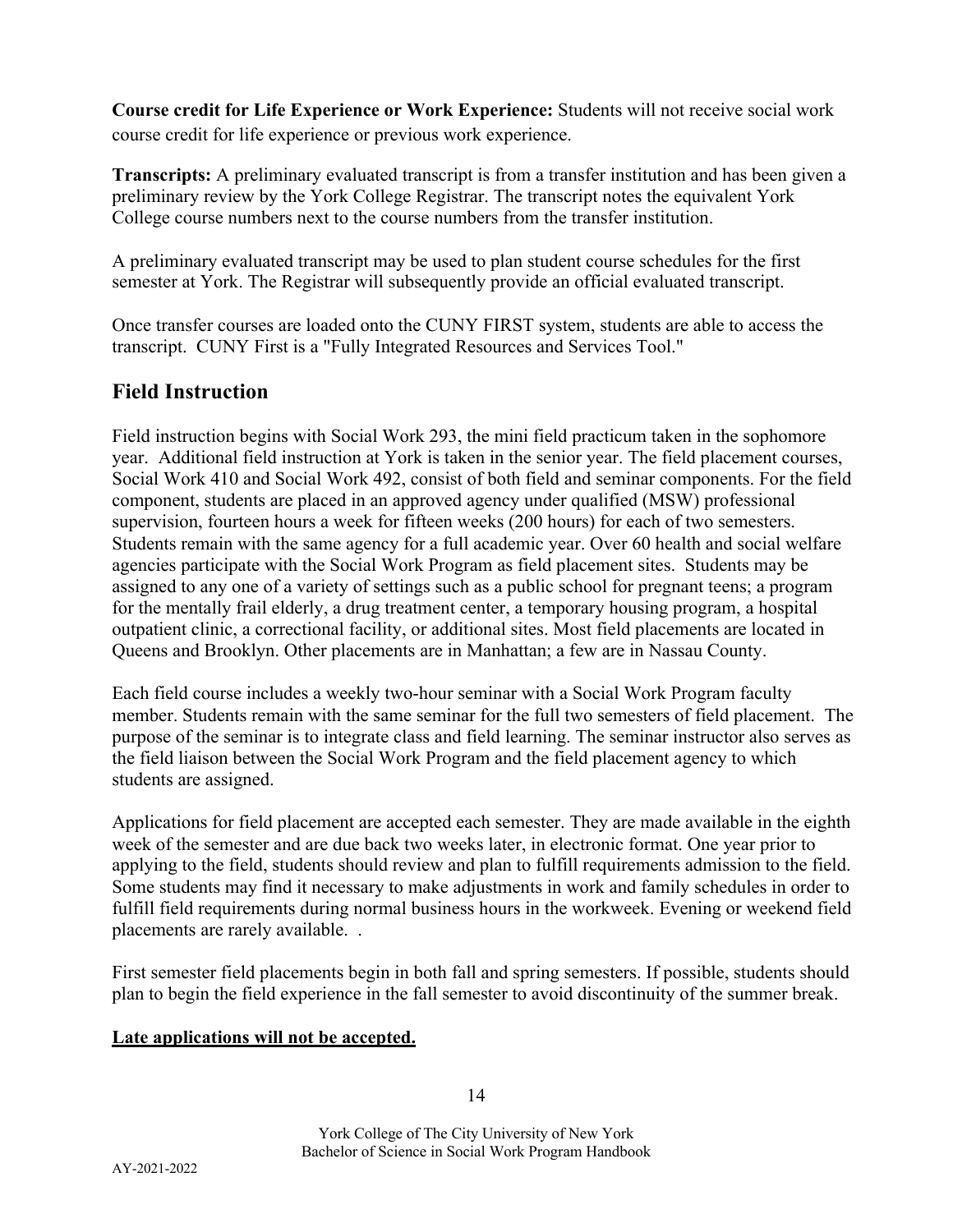#### **Field Admission Requirements**

- 1. Admission to the Social Work Program;
- 2. A cumulative York College GPA of 2.7 or better;
- 3. A grade of "C" or higher for all social work courses;
- 4. Successful completion of 94 or more credits by the end of the semester in which students apply;
- 5. A completed Application for Field Placement I;
- 6. Successful completion of the following courses: SCWK 203, 293, 300, 350,360, 370, Writ 303, **and** 2 human diversity courses from the approved list.
- 7. Adherence to the NASW Code of Ethics and to the York College Code of Conduct

#### **Criteria for Continuing in the Social Work Program (Retention)**

**Academic Performance:** Students must maintain a minimum cumulative GPA of 2.7 to continue in the Program.

Faculty use several criteria to evaluate student academic performance, including quizzes, examinations, written assignments, oral presentations, and participation in class. The syllabus for each course outlines the specific criteria for each course. In addition to the specific criteria, students are expected to attend class regularly and punctually. Excessive unexcused absence (more than three per semester) or lateness will result in a lower grade in most classes.

A grade of "C" or higher is required in social work courses. Students who earn a grade lower than "C" in a social work course have one chance to repeat the course (provided they have an overall GPA of 2.7) and earn a grade of "C" or higher in order to continue in the Program. Faculty permission is required to repeat SCWK 410 or 492.

**Academic Integrity:** Students are expected to adhere to the York College policy on Academic Integrity (see York College Bulletin). Proof of academic dishonesty may lead to **termination from the Program** and dismissal from York College.

Social work students must adhere to the principles of professional conduct found in the *National Association of Social Workers Code of Ethics.* Students are expected to demonstrate responsibility, integrity and respect for others in interactions with client groups, field agency staff, faculty, and fellow students at all times.

#### **Termination from the Program**

A student may be terminated from the Program for academic or non-academic reasons. The following section includes the criteria and process for academic and non-academic termination as well as the process to appeal a decision regarding termination from the program.

#### **Academic Termination**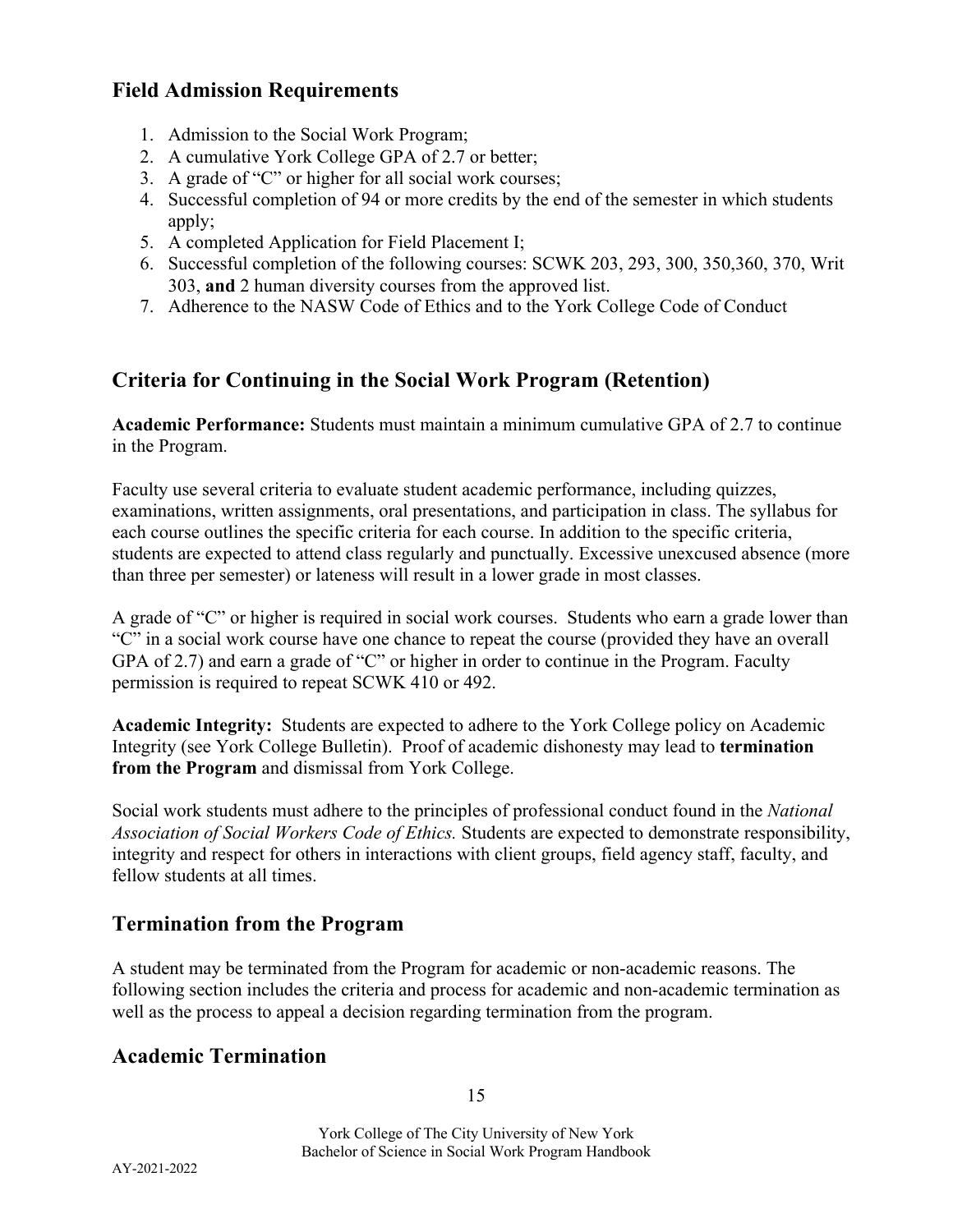- 1. Failure to maintain a minimum cumulative GPA of 2.7 will result in academic termination from the Program. When the cumulative GPA of 2.7 is reached, the student will be reinstated.
- 2. If a course is repeated and a grade of "C" or higher is not earned, academic termination will occur.

#### **Non-Academic Termination**

#### **Criterion 1: Violation of the York College Code of Conduct**

#### **Description**

York College will not permit:

- 1. The sale, purchase, use or possession of illegal drugs;
- 2. The use of alcoholic beverages in any area not covered by special permit or license;
- 3. Any form of gambling;
- 4. The misuse of University identification and/or name of the college; or
- 5. The use of false records or documents or false information to gain admission, obtain financial aid and receive college related services.

#### **Process**

Violation of the York College Code of Conduct may result in a dismissal following a disciplinary hearing. This hearing process is described at length in the Board of Trustees of The City University of New York Guidelines and By-Laws, Sections 15.3-15.6.

#### **Criterion 2: Violation of the National Association of Social Workers Code of Ethics**

#### **Description**

Students in the York College Social Work Program are held accountable to the ethical standards described in the National Association of Social Workers (NASW) Code of Ethics.

#### **Process**

An alleged lack of adherence to the NASW Code of Ethics may be informally discussed with the student by a faculty member. In situations where lack of adherence to the NASW Code of Ethics cannot be resolved informally, a formal process will be initiated. The formal process is as follows:

- 1. Faculty or field supervisor writes statement about alleged offense.
- 2. Faculty or field supervisor submits statement to Social Work Program Director.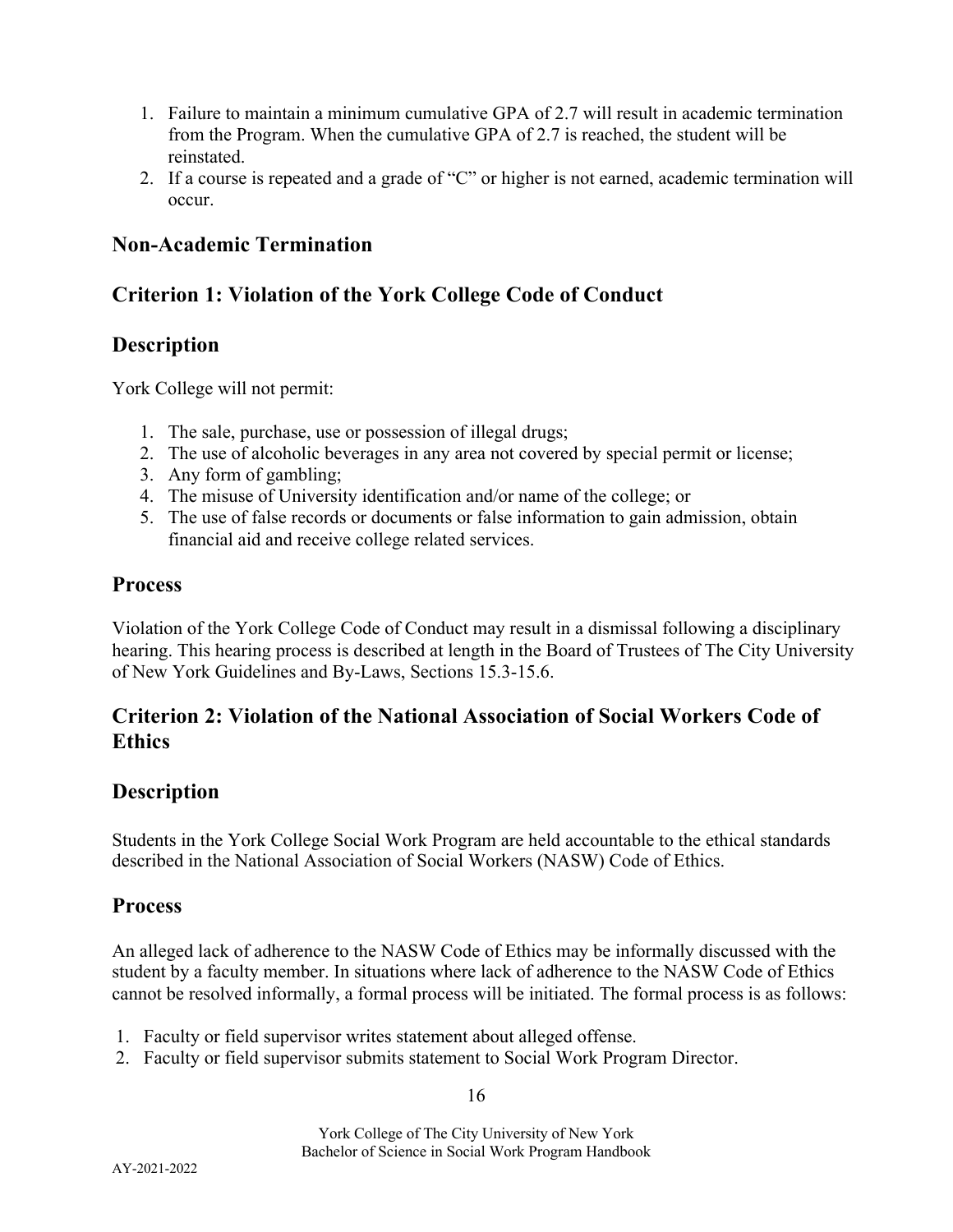- 3. Student is notified of allegation and given a copy of statement.
- 4. Student may respond in writing.
- 5. All Social Work faculty (and field supervisor, as appropriate) meet (meeting of the whole without student) to discuss.
- 6. Social Work faculty (and field supervisor, as appropriate) meets with student.
- 7. Social Work faculty makes a decision regarding termination (based on majority vote).
- 8. Social Work faculty inform student of decision in writing.

#### **Appeal Process**

If a student is dissatisfied with the departmental action an appeal may be made requesting an opportunity to present the case before the School of Health Sciences and Professional Programs (SHSPP) Student Progression and Retention Committee within ten (10) business days after the student has been formally notified of the department decision. The appeal is made in writing (formally typed, double spaced, dated and signed with contact information including e-mail and telephone) and submitted to the Student Progression and Retention Committee. The letter requesting an appeal should include any supporting documents. Students will have an opportunity to present all support materials at the meeting.

Upon receipt of the letter, the Chair of the SHSPP Student Retention and Progression Committee will notify the department's Chairperson and request any materials (including contact information on the student) appropriate for the committee to review.

Once the appeals date is scheduled, the student will be informed by the Chairperson via e-mail and/or postal mail. If a student brings a friend or family member for support, that supporting person will not be allowed to attend the hearing. Students who bring Legal Counsel without notification will not attend the committee meeting. In such a case, the meeting will cease and be rescheduled when the York College Legal Counsel can be present.

After a meeting with the student and the committee, the student will receive a written and/or email notification within five business days of the committee decision to the School Dean, Department Chairperson and Program Director /Coordinator. The decision of the SHSPP Student Progression and Retention Committee is final.

#### **Advisement**

The Social Work Program is committed to helping students develop to their fullest potential, academically and professionally. Seeking advice and guidance from the program faculty and staff are crucial components of being a successful social work student.

Students continuing their studies at York may register for classes during specified times either before regular registration or during regular registration. Continuing York students are encouraged to take advantage of pre-registration advisement scheduled during a 2-week period towards the end of each semester. Advisement dates and times are posted on the Social Work Bulletin Board,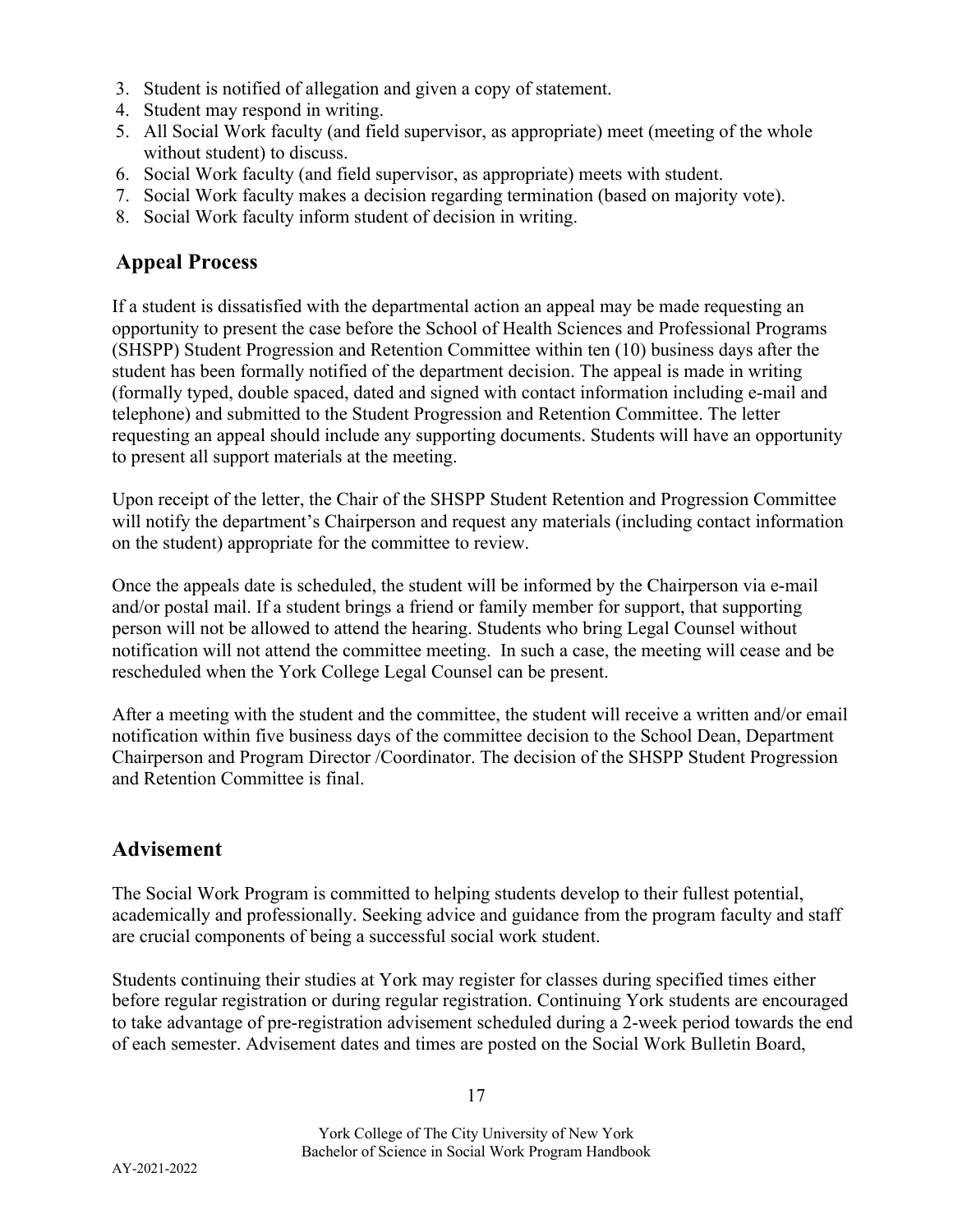outside of the Department located in Room AC-3A11. Pre-registration advisement is conducted by full-time social work faculty.

**Regular registration advisement:** Regular registration takes place **immediately before the beginning of each semester**. A Social Work faculty member is available each day of registration to assist students with academic advisement. College advisors from the Academic Advisement Center are also available to assist students who have completed fewer than 30 credits. During both pre-registration and regular registration advisement students may meet with a faculty member individually to discuss academic or career concerns.

**Preparation for Academic Advisement:** Students may prepare themselves for advisement by reviewing their transcript, Degree Works, reading the College Bulletin and reviewing Social Work degree requirements.

#### **Honors**

Each year, at commencement ceremonies representatives from the Social Work Program and the College present special awards to graduating seniors with the highest GPA among the graduating class of social work majors.

The Social Work Program faculty nominate one or two social work majors for the Vera B. Douthit Memorial Award. Nominees must demonstrate outstanding college and community service.

#### **Student Rights and Responsibilities**

York College students have the right to information affecting their college academic and career decisions. Students also have the responsibility to exercise this right by utilizing available College and Program services and resources, especially advisement.

Students should be familiar with the section of the York College Bulletin that delineate the rights and responsibilities of being a student at York College. Students should also be familiar with the National Association of Social Worker's Code of Ethics.

In general, students are expected to take an active part in learning and in planning their college career. Students are encouraged to participate in York College Student government and in the Social Work Club.

#### **York College Policies**

**Equal Opportunity and Affirmative Action Policy:** The Social Work Department follows the University's policy on Equal Opportunity and Affirmative Action. The Program does not discriminate on the basis of gender, age, color, race, religion, national or ethnic origin, citizenship, sexual orientation, disability, veteran or marital status. (https://www.york.cuny.edu/cpla)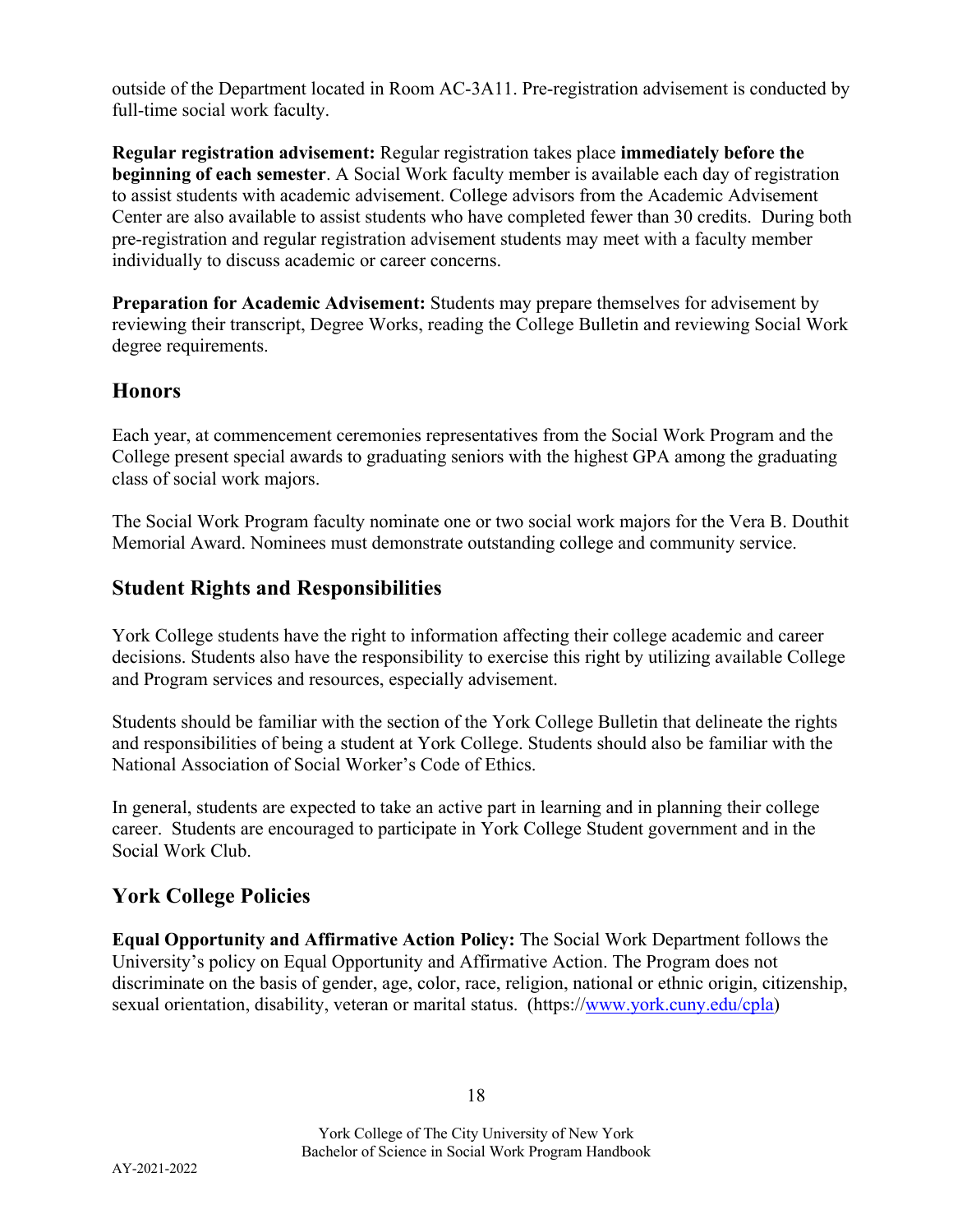**Academic Integrity:** Academic Dishonesty is prohibited in The City University of New York and is punishable by penalties, including failing grades, suspension, and expulsion. (https://www.york.cuny.edu/academics/integrity)

**Students with Disabilities:** The Social Work Department works closely with the Office of Student Development to make sure that students with disabilities have full access to Program and College resources. Program faculty adapts teaching and testing methods to accommodate special needs. For example, visually impaired students may be given written material in large print or arrangements can be made for the student to work with a proctor; students who cannot take written tests can be given oral examinations. Students who have questions about a physical or learning challenge may discuss the situation with a counselor in the Office of Student Services for Students with Disabilities (https://www.york.cuny.edu/csd).

#### **Social Work Club**

The Social Work Club is one of many extracurricular activities available at York College and is the primary student organization for social work majors. All social work majors are urged to participate in Club activities and join Club committees. Club By-laws outline Club mission, structure and function. Social Work faculty members act as consultants to the Club and facilitate communication between social work majors and Program faculty. As a social work major, students have the opportunity to influence academic and student policies by participating in Club activities. Additionally, the Social Work Club president has the opportunity to meet with social work faculty to discuss any concerns they deem important. Students also have an opportunity to experience "Case to Cause" advocacy by joining in Club legislative and advocacy initiatives.

In addition to working with the Social Work Program, the Social Work Club sponsors a variety of programs related to scholastic, personal and professional development. Recent activities have included: Graduate school and job fairs, service activities, college-wide forums on issues of social justice, and legislative action trips to the state capitol in Albany, New York.

19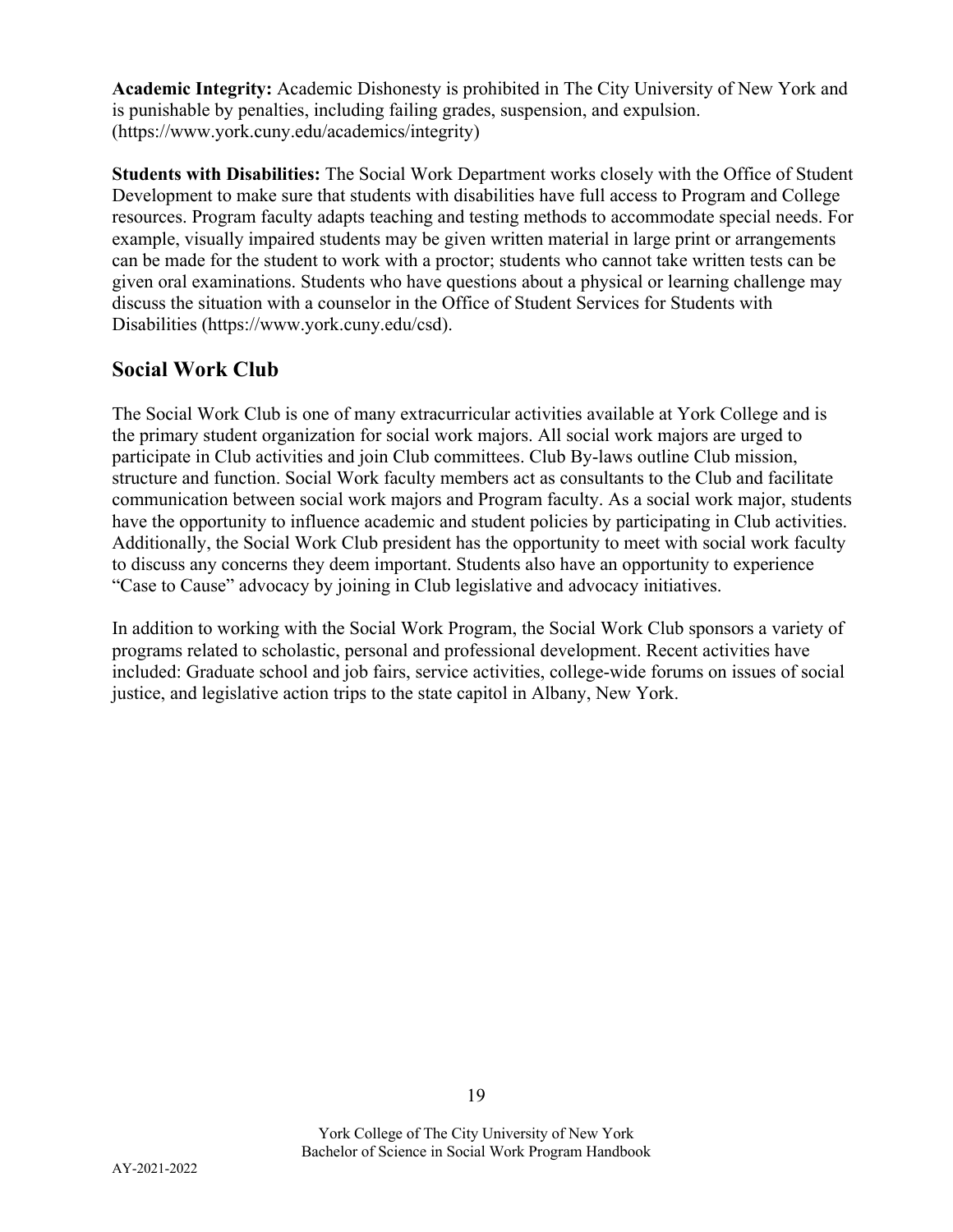# **Appendix A**

# **National Association of Social Workers Code of Ethics**

Approved by the 1996 NASW Delegate Assembly and revised by the 2017 NASW Delegate Assembly

(https://www.socialworkers.org/About/Ethics/Code-of-Ethics/Code-of-Ethics-English)

#### **Preamble**

The primary mission of the social work profession is to enhance human well-being and help meet the basic human needs of all people, with particular attention to the needs and empowerment of people who are vulnerable, oppressed, and living in poverty. A historic and defining feature of social work is the profession's focus on individual well-being in a social context and the well-being of society. Fundamental to social work is attention to the environmental forces that create, contribute to, and address problems in living.

Social workers promote social justice and social change with and on behalf of clients. "Clients" is used inclusively to refer to individuals, families, groups, organizations, and communities. Social workers are sensitive to cultural and ethnic diversity and strive to end discrimination, oppression, poverty, and other forms of social injustice. These activities may be in the form of direct practice, community organizing, supervision, consultation, administration, advocacy, social and political action, policy development and implementation, education, and research and evaluation. Social workers seek to enhance the capacity of people to address their own needs. Social workers also seek to promote the responsiveness of organizations, communities, and other social institutions to individuals' needs and social problems.

The mission of the social work profession is rooted in a set of core values. These core values, embraced by social workers throughout the profession's history, are the foundation of social work's unique purpose and perspective:

- § service
- social justice
- **•** dignity and worth of the person
- **EXEDENT** importance of human relationships
- § integrity
- competence.

This constellation of core values reflects what is unique to the social work profession. Core values, and the principles that flow from them, must be balanced within the context and complexity of the human experience.

#### **Purpose of the NASW Code of Ethics**

Professional ethics are at the core of social work. The profession has an obligation to articulate its basic values, ethical principles, and ethical standards. The *NASW Code of Ethics* sets forth these values, principles, and standards to guide social workers' conduct. The *Code* is relevant to all

20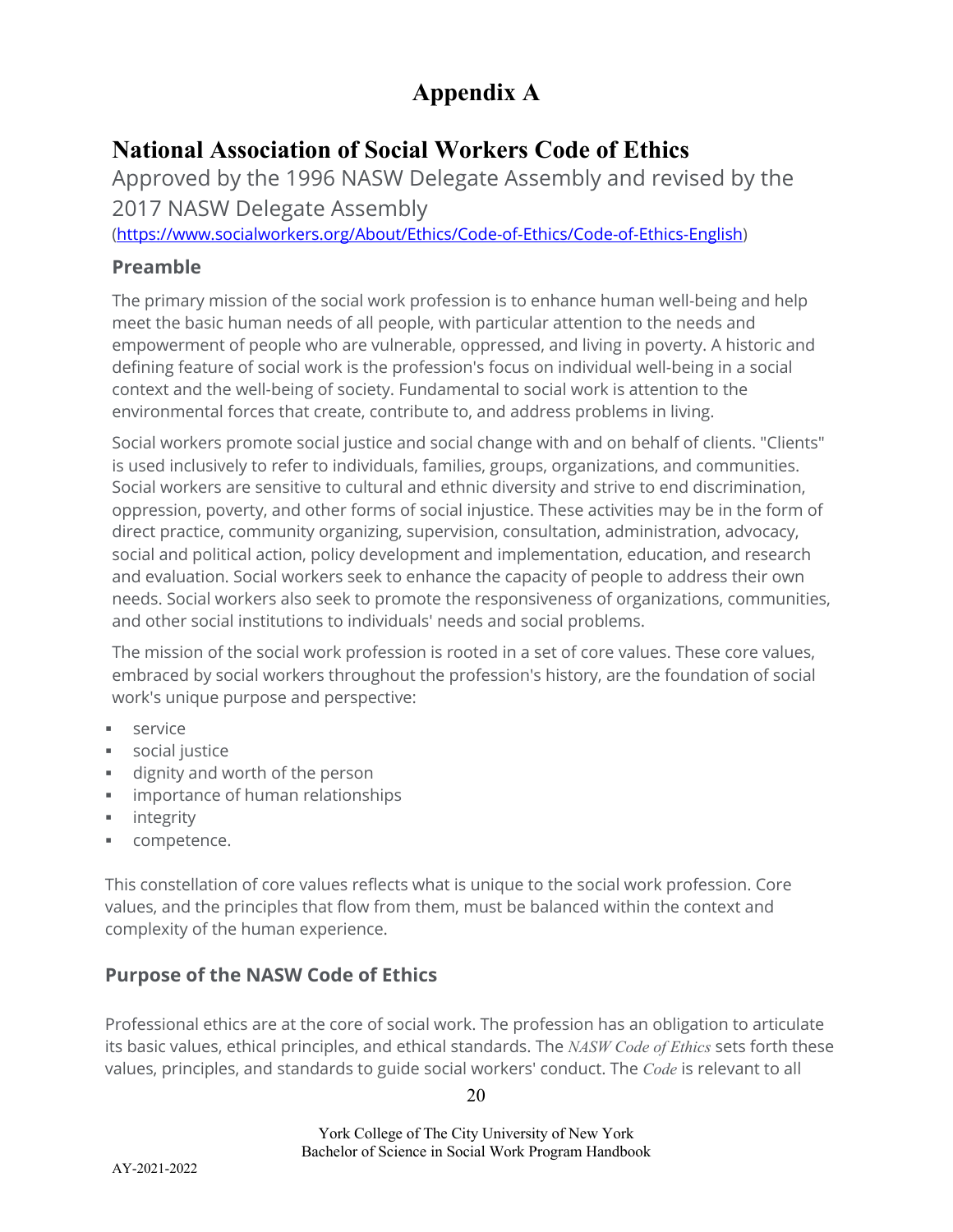social workers and social work students, regardless of their professional functions, the settings in which they work, or the populations they serve.

The *NASW Code of Ethics* serves six purposes:

- 1. The *Code* identifies core values on which social work's mission is based.
- 2. The *Code* summarizes broad ethical principles that reflect the profession's core values and establishes a set of specific ethical standards that should be used to guide social work practice.
- 3. The *Code* is designed to help social workers identify relevant considerations when professional obligations conflict or ethical uncertainties arise.
- 4. The *Code* provides ethical standards to which the general public can hold the social work profession accountable.
- 5. The *Code* socializes practitioners new to the field to social work's mission, values, ethical principles, and ethical standards.
- 6. The *Code* articulates standards that the social work profession itself can use to assess whether social workers have engaged in unethical conduct. NASW has formal procedures to adjudicate ethics complaints filed against its members.\* In subscribing to this *Code,* social workers are required to cooperate in its implementation, participate in NASW adjudication proceedings, and abide by any NASW disciplinary rulings or sanctions based on it.

\*For information on NASW adjudication procedures, see *NASW Procedures for the Adjudication of Grievances*.

The *Code* offers a set of values, principles, and standards to guide decision-making and conduct when ethical issues arise. It does not provide a set of rules that prescribe how social workers should act in all situations. Specific applications of the *Code* must take into account the context in which it is being considered and the possibility of conflicts among the *Code*'s values, principles, and standards. Ethical responsibilities flow from all human relationships, from the personal and familial to the social and professional.

Further, the *NASW Code of Ethics* does not specify which values, principles, and standards are most important and ought to outweigh others in instances when they conflict. Reasonable differences of opinion can and do exist among social workers with respect to the ways in which values, ethical principles, and ethical standards should be rank ordered when they conflict. Ethical decision-making in a given situation must apply the informed judgment of the individual social worker and should also consider how the issues would be judged in a peer review process where the ethical standards of the profession would be applied.

Ethical decision-making is a process. In situations when conflicting obligations arise, social workers may be faced with complex ethical dilemmas that have no simple answers. Social workers should take into consideration all the values, principles, and standards in this *Code* that are relevant to any situation in which ethical judgment is warranted. Social workers' decisions and actions should be consistent with the spirit as well as the letter of this *Code*.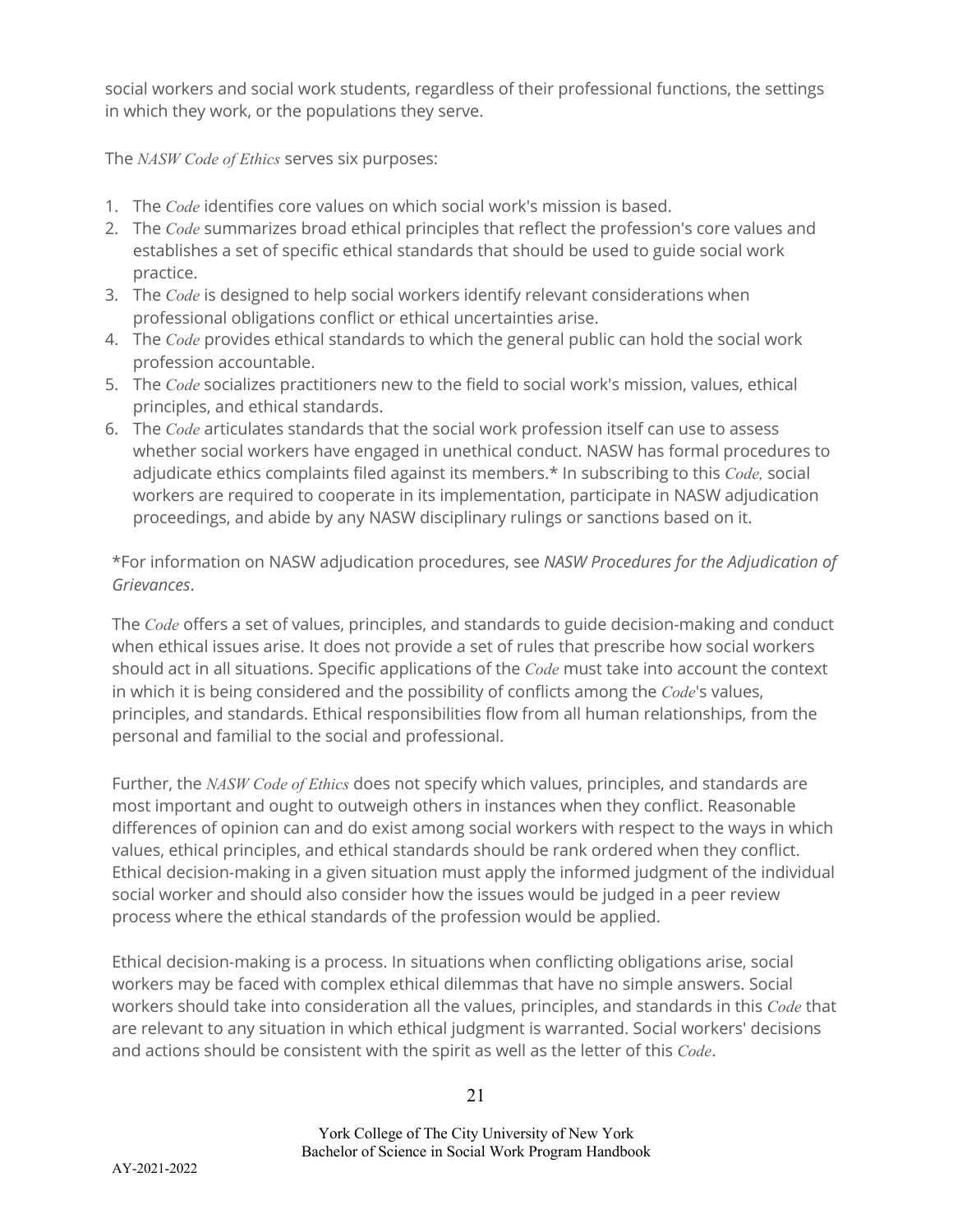In addition to this *Code,* there are many other sources of information about ethical thinking that may be useful. Social workers should consider ethical theory and principles generally, social work theory and research, laws, regulations, agency policies, and other relevant codes of ethics, recognizing that among codes of ethics social workers should consider the *NASW Code of Ethics* as their primary source. Social workers also should be aware of the impact on ethical decision making of their clients' and their own personal values and cultural and religious beliefs and practices. They should be aware of any conflicts between personal and professional values and deal with them responsibly. For additional guidance social workers should consult the relevant literature on professional ethics and ethical decision-making and seek appropriate consultation when faced with ethical dilemmas. This may involve consultation with an agencybased or social work organization's ethics committee, a regulatory body, knowledgeable colleagues, supervisors, or legal counsel.

Instances may arise when social workers' ethical obligations conflict with agency policies or relevant laws or regulations. When such conflicts occur, social workers must make a responsible effort to resolve the conflict in a manner that is consistent with the values, principles, and standards expressed in this *Code*. If a reasonable resolution of the conflict does not appear possible, social workers should seek proper consultation before making a decision.

The *NASW Code of Ethics* is to be used by NASW and by individuals, agencies, organizations, and bodies (such as licensing and regulatory boards, professional liability insurance providers, courts of law, agency boards of directors, government agencies, and other professional groups) that choose to adopt it or use it as a frame of reference. Violation of standards in this *Code* does not automatically imply legal liability or violation of the law. Such determination can only be made in the context of legal and judicial proceedings. Alleged violations of the *Code* would be subject to a peer review process. Such processes are generally separate from legal or administrative procedures and insulated from legal review or proceedings to allow the profession to counsel and discipline its own members.

A code of ethics cannot guarantee ethical behavior. Moreover, a code of ethics cannot resolve all ethical issues or disputes or capture the richness and complexity involved in striving to make responsible choices within a moral community. Rather, a code of ethics sets forth values, ethical principles, and ethical standards to which professionals aspire and by which their actions can be judged. Social workers' ethical behavior should result from their personal commitment to engage in ethical practice. The *NASW Code of Ethics* reflects the commitment of all social workers to uphold the profession's values and to act ethically. Principles and standards must be applied by individuals of good character who discern moral questions and, in good faith, seek to make reliable ethical judgments.

With growth in the use of communication technology in various aspects of social work practice, social workers need to be aware of the unique challenges that may arise in relation to the maintenance of confidentiality, informed consent, professional boundaries, professional competence, record keeping, and other ethical considerations. In general, all ethical standards in this *Code of Ethics* are applicable to interactions, relationships, or communications, whether they occur in person or with the use of technology. For the purposes of this *Code*, "technologyassisted social work services" include any social work services that involve the use of

22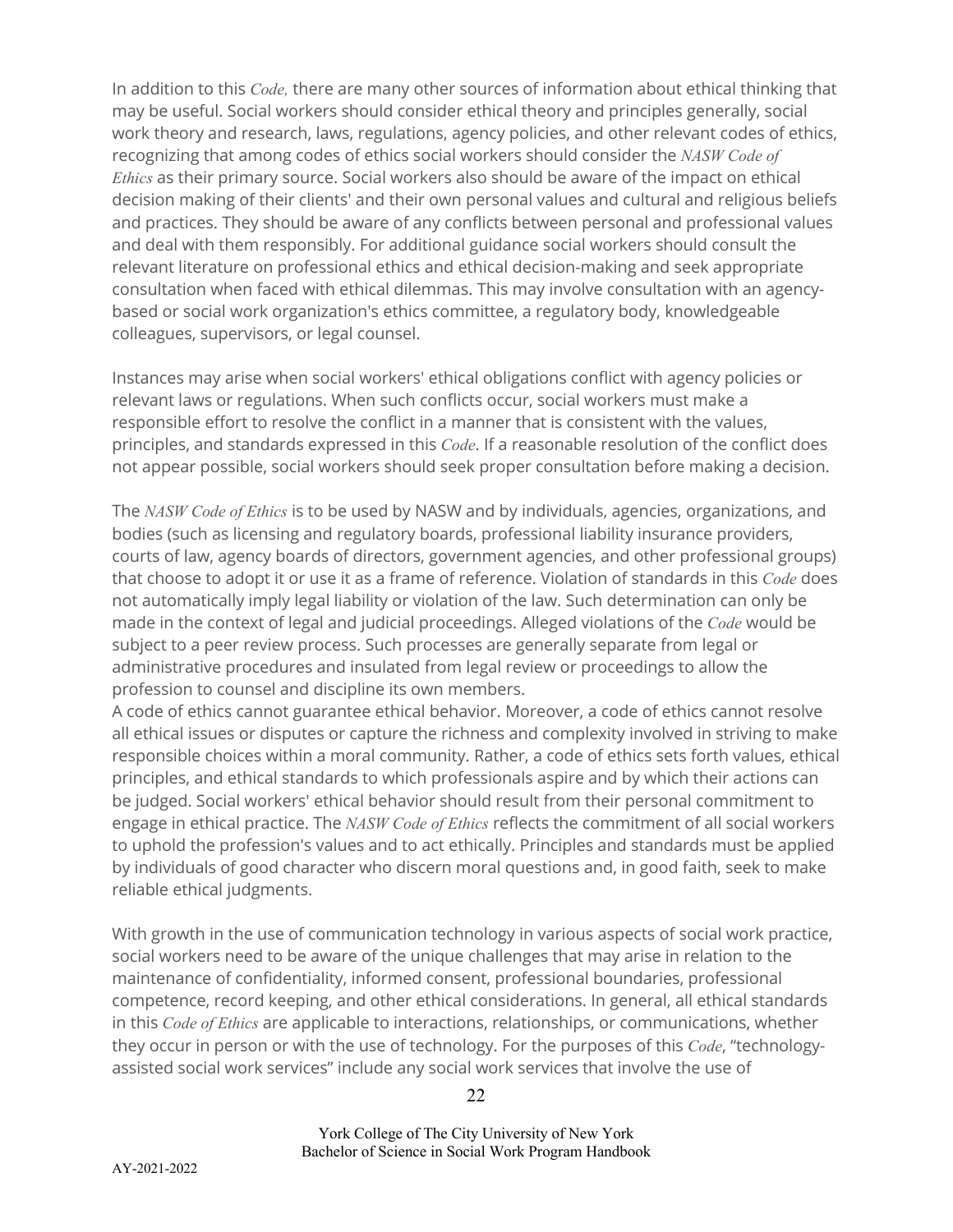computers, mobile or landline telephones, tablets, video technology, or other electronic or digital technologies; this includes the use of various electronic or digital platforms, such as the Internet, online social media, chat rooms, text messaging, e-mail, and emerging digital applications. Technology-assisted social work services encompass all aspects of social work practice, including psychotherapy; individual, family, or group counseling; community organization; administration; advocacy; mediation; education; supervision; research; evaluation; and other social work services. Social workers should keep apprised of emerging technological developments that may be used in social work practice and how various ethical standards apply to them.

#### **Ethical Principles**

The following broad ethical principles are based on social work's core values of service, social justice, dignity and worth of the person, importance of human relationships, integrity, and competence. These principles set forth ideals to which all social workers should aspire.

#### **Value:** *Service*

**Ethical Principle:** *Social workers' primary goal is to help people in need and to address social problems.* Social workers elevate service to others above self-interest. Social workers draw on their knowledge, values, and skills to help people in need and to address social problems. Social workers are encouraged to volunteer some portion of their professional skills with no expectation of significant financial return (pro bono service).

#### **Value:** *Social Justice*

#### **Ethical Principle:** *Social workers challenge social injustice.*

Social workers pursue social change, particularly with and on behalf of vulnerable and oppressed individuals and groups of people. Social workers' social change efforts are focused primarily on issues of poverty, unemployment, discrimination, and other forms of social injustice. These activities seek to promote sensitivity to and knowledge about oppression and cultural and ethnic diversity. Social workers strive to ensure access to needed information, services, and resources; equality of opportunity; and meaningful participation in decision making for all people.

#### **Value:** *Dignity and Worth of the Person*

**Ethical Principle:** *Social workers respect the inherent dignity and worth of the person.*  Social workers treat each person in a caring and respectful fashion, mindful of individual differences and cultural and ethnic diversity. Social workers promote clients' socially responsible self-determination. Social workers seek to enhance clients' capacity and opportunity to change and to address their own needs. Social workers are cognizant of their dual responsibility to clients and to the broader society. They seek to resolve conflicts between clients' interests and the broader society's interests in a socially responsible manner consistent with the values, ethical principles, and ethical standards of the profession.

#### **Value:** *Importance of Human Relationships*

**Ethical Principle:** *Social workers recognize the central importance of human relationships.* Social workers understand that relationships between and among people are an important vehicle for change. Social workers engage people as partners in the helping process. Social workers seek to strengthen relationships among people in a purposeful effort to promote,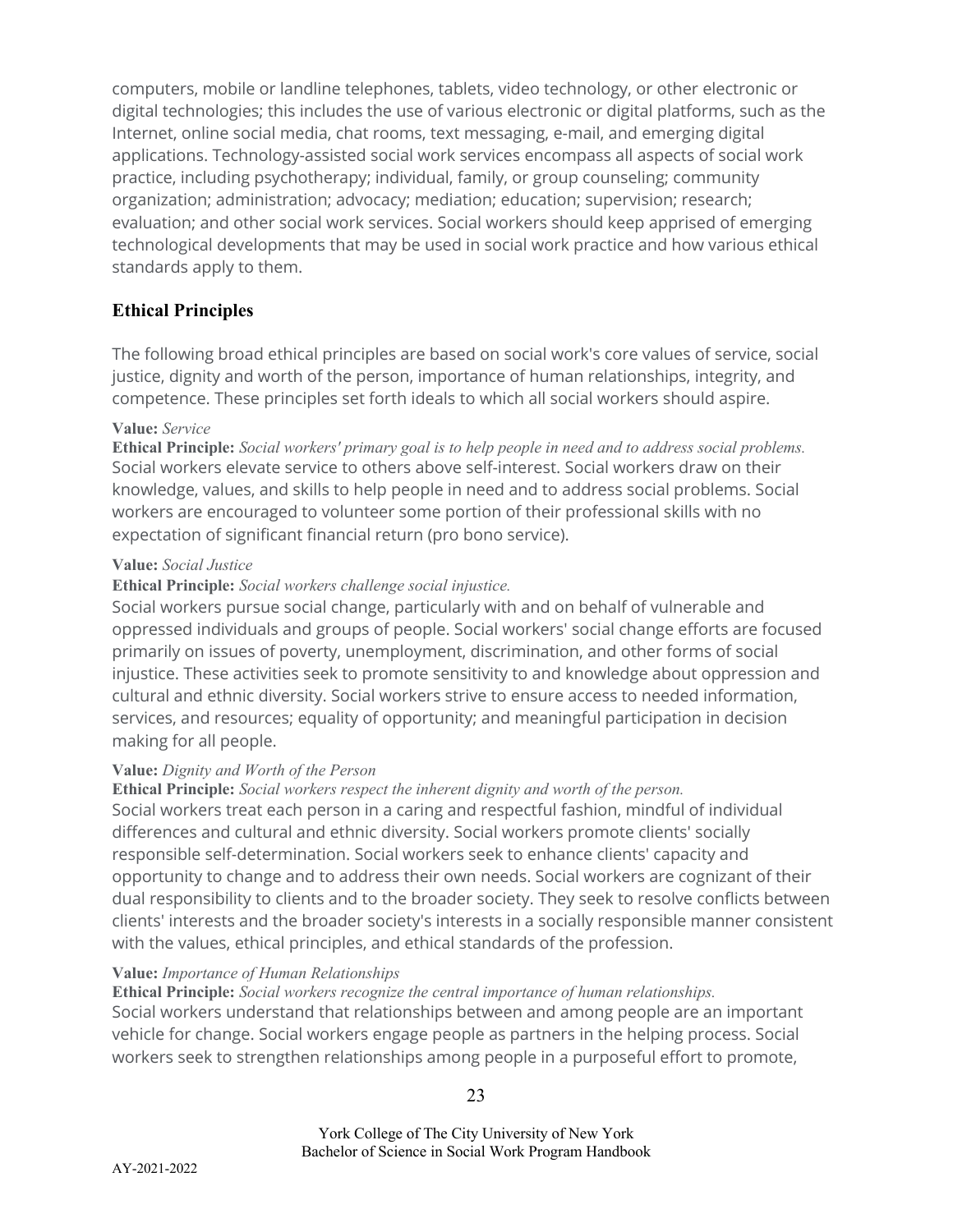restore, maintain, and enhance the well-being of individuals, families, social groups, organizations, and communities.

**Value:** *Integrity*

**Ethical Principle:** *Social workers behave in a trustworthy manner.*

Social workers are continually aware of the profession's mission, values, ethical principles, and ethical standards and practice in a manner consistent with them. Social workers act honestly and responsibly and promote ethical practices on the part of the organizations with which they are affiliated.

#### **Value:** *Competence*

**Ethical Principle**: *Social workers practice within their areas of competence and develop and enhance their professional expertise.*

Social workers continually strive to increase their professional knowledge and skills and to apply them in practice. Social workers should aspire to contribute to the knowledge base of the profession.

#### **Ethical Standards**

The following ethical standards are relevant to the professional activities of all social workers. These standards concern (1) social workers' ethical responsibilities to clients, (2) social workers' ethical responsibilities to colleagues, (3) social workers' ethical responsibilities in practice settings, (4) social workers' ethical responsibilities as professionals, (5) social workers' ethical responsibilities to the social work profession, and (6) social workers' ethical responsibilities to the broader society.

Some of the standards that follow are enforceable guidelines for professional conduct, and some are aspirational. The extent to which each standard is enforceable is a matter of professional judgment to be exercised by those responsible for reviewing alleged violations of ethical standards.

# **1. Social Workers' Ethical Responsibilities to Clients** *1.01 Commitment to Clients*

Social workers' primary responsibility is to promote the well-being of clients. In general, clients' interests are primary. However, social workers' responsibility to the larger society or specific legal obligations may on limited occasions supersede the loyalty owed clients, and clients should be so advised. (Examples include when a social worker is required by law to report that a client has abused a child or has threatened to harm self or others.)

## *1.02 Self-Determination*

Social workers respect and promote the right of clients to self-determination and assist clients in their efforts to identify and clarify their goals. Social workers may limit clients' right to selfdetermination when, in the social workers' professional judgment, clients' actions or potential actions pose a serious, foreseeable, and imminent risk to themselves or others.

## **1.03 Informed Consent**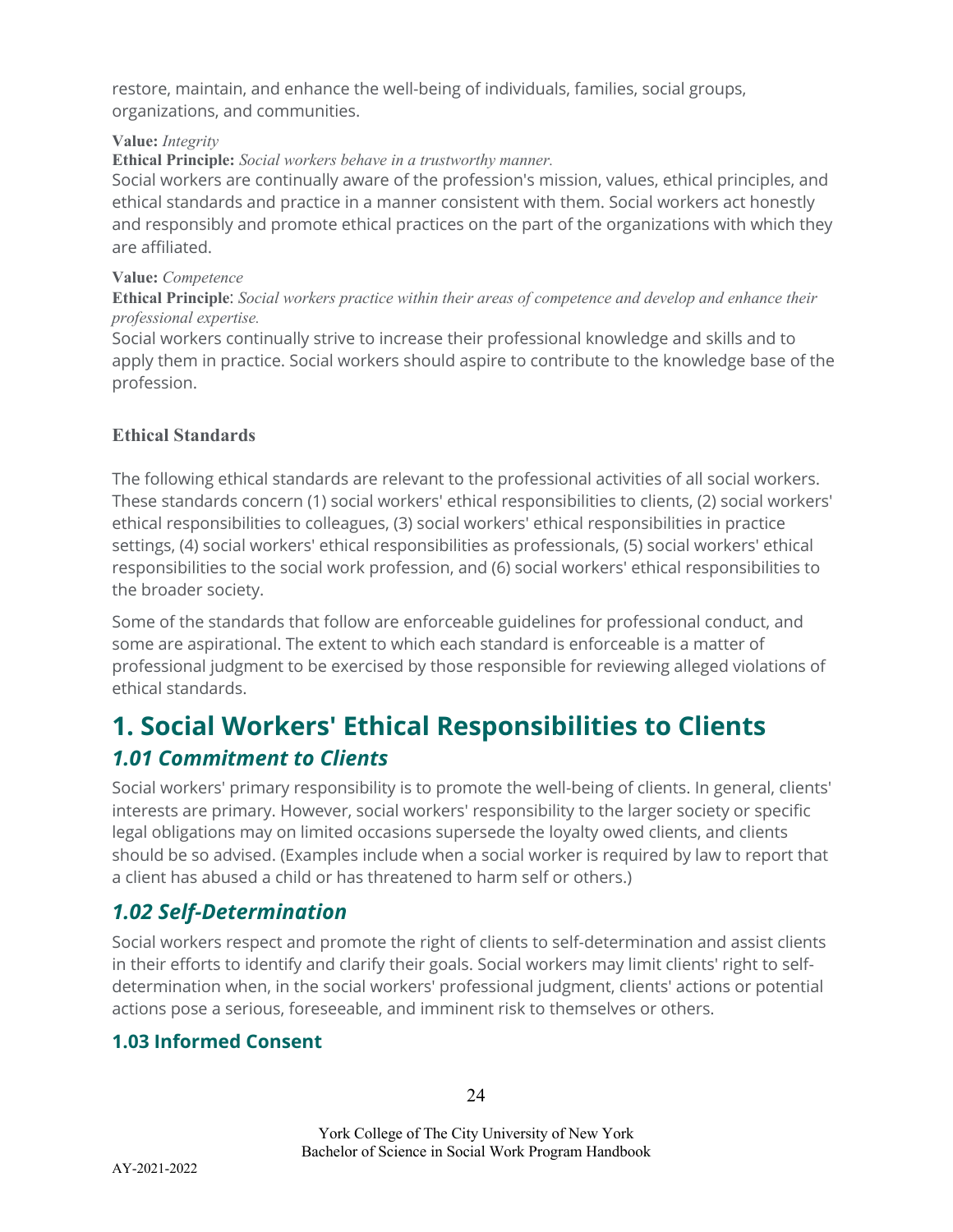(a) Social workers should provide services to clients only in the context of a professional relationship based, when appropriate, on valid informed consent. Social workers should use clear and understandable language to inform clients of the purpose of the services, risks related to the services, limits to services because of the requirements of a third-party payer, relevant costs, reasonable alternatives, clients' right to refuse or withdraw consent, and the time frame covered by the consent. Social workers should provide clients with an opportunity to ask questions.

(b) In instances when clients are not literate or have difficulty understanding the primary language used in the practice setting, social workers should take steps to ensure clients' comprehension. This may include providing clients with a detailed verbal explanation or arranging for a qualified interpreter or translator whenever possible.

(c) In instances when clients lack the capacity to provide informed consent, social workers should protect clients' interests by seeking permission from an appropriate third party, informing clients consistent with the clients' level of understanding. In such instances social workers should seek to ensure that the third party acts in a manner consistent with clients' wishes and interests. Social workers should take reasonable steps to enhance such clients' ability to give informed consent.

(d) In instances when clients are receiving services involuntarily, social workers should provide information about the nature and extent of services and about the extent of clients' right to refuse service.

(e) Social workers should discuss with clients the social workers' policies concerning the use of technology in the provision of professional services.

(f) Social workers who use technology to provide social work services should obtain informed consent from the individuals using these services during the initial screening or interview and prior to initiating services. Social workers should assess clients' capacity to provide informed consent and, when using technology to communicate, verify the identity and location of clients.

(g) Social workers who use technology to provide social work services should assess the clients' suitability and capacity for electronic and remote services. Social workers should consider the clients' intellectual, emotional, and physical ability to use technology to receive services and the clients' ability to understand the potential benefits, risks, and limitations of such services. If clients do not wish to use services provided through technology, social workers should help them identify alternate methods of service.

(h) Social workers should obtain clients' informed consent before making audio or video recordings of clients or permitting observation of service provision by a third party. (i) Social workers should obtain client consent before conducting an electronic search on the client. Exceptions may arise when the search is for purposes of protecting the client or other people from serious, foreseeable, and imminent harm, or for other compelling professional reasons.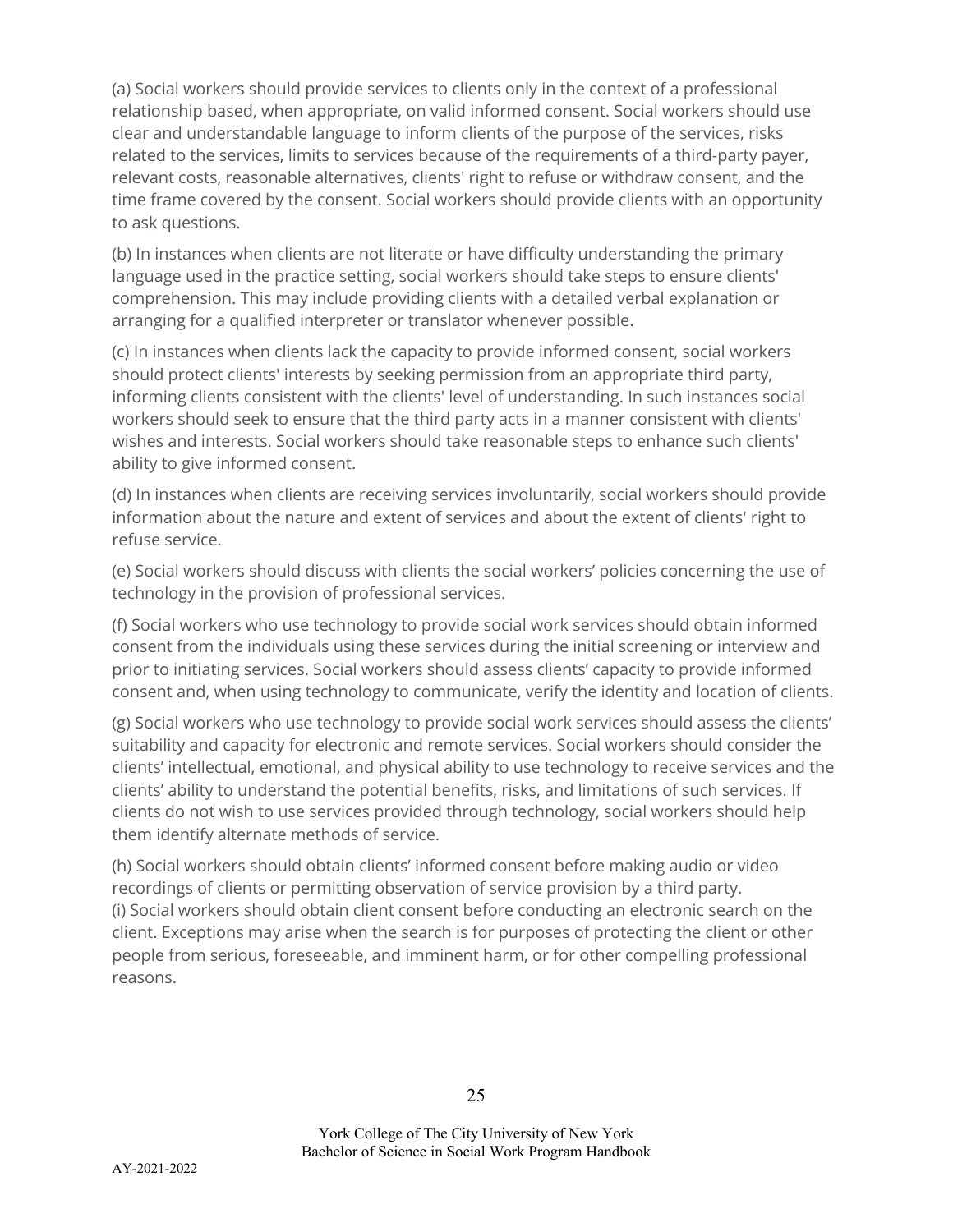## *1.04 Competence*

(a) Social workers should provide services and represent themselves as competent only within the boundaries of their education, training, license, certification, consultation received, supervised experience, or other relevant professional experience.

(b) Social workers should provide services in substantive areas or use intervention techniques or approaches that are new to them only after engaging in appropriate study, training, consultation, and supervision from people who are competent in those interventions or techniques.

(c) When generally recognized standards do not exist with respect to an emerging area of practice, social workers should exercise careful judgment and take responsible steps (including appropriate education, research, training, consultation, and supervision) to ensure the competence of their work and to protect clients from harm.

(d) Social workers who use technology in the provision of social work services should ensure that they have the necessary knowledge and skills to provide such services in a competent manner. This includes an understanding of the special communication challenges when using technology and the ability to implement strategies to address these challenges.

(e) Social workers who use technology in providing social work services should comply with the laws governing technology and social work practice in the jurisdiction in which they are regulated and located and, as applicable, in the jurisdiction in which the client is located.

## *1.05 Cultural Awareness and Social Diversity*

(a) Social workers should understand culture and its function in human behavior and society, recognizing the strengths that exist in all cultures.

(b) Social workers should have a knowledge base of their clients' cultures and be able to demonstrate competence in the provision of services that are sensitive to clients' cultures and to differences among people and cultural groups.

(c) Social workers should obtain education about and seek to understand the nature of social diversity and oppression with respect to race, ethnicity, national origin, color, sex, sexual orientation, gender identity or expression, age, marital status, political belief, religion, immigration status, and mental or physical ability.

(d) Social workers who provide electronic social work services should be aware of cultural and socioeconomic differences among clients and how they may use electronic technology. Social workers should assess cultural, environmental, economic, mental or physical ability, linguistic, and other issues that may affect the delivery or use of these services.

# *1.06 Conflicts of Interest*

(a) Social workers should be alert to and avoid conflicts of interest that interfere with the exercise of professional discretion and impartial judgment. Social workers should inform clients when a real or potential conflict of interest arises and take reasonable steps to resolve the issue in a manner that makes the clients' interests primary and protects clients' interests to the greatest extent possible. In some cases, protecting clients' interests may require termination of the professional relationship with proper referral of the client.

 $20$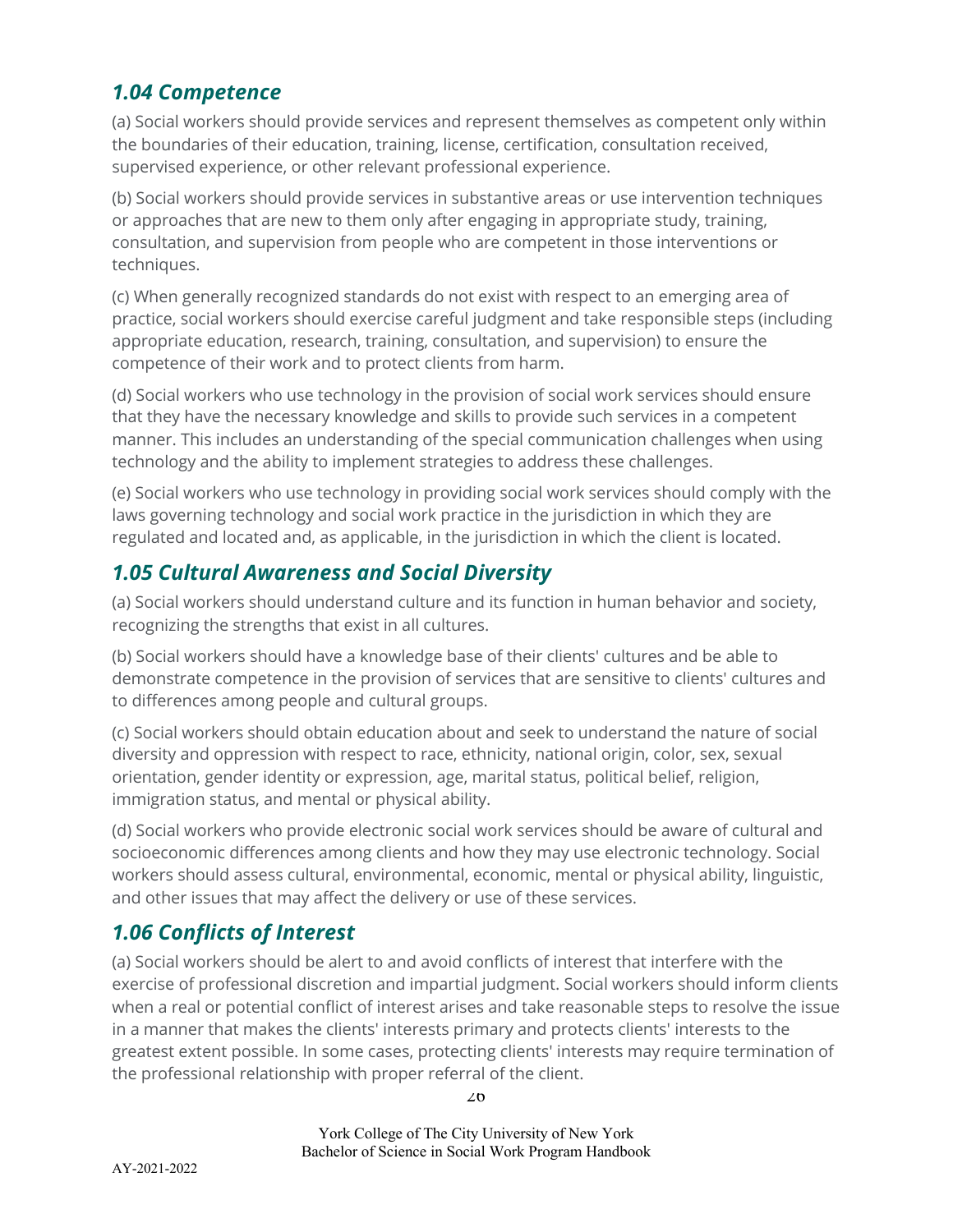(b) Social workers should not take unfair advantage of any professional relationship or exploit others to further their personal, religious, political, or business interests.

(c) Social workers should not engage in dual or multiple relationships with clients or former clients in which there is a risk of exploitation or potential harm to the client. In instances when dual or multiple relationships are unavoidable, social workers should take steps to protect clients and are responsible for setting clear, appropriate, and culturally sensitive boundaries. (Dual or multiple relationships occur when social workers relate to clients in more than one relationship, whether professional, social, or business. Dual or multiple relationships can occur simultaneously or consecutively.)

(d) When social workers provide services to two or more people who have a relationship with each other (for example, couples, family members), social workers should clarify with all parties which individuals will be considered clients and the nature of social workers' professional obligations to the various individuals who are receiving services. Social workers who anticipate a conflict of interest among the individuals receiving services or who anticipate having to perform in potentially conflicting roles (for example, when a social worker is asked to testify in a child custody dispute or divorce proceedings involving clients) should clarify their role with the parties involved and take appropriate action to minimize any conflict of interest.

(e) Social workers should avoid communication with clients using technology (such as social networking sites, online chat, e-mail, text messages, telephone, and video) for personal or nonwork-related purposes.

(f) Social workers should be aware that posting personal information on professional Web sites or other media might cause boundary confusion, inappropriate dual relationships, or harm to clients.

(g) Social workers should be aware that personal affiliations may increase the likelihood that clients may discover the social worker's presence on Web sites, social media, and other forms of technology. Social workers should be aware that involvement in electronic communication with groups based on race, ethnicity, language, sexual orientation, gender identity or expression, mental or physical ability, religion, immigration status, and other personal affiliations may affect their ability to work effectively with particular clients.

(h) Social workers should avoid accepting requests from or engaging in personal relationships with clients on social networking sites or other electronic media to prevent boundary confusion, inappropriate dual relationships, or harm to clients.

## *1.07 Privacy and Confidentiality*

(a) Social workers should respect clients' right to privacy. Social workers should not solicit private information from or about clients except for compelling professional reasons. Once private information is shared, standards of confidentiality apply.

(b) Social workers may disclose confidential information when appropriate with valid consent from a client or a person legally authorized to consent on behalf of a client.

(c) Social workers should protect the confidentiality of all information obtained in the course of professional service, except for compelling professional reasons. The general expectation that social workers will keep information confidential does not apply when disclosure is necessary to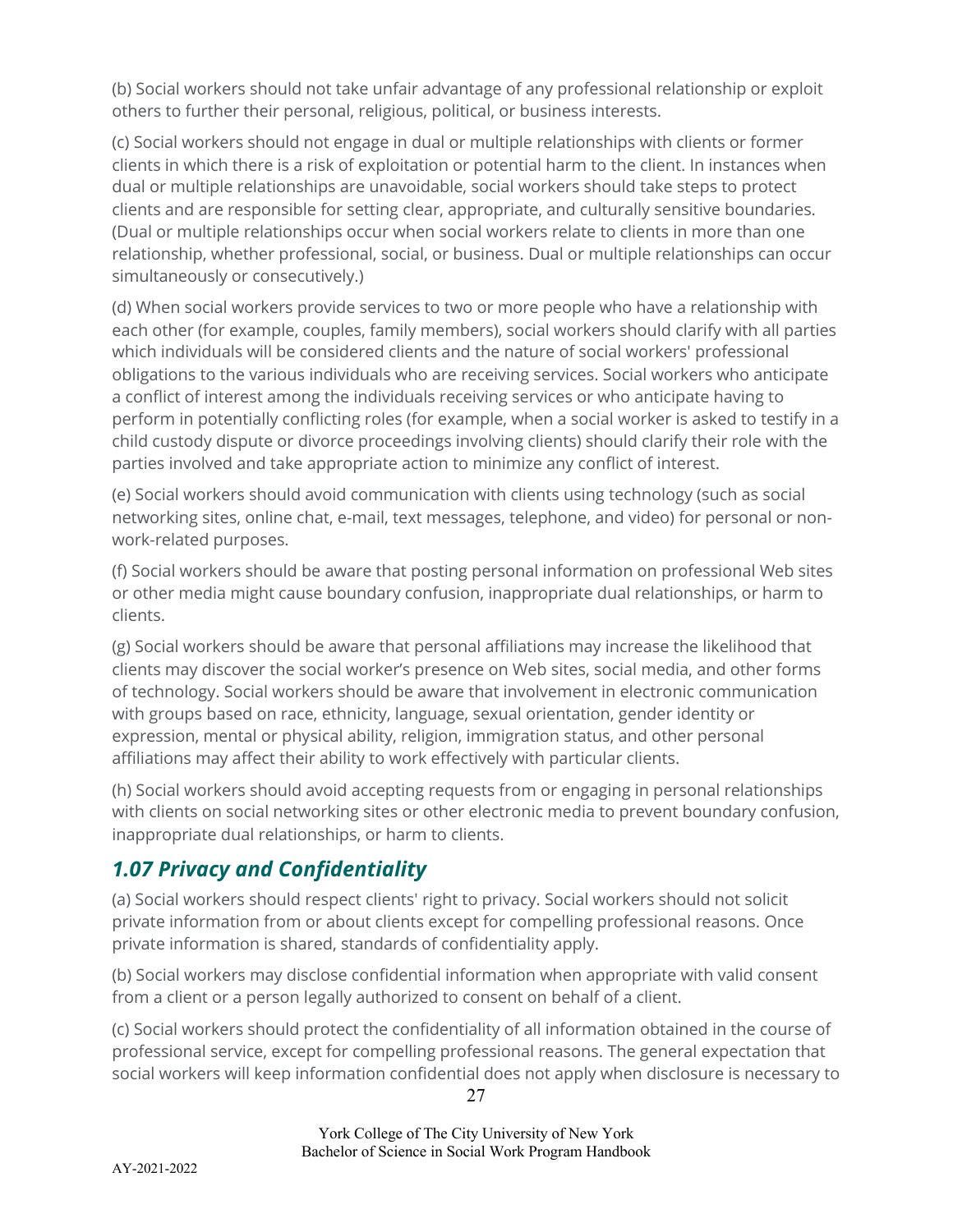prevent serious, foreseeable, and imminent harm to a client or others. In all instances, social workers should disclose the least amount of confidential information necessary to achieve the desired purpose; only information that is directly relevant to the purpose for which the disclosure is made should be revealed.

(d) Social workers should inform clients, to the extent possible, about the disclosure of confidential information and the potential consequences, when feasible before the disclosure is made. This applies whether social workers disclose confidential information on the basis of a legal requirement or client consent.

(e) Social workers should discuss with clients and other interested parties the nature of confidentiality and limitations of clients' right to confidentiality. Social workers should review with clients circumstances where confidential information may be requested and where disclosure of confidential information may be legally required. This discussion should occur as soon as possible in the social worker-client relationship and as needed throughout the course of the relationship.

(f) When social workers provide counseling services to families, couples, or groups, social workers should seek agreement among the parties involved concerning each individual's right to confidentiality and obligation to preserve the confidentiality of information shared by others. This agreement should include consideration of whether confidential information may be exchanged in person or electronically, among clients or with others outside of formal counseling sessions. Social workers should inform participants in family, couples, or group counseling that social workers cannot guarantee that all participants will honor such agreements.

(g) Social workers should inform clients involved in family, couples, marital, or group counseling of the social worker's, employer's, and agency's policy concerning the social worker's disclosure of confidential information among the parties involved in the counseling.

(h) Social workers should not disclose confidential information to third-party payers unless clients have authorized such disclosure.

(i) Social workers should not discuss confidential information, electronically or in person, in any setting unless privacy can be ensured. Social workers should not discuss confidential information in public or semi-public areas such as hallways, waiting rooms, elevators, and restaurants.

(j) Social workers should protect the confidentiality of clients during legal proceedings to the extent permitted by law. When a court of law or other legally authorized body orders social workers to disclose confidential or privileged information without a client's consent and such disclosure could cause harm to the client, social workers should request that the court withdraw the order or limit the order as narrowly as possible or maintain the records under seal, unavailable for public inspection.

(k) Social workers should protect the confidentiality of clients when responding to requests from members of the media.

(l) Social workers should protect the confidentiality of clients' written and electronic records and other sensitive information. Social workers should take reasonable steps to ensure that clients'

28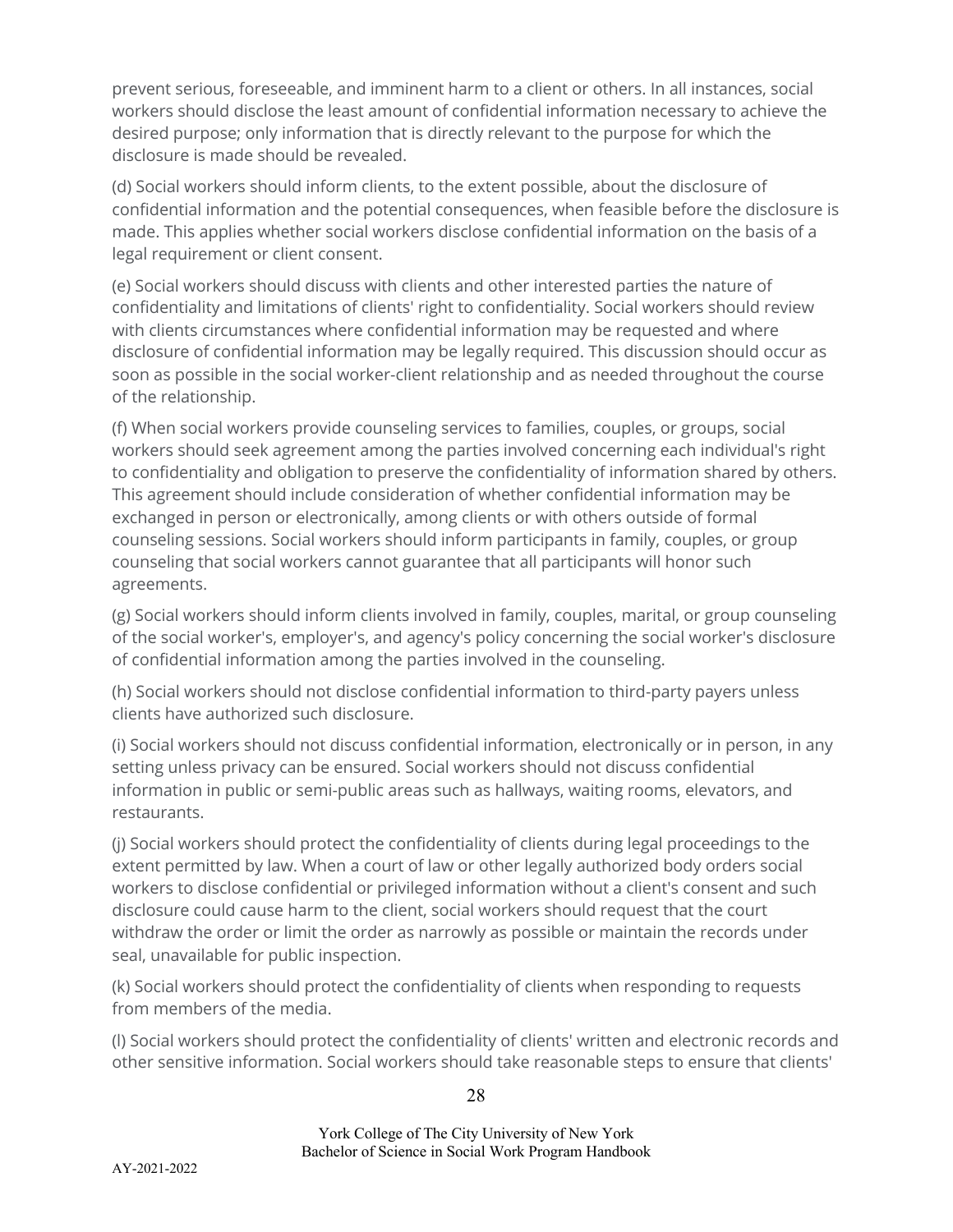records are stored in a secure location and that clients' records are not available to others who are not authorized to have access.

(m) Social workers should take reasonable steps to protect the confidentiality of electronic communications, including information provided to clients or third parties. Social workers should use applicable safeguards (such as encryption, firewalls, and passwords) when using electronic communications such as e-mail, online posts, online chat sessions, mobile communication, and text messages .

(n) Social workers should develop and disclose policies and procedures for notifying clients of any breach of confidential information in a timely manner.

(o) In the event of unauthorized access to client records or information, including any unauthorized access to the social worker's electronic communication or storage systems, social workers should inform clients of such disclosures, consistent with applicable laws and professional standards.

(p) Social workers should develop and inform clients about their policies, consistent with prevailing social work ethical standards, on the use of electronic technology, including Internetbased search engines, to gather information about clients.

(q) Social workers should avoid searching or gathering client information electronically unless there are compelling professional reasons, and when appropriate, with the client's informed consent.

(r) Social workers should avoid posting any identifying or confidential information about clients on professional websites or other forms of social media.

(s) Social workers should transfer or dispose of clients' records in a manner that protects clients' confidentiality and is consistent with applicable laws governing records and social work licensure.

(t) Social workers should take reasonable precautions to protect client confidentiality in the event of the social worker's termination of practice, incapacitation, or death.

(u) Social workers should not disclose identifying information when discussing clients for teaching or training purposes unless the client has consented to disclosure of confidential information.

(v) Social workers should not disclose identifying information when discussing clients with consultants unless the client has consented to disclosure of confidential information or there is a compelling need for such disclosure.

(w) Social workers should protect the confidentiality of deceased clients consistent with the preceding standards.

## *1.08 Access to Records*

(a) Social workers should provide clients with reasonable access to records concerning the clients. Social workers who are concerned that clients' access to their records could cause serious misunderstanding or harm to the client should provide assistance in interpreting the records and consultation with the client regarding the records. Social workers should limit

29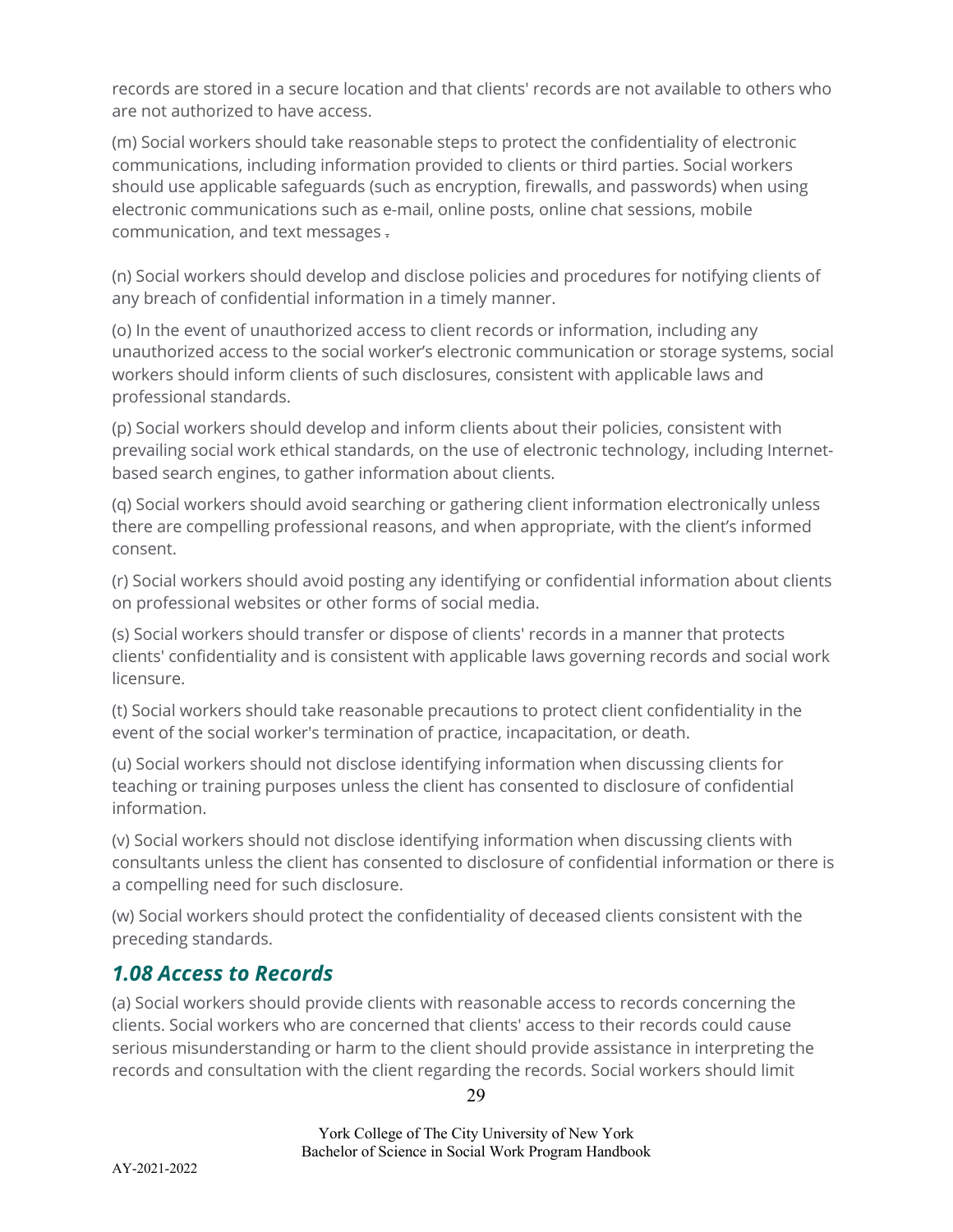clients' access to their records, or portions of their records, only in exceptional circumstances when there is compelling evidence that such access would cause serious harm to the client. Both clients' requests and the rationale for withholding some or all of the record should be documented in clients' files.

(b) Social workers should develop and inform clients about their policies, consistent with prevailing social work ethical standards, on the use of technology to provide clients with access to their records.

(c) When providing clients with access to their records, social workers should take steps to protect the confidentiality of other individuals identified or discussed in such records.

# *1.09 Sexual Relationships*

(a) Social workers should under no circumstances engage in sexual activities, inappropriate sexual communications through the use of technology or in person, or sexual contact with current clients, whether such contact is consensual or forced.

(b) Social workers should not engage in sexual activities or sexual contact with clients' relatives or other individuals with whom clients maintain a close personal relationship when there is a risk of exploitation or potential harm to the client. Sexual activity or sexual contact with clients' relatives or other individuals with whom clients maintain a personal relationship has the potential to be harmful to the client and may make it difficult for the social worker and client to maintain appropriate professional boundaries. Social workers--not their clients, their clients' relatives, or other individuals with whom the client maintains a personal relationship--assume the full burden for setting clear, appropriate, and culturally sensitive boundaries.

(c) Social workers should not engage in sexual activities or sexual contact with former clients because of the potential for harm to the client. If social workers engage in conduct contrary to this prohibition or claim that an exception to this prohibition is warranted because of extraordinary circumstances, it is social workers--not their clients--who assume the full burden of demonstrating that the former client has not been exploited, coerced, or manipulated, intentionally or unintentionally.

(d) Social workers should not provide clinical services to individuals with whom they have had a prior sexual relationship. Providing clinical services to a former sexual partner has the potential to be harmful to the individual and is likely to make it difficult for the social worker and individual to maintain appropriate professional boundaries.

# *1.10 Physical Contact*

Social workers should not engage in physical contact with clients when there is a possibility of psychological harm to the client as a result of the contact (such as cradling or caressing clients). Social workers who engage in appropriate physical contact with clients are responsible for setting clear, appropriate, and culturally sensitive boundaries that govern such physical contact.

# *1.11 Sexual Harassment*

Social workers should not sexually harass clients. Sexual harassment includes sexual advances; sexual solicitation; requests for sexual favors; and other verbal, written, electronic, or physical contact of a sexual nature.

30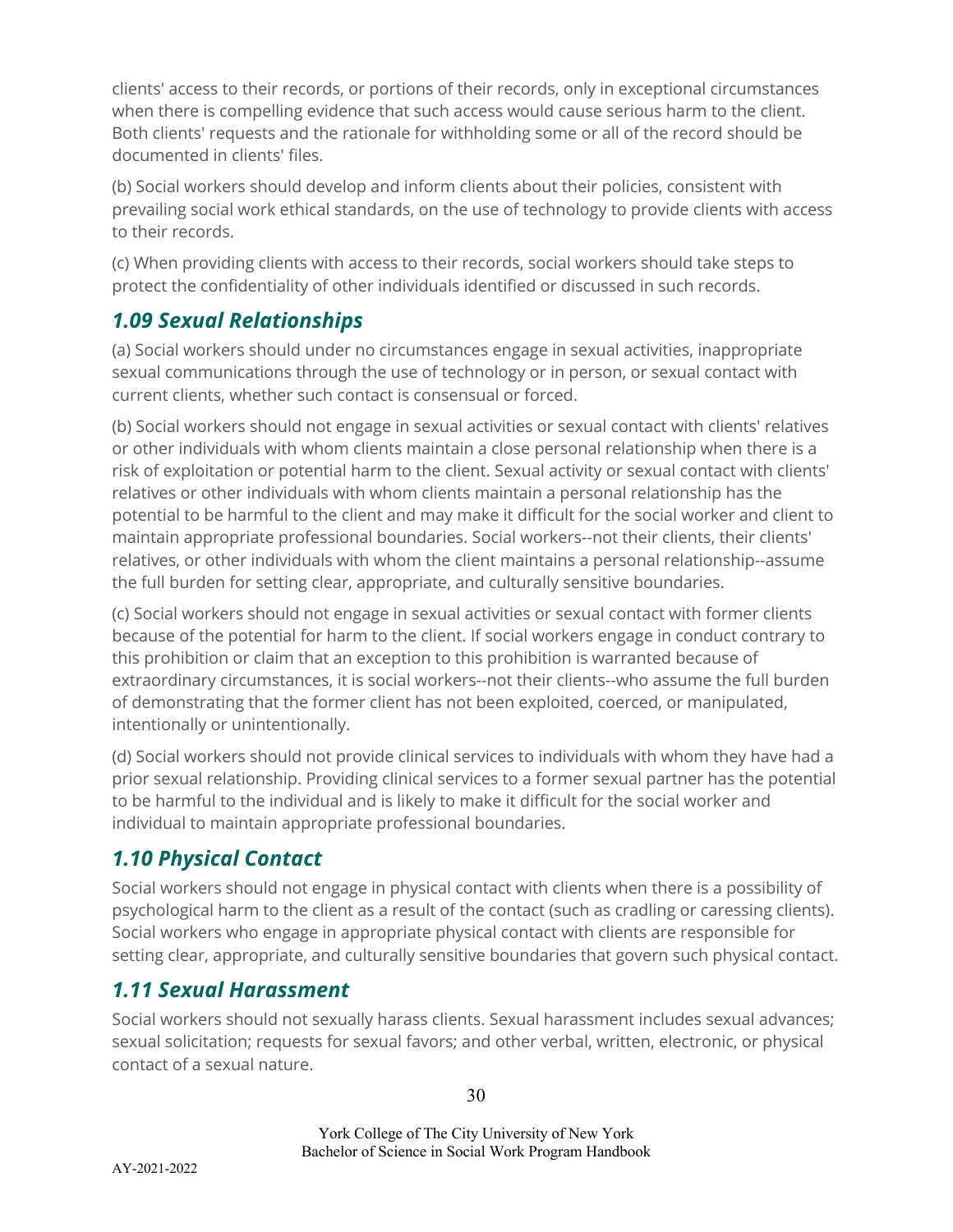## *1.12 Derogatory Language*

Social workers should not use derogatory language in their written, verbal, or electronic communications to or about clients. Social workers should use accurate and respectful language in all communications to and about clients.

### *1.13 Payment for Services*

(a) When setting fees, social workers should ensure that the fees are fair, reasonable, and commensurate with the services performed. Consideration should be given to clients' ability to pay.

(b) Social workers should avoid accepting goods or services from clients as payment for professional services. Bartering arrangements, particularly involving services, create the potential for conflicts of interest, exploitation, and inappropriate boundaries in social workers' relationships with clients. Social workers should explore and may participate in bartering only in very limited circumstances when it can be demonstrated that such arrangements are an accepted practice among professionals in the local community, considered to be essential for the provision of services, negotiated without coercion, and entered into at the client's initiative and with the client's informed consent. Social workers who accept goods or services from clients as payment for professional services assume the full burden of demonstrating that this arrangement will not be detrimental to the client or the professional relationship.

(c) Social workers should not solicit a private fee or other remuneration for providing services to clients who are entitled to such available services through the social workers' employer or agency.

## *1.14 Clients Who Lack Decision-Making Capacity*

When social workers act on behalf of clients who lack the capacity to make informed decisions, social workers should take reasonable steps to safeguard the interests and rights of those clients.

## *1.15 Interruption of Services*

Social workers should make reasonable efforts to ensure continuity of services in the event that services are interrupted by factors such as unavailability, disruptions in electronic communication, relocation, illness, mental or physical ability, or death.

## *1.16 Referral for Services*

(a) Social workers should refer clients to other professionals when the other professionals' specialized knowledge or expertise is needed to serve clients fully or when social workers believe that they are not being effective or making reasonable progress with clients and that other services are required.

(b) Social workers who refer clients to other professionals should take appropriate steps to facilitate an orderly transfer of responsibility. Social workers who refer clients to other professionals should disclose, with clients' consent, all pertinent information to the new service providers.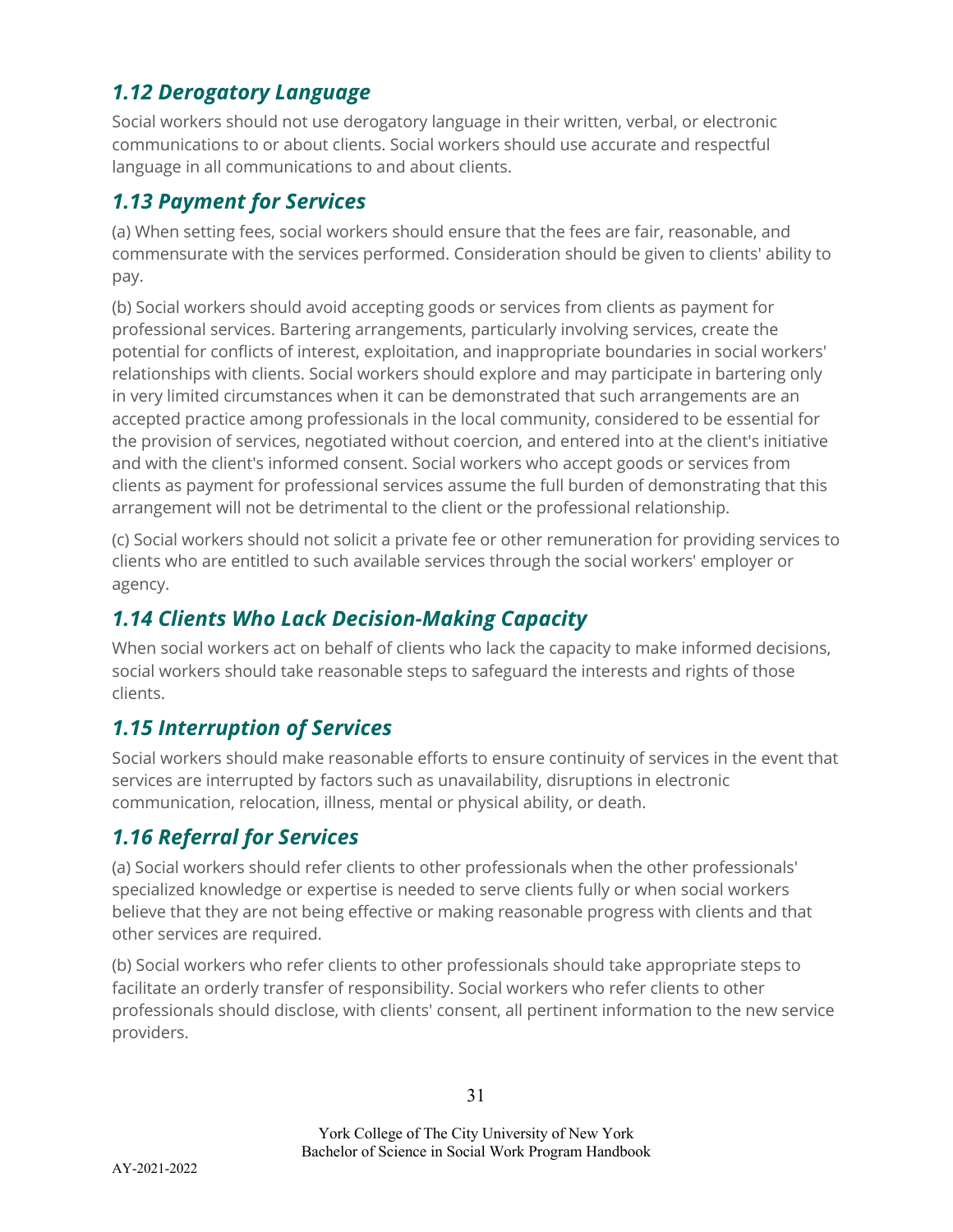(c) Social workers are prohibited from giving or receiving payment for a referral when no professional service is provided by the referring social worker.

# *1.17 Termination of Services*

(a) Social workers should terminate services to clients and professional relationships with them when such services and relationships are no longer required or no longer serve the clients' needs or interests.

(b) Social workers should take reasonable steps to avoid abandoning clients who are still in need of services. Social workers should withdraw services precipitously only under unusual circumstances, giving careful consideration to all factors in the situation and taking care to minimize possible adverse effects. Social workers should assist in making appropriate arrangements for continuation of services when necessary.

(c) Social workers in fee-for-service settings may terminate services to clients who are not paying an overdue balance if the financial contractual arrangements have been made clear to the client, if the client does not pose an imminent danger to self or others, and if the clinical and other consequences of the current nonpayment have been addressed and discussed with the client.

(d) Social workers should not terminate services to pursue a social, financial, or sexual relationship with a client.

(e) Social workers who anticipate the termination or interruption of services to clients should notify clients promptly and seek the transfer, referral, or continuation of services in relation to the clients' needs and preferences.

(f) Social workers who are leaving an employment setting should inform clients of appropriate options for the continuation of services and of the benefits and risks of the options.

# **2. Social Workers' Ethical Responsibilities to Colleagues** *2.01 Respect*

(a) Social workers should treat colleagues with respect and should represent accurately and fairly the qualifications, views, and obligations of colleagues.

(b) Social workers should avoid unwarranted negative criticism of colleagues in verbal, written, and electronic communications with clients or with other professionals. Unwarranted negative criticism may include demeaning comments that refer to colleagues' level of competence or to individuals' attributes such as race, ethnicity, national origin, color, sex, sexual orientation, gender identity or expression, age, marital status, political belief, religion, immigration status, and mental or physical ability.

(c) Social workers should cooperate with social work colleagues and with colleagues of other professions when such cooperation serves the well-being of clients.

# *2.02 Confidentiality*

Social workers should respect confidential information shared by colleagues in the course of their professional relationships and transactions. Social workers should ensure that such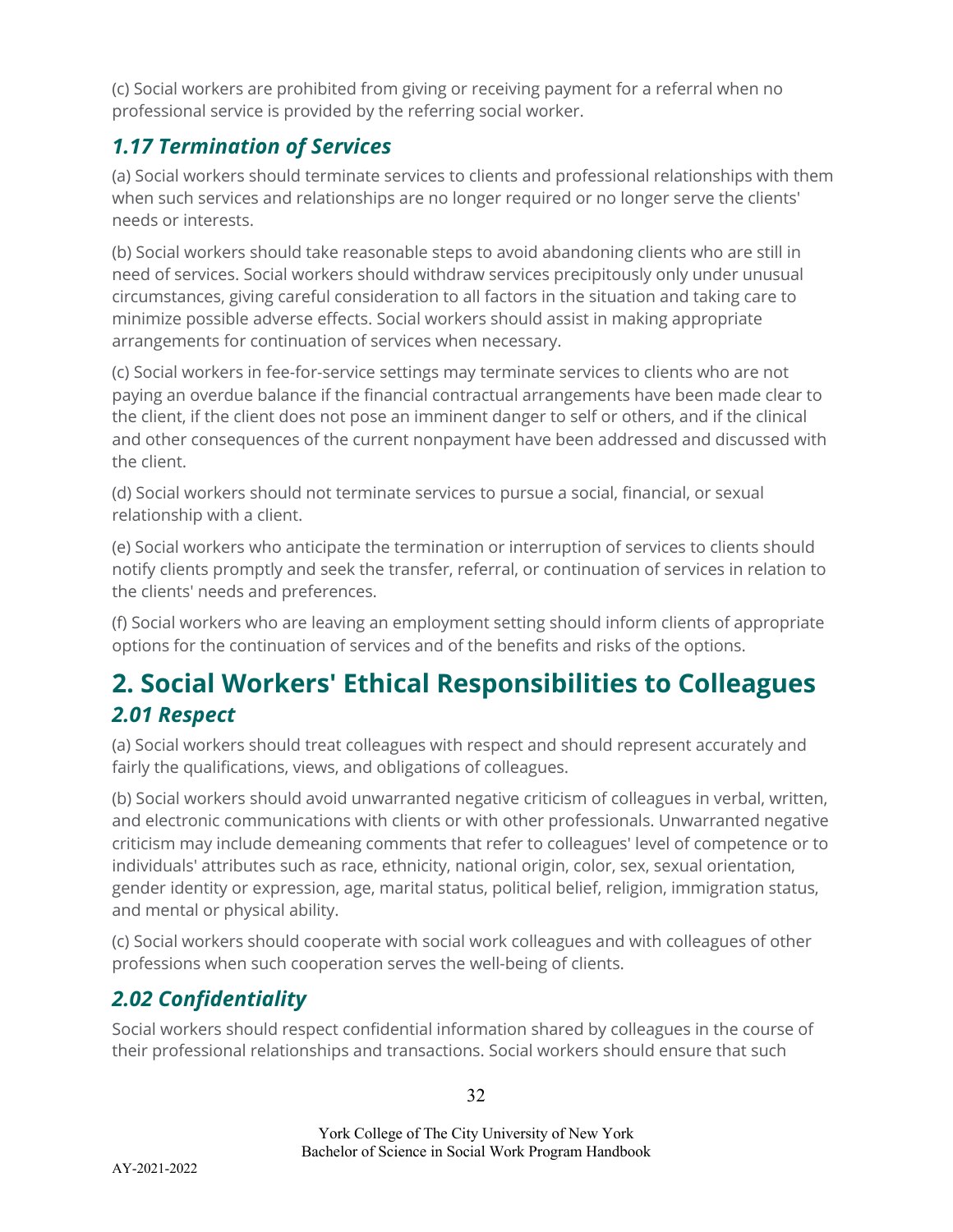colleagues understand social workers' obligation to respect confidentiality and any exceptions related to it.

## *2.03 Interdisciplinary Collaboration*

(a) Social workers who are members of an interdisciplinary team should participate in and contribute to decisions that affect the well-being of clients by drawing on the perspectives, values, and experiences of the social work profession. Professional and ethical obligations of the interdisciplinary team as a whole and of its individual members should be clearly established.

(b) Social workers for whom a team decision raises ethical concerns should attempt to resolve the disagreement through appropriate channels. If the disagreement cannot be resolved, social workers should pursue other avenues to address their concerns consistent with client wellbeing.

## *2.04 Disputes Involving Colleagues*

(a) Social workers should not take advantage of a dispute between a colleague and an employer to obtain a position or otherwise advance the social workers' own interests.

(b) Social workers should not exploit clients in disputes with colleagues or engage clients in any inappropriate discussion of conflicts between social workers and their colleagues.

### *2.05 Consultation*

(a) Social workers should seek the advice and counsel of colleagues whenever such consultation is in the best interests of clients.

(b) Social workers should keep themselves informed about colleagues' areas of expertise and competencies. Social workers should seek consultation only from colleagues who have demonstrated knowledge, expertise, and competence related to the subject of the consultation.

(c) When consulting with colleagues about clients, social workers should disclose the least amount of information necessary to achieve the purposes of the consultation.

#### *2.06 Sexual Relationships*

(a) Social workers who function as supervisors or educators should not engage in sexual activities or contact (including verbal, written, electronic, or physical contact) with supervisees, students, trainees, or other colleagues over whom they exercise professional authority.

(b) Social workers should avoid engaging in sexual relationships with colleagues when there is potential for a conflict of interest. Social workers who become involved in, or anticipate becoming involved in, a sexual relationship with a colleague have a duty to transfer professional responsibilities, when necessary, to avoid a conflict of interest.

## *2.07 Sexual Harassment*

Social workers should not sexually harass supervisees, students, trainees, or colleagues. Sexual harassment includes sexual advances; sexual solicitation; requests for sexual favors; and other verbal, written, electronic, or physical contact of a sexual nature.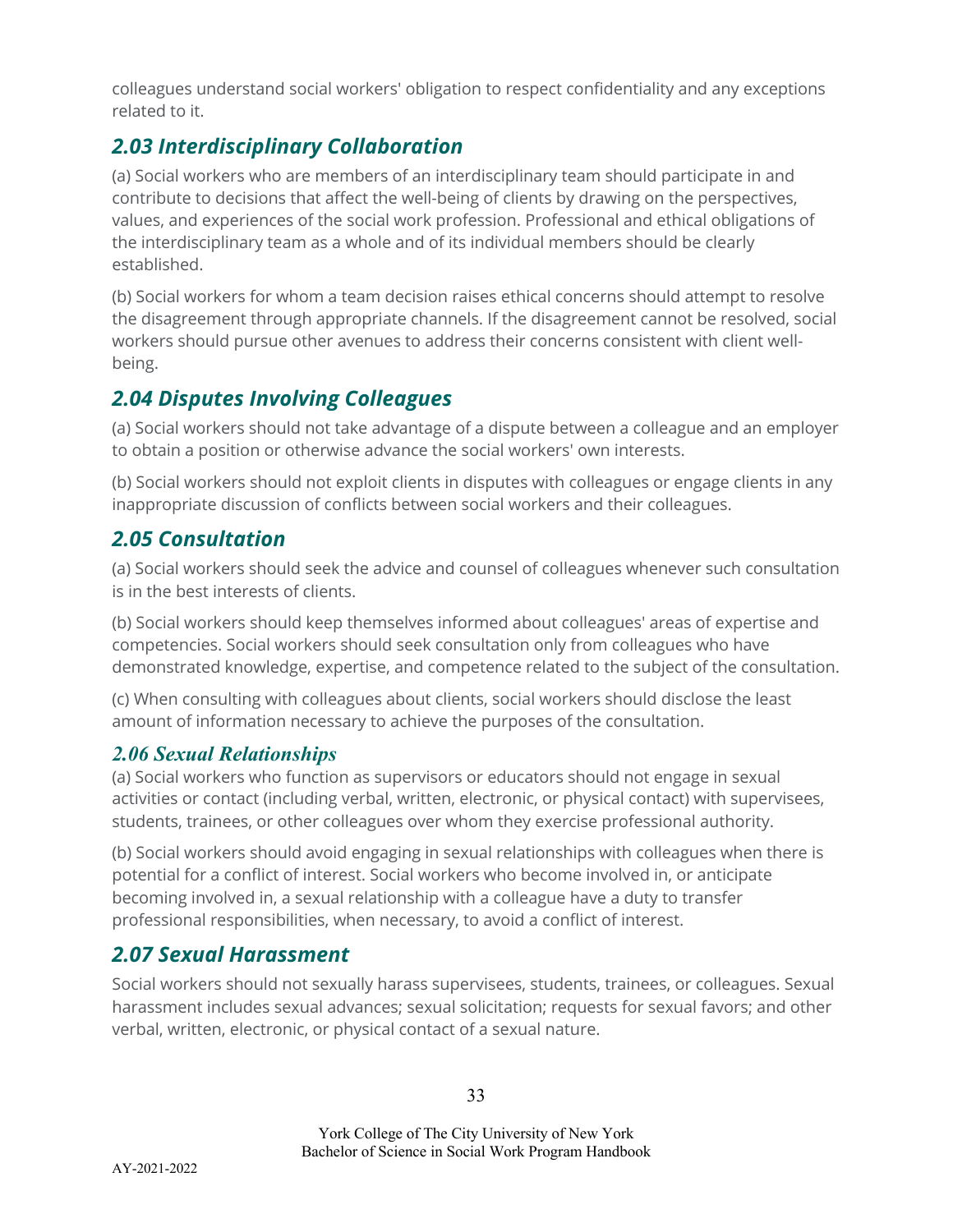## *2.08 Impairment of Colleagues*

(a) Social workers who have direct knowledge of a social work colleague's impairment that is due to personal problems, psychosocial distress, substance abuse, or mental health difficulties and that interferes with practice effectiveness should consult with that colleague when feasible and assist the colleague in taking remedial action.

(b) Social workers who believe that a social work colleague's impairment interferes with practice effectiveness and that the colleague has not taken adequate steps to address the impairment should take action through appropriate channels established by employers, agencies, NASW, licensing and regulatory bodies, and other professional organizations.

## *2.09 Incompetence of Colleagues*

(a) Social workers who have direct knowledge of a social work colleague's incompetence should consult with that colleague when feasible and assist the colleague in taking remedial action.

(b) Social workers who believe that a social work colleague is incompetent and has not taken adequate steps to address the incompetence should take action through appropriate channels established by employers, agencies, NASW, licensing and regulatory bodies, and other professional organizations.

# *2.10 Unethical Conduct of Colleagues*

(a) Social workers should take adequate measures to discourage, prevent, expose, and correct the unethical conduct of colleagues, including unethical conduct using technology.

(b) Social workers should be knowledgeable about established policies and procedures for handling concerns about colleagues' unethical behavior. Social workers should be familiar with national, state, and local procedures for handling ethics complaints. These include policies and procedures created by NASW, licensing and regulatory bodies, employers, agencies, and other professional organizations.

(c) Social workers who believe that a colleague has acted unethically should seek resolution by discussing their concerns with the colleague when feasible and when such discussion is likely to be productive.

(d) When necessary, social workers who believe that a colleague has acted unethically should take action through appropriate formal channels (such as contacting a state licensing board or regulatory body, the NASW National Ethics Committee, or other professional ethics committees).

(e) Social workers should defend and assist colleagues who are unjustly charged with unethical conduct.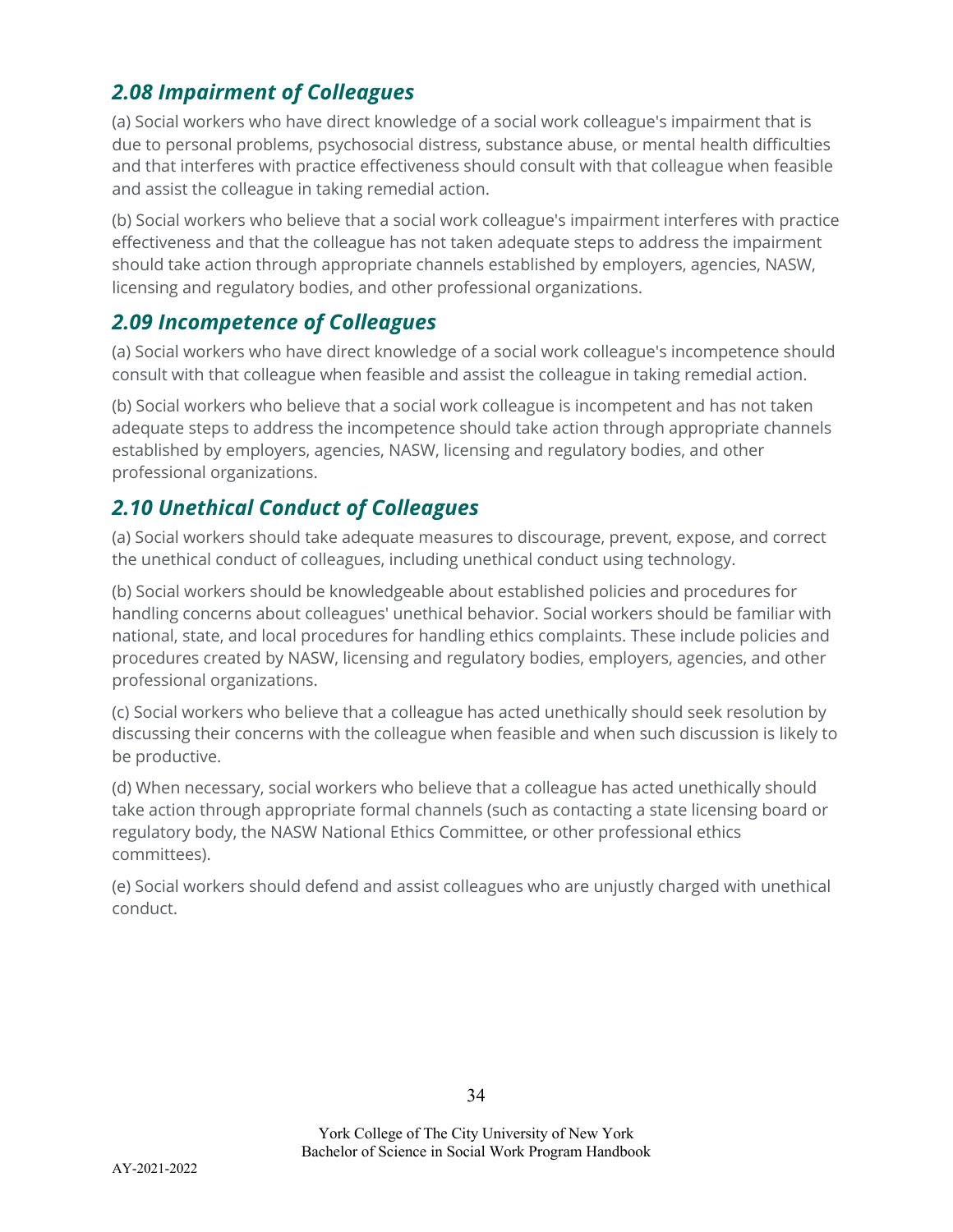# **3. Social Workers' Ethical Responsibilities in Practice Settings**

# *3.01 Supervision and Consultation*

(a) Social workers who provide supervision or consultation (whether in-person or remotely) should have the necessary knowledge and skill to supervise or consult appropriately and should do so only within their areas of knowledge and competence.

(b) Social workers who provide supervision or consultation are responsible for setting clear, appropriate, and culturally sensitive boundaries.

(c) Social workers should not engage in any dual or multiple relationships with supervisees in which there is a risk of exploitation of or potential harm to the supervisee, including dual relationships that may arise while using social networking sites or other electronic media.

(d) Social workers who provide supervision should evaluate supervisees' performance in a manner that is fair and respectful.

# *3.02 Education and Training*

(a) Social workers who function as educators, field instructors for students, or trainers should provide instruction only within their areas of knowledge and competence and should provide instruction based on the most current information and knowledge available in the profession.

(b) Social workers who function as educators or field instructors for students should evaluate students' performance in a manner that is fair and respectful.

(c) Social workers who function as educators or field instructors for students should take reasonable steps to ensure that clients are routinely informed when services are being provided by students.

(d) Social workers who function as educators or field instructors for students should not engage in any dual or multiple relationships with students in which there is a risk of exploitation or potential harm to the student, including dual relationships that may arise while using social networking sites or other electronic media. Social work educators and field instructors are responsible for setting clear, appropriate, and culturally sensitive boundaries.

## *3.03 Performance Evaluation*

Social workers who have responsibility for evaluating the performance of others should fulfill such responsibility in a fair and considerate manner and on the basis of clearly stated criteria.

## *3.04 Client Records*

(a) Social workers should take reasonable steps to ensure that documentation in electronic and paper records is accurate and reflects the services provided.

(b) Social workers should include sufficient and timely documentation in records to facilitate the delivery of services and to ensure continuity of services provided to clients in the future.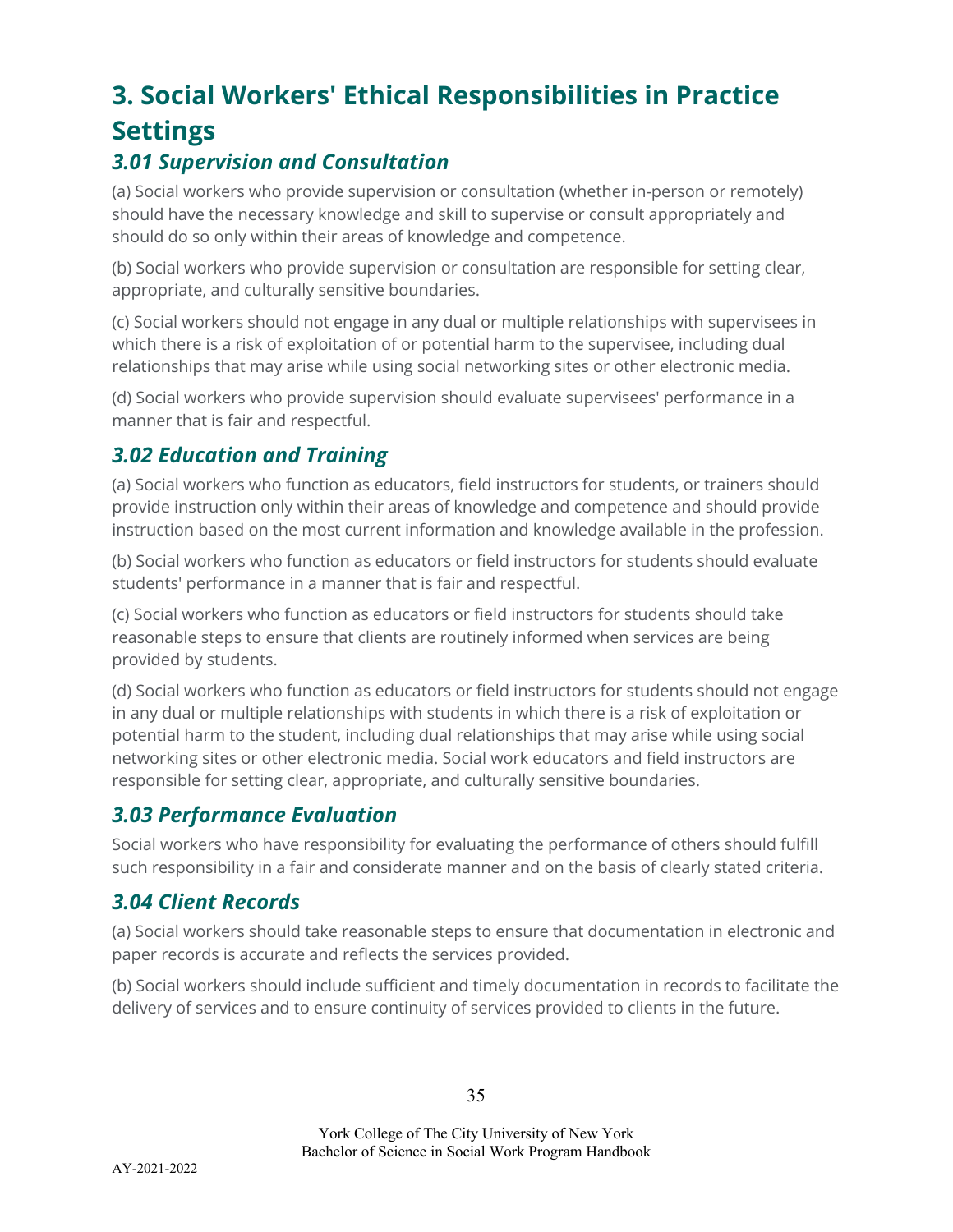(c) Social workers' documentation should protect clients' privacy to the extent that is possible and appropriate and should include only information that is directly relevant to the delivery of services.

(d) Social workers should store records following the termination of services to ensure reasonable future access. Records should be maintained for the number of years required by relevant laws, agency policies, and contracts.

## *3.05 Billing*

Social workers should establish and maintain billing practices that accurately reflect the nature and extent of services provided and that identify who provided the service in the practice setting.

# *3.06 Client Transfer*

(a) When an individual who is receiving services from another agency or colleague contacts a social worker for services, the social worker should carefully consider the client's needs before agreeing to provide services. To minimize possible confusion and conflict, social workers should discuss with potential clients the nature of the clients' current relationship with other service providers and the implications, including possible benefits or risks, of entering into a relationship with a new service provider.

(b) If a new client has been served by another agency or colleague, social workers should discuss with the client whether consultation with the previous service provider is in the client's best interest.

## *3.07 Administration*

(a) Social work administrators should advocate within and outside their agencies for adequate resources to meet clients' needs.

(b) Social workers should advocate for resource allocation procedures that are open and fair. When not all clients' needs can be met, an allocation procedure should be developed that is nondiscriminatory and based on appropriate and consistently applied principles.

(c) Social workers who are administrators should take reasonable steps to ensure that adequate agency or organizational resources are available to provide appropriate staff supervision.

(d) Social work administrators should take reasonable steps to ensure that the working environment for which they are responsible is consistent with and encourages compliance with the NASW Code of Ethics. Social work administrators should take reasonable steps to eliminate any conditions in their organizations that violate, interfere with, or discourage compliance with the Code.

# *3.08 Continuing Education and Staff Development*

Social work administrators and supervisors should take reasonable steps to provide or arrange for continuing education and staff development for all staff for whom they are responsible. Continuing education and staff development should address current knowledge and emerging developments related to social work practice and ethics.

36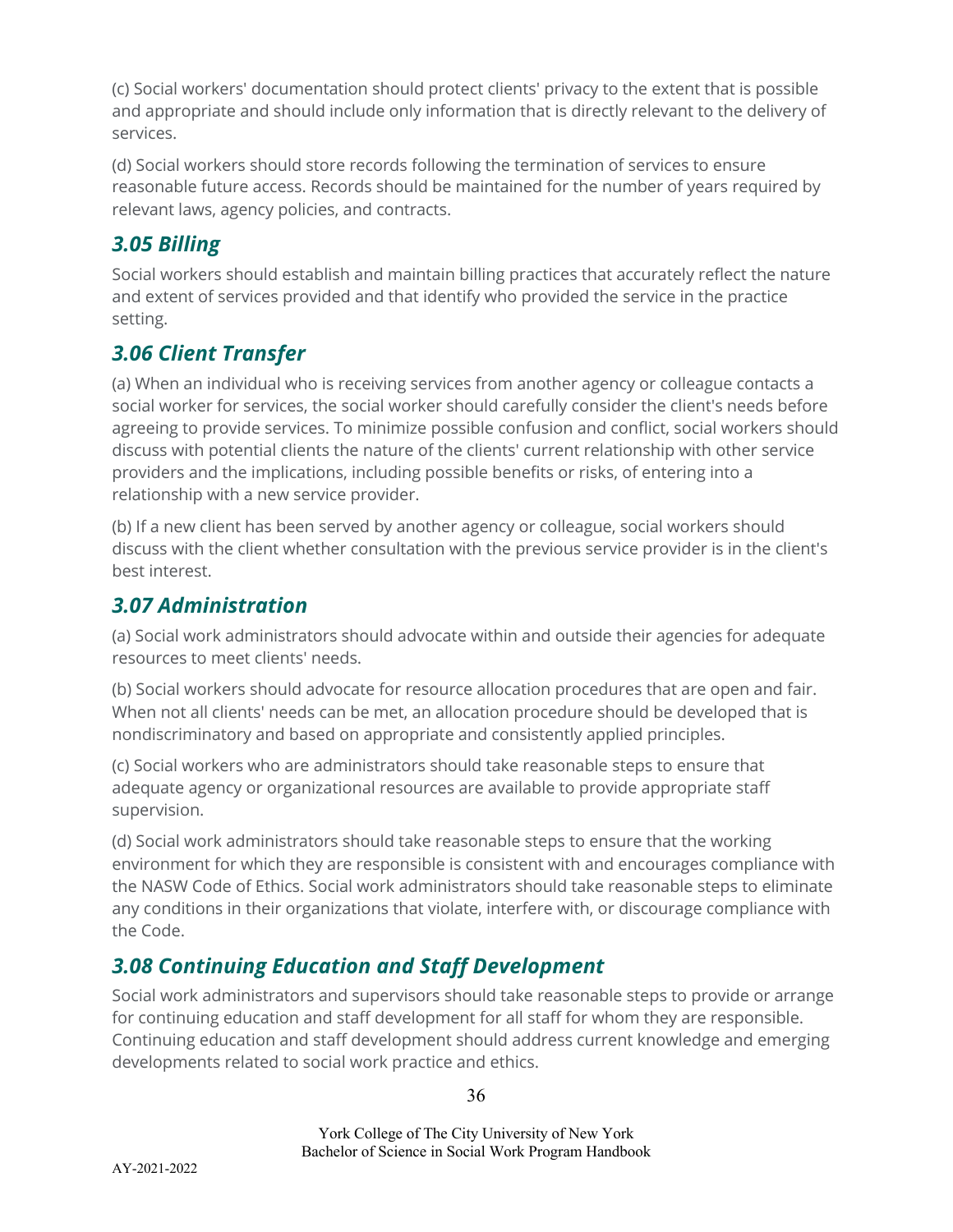## *3.09 Commitments to Employers*

(a) Social workers generally should adhere to commitments made to employers and employing organizations.

(b) Social workers should work to improve employing agencies' policies and procedures and the efficiency and effectiveness of their services.

(c) Social workers should take reasonable steps to ensure that employers are aware of social workers' ethical obligations as set forth in the NASW Code of Ethics and of the implications of those obligations for social work practice.

(d) Social workers should not allow an employing organization's policies, procedures, regulations, or administrative orders to interfere with their ethical practice of social work. Social workers should take reasonable steps to ensure that their employing organizations' practices are consistent with the NASW Code of Ethics.

(e) Social workers should act to prevent and eliminate discrimination in the employing organization's work assignments and in its employment policies and practices.

(f) Social workers should accept employment or arrange student field placements only in organizations that exercise fair personnel practices.

(g) Social workers should be diligent stewards of the resources of their employing organizations, wisely conserving funds where appropriate and never misappropriating funds or using them for unintended purposes.

## *3.10 Labor-Management Disputes*

(a) Social workers may engage in organized action, including the formation of and participation in labor unions, to improve services to clients and working conditions.

(b) The actions of social workers who are involved in labor-management disputes, job actions, or labor strikes should be guided by the profession's values, ethical principles, and ethical standards. Reasonable differences of opinion exist among social workers concerning their primary obligation as professionals during an actual or threatened labor strike or job action. Social workers should carefully examine relevant issues and their possible impact on clients before deciding on a course of action.

# **4. Social Workers' Ethical Responsibilities as Professionals** *4.01 Competence*

(a) Social workers should accept responsibility or employment only on the basis of existing competence or the intention to acquire the necessary competence.

(b) Social workers should strive to become and remain proficient in professional practice and the performance of professional functions. Social workers should critically examine and keep current with emerging knowledge relevant to social work. Social workers should routinely review the professional literature and participate in continuing education relevant to social work practice and social work ethics.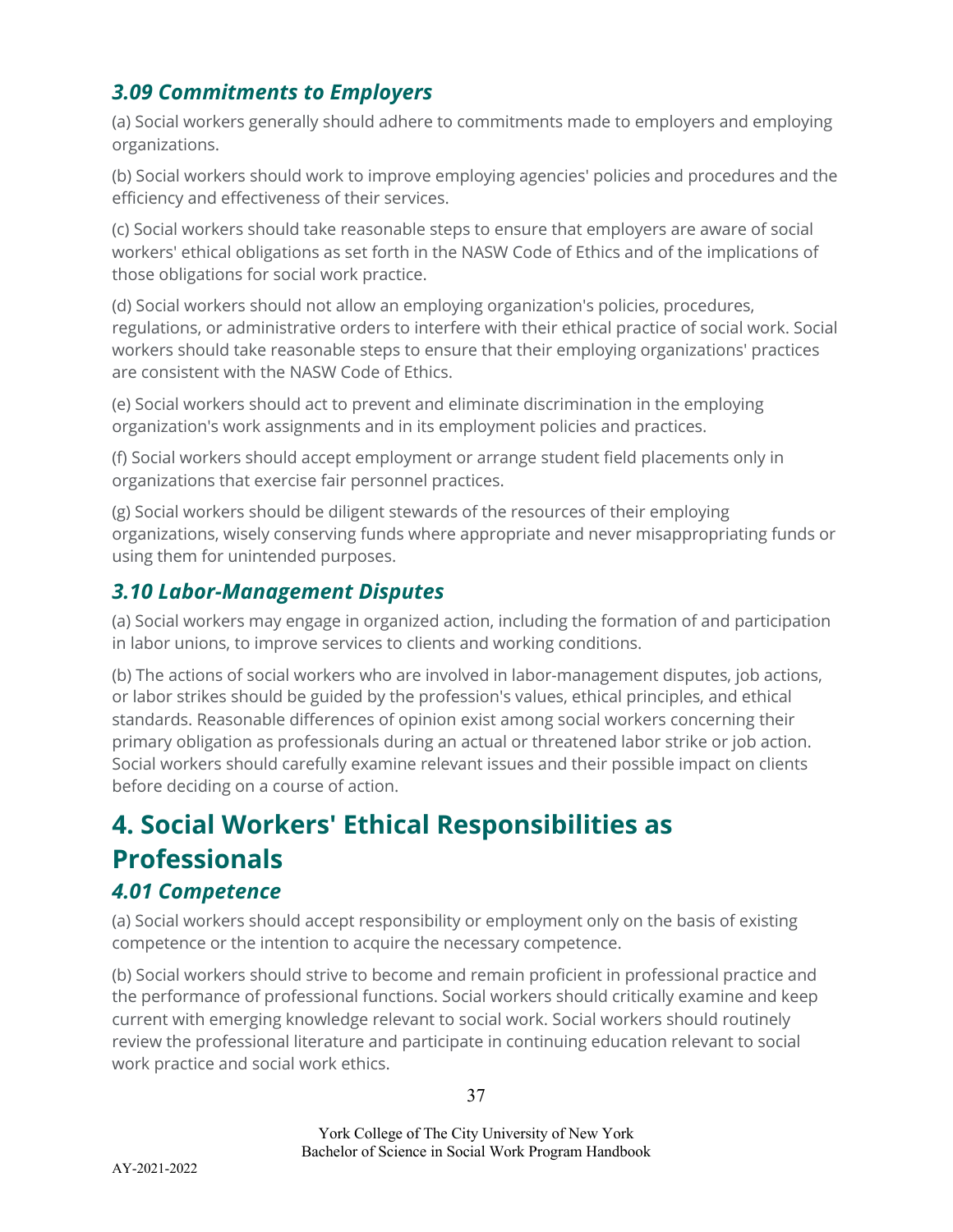(c) Social workers should base practice on recognized knowledge, including empirically based knowledge, relevant to social work and social work ethics.

## *4.02 Discrimination*

Social workers should not practice, condone, facilitate, or collaborate with any form of discrimination on the basis of race, ethnicity, national origin, color, sex, sexual orientation, gender identity or expression, age, marital status, political belief, religion, immigration status, or mental or physical ability.

## *4.03 Private Conduct*

Social workers should not permit their private conduct to interfere with their ability to fulfill their professional responsibilities.

## *4.04 Dishonesty, Fraud, and Deception*

Social workers should not participate in, condone, or be associated with dishonesty, fraud, or deception.

## *4.05 Impairment*

(a) Social workers should not allow their own personal problems, psychosocial distress, legal problems, substance abuse, or mental health difficulties to interfere with their professional judgment and performance or to jeopardize the best interests of people for whom they have a professional responsibility.

(b) Social workers whose personal problems, psychosocial distress, legal problems, substance abuse, or mental health difficulties interfere with their professional judgment and performance should immediately seek consultation and take appropriate remedial action by seeking professional help, making adjustments in workload, terminating practice, or taking any other steps necessary to protect clients and others.

## *4.06 Misrepresentation*

(a) Social workers should make clear distinctions between statements made and actions engaged in as a private individual and as a representative of the social work profession, a professional social work organization, or the social worker's employing agency.

(b) Social workers who speak on behalf of professional social work organizations should accurately represent the official and authorized positions of the organizations.

(c) Social workers should ensure that their representations to clients, agencies, and the public of professional qualifications, credentials, education, competence, affiliations, services provided, or results to be achieved are accurate. Social workers should claim only those relevant professional credentials they actually possess and take steps to correct any inaccuracies or misrepresentations of their credentials by others.

## *4.07 Solicitations*

(a) Social workers should not engage in uninvited solicitation of potential clients who, because of their circumstances, are vulnerable to undue influence, manipulation, or coercion.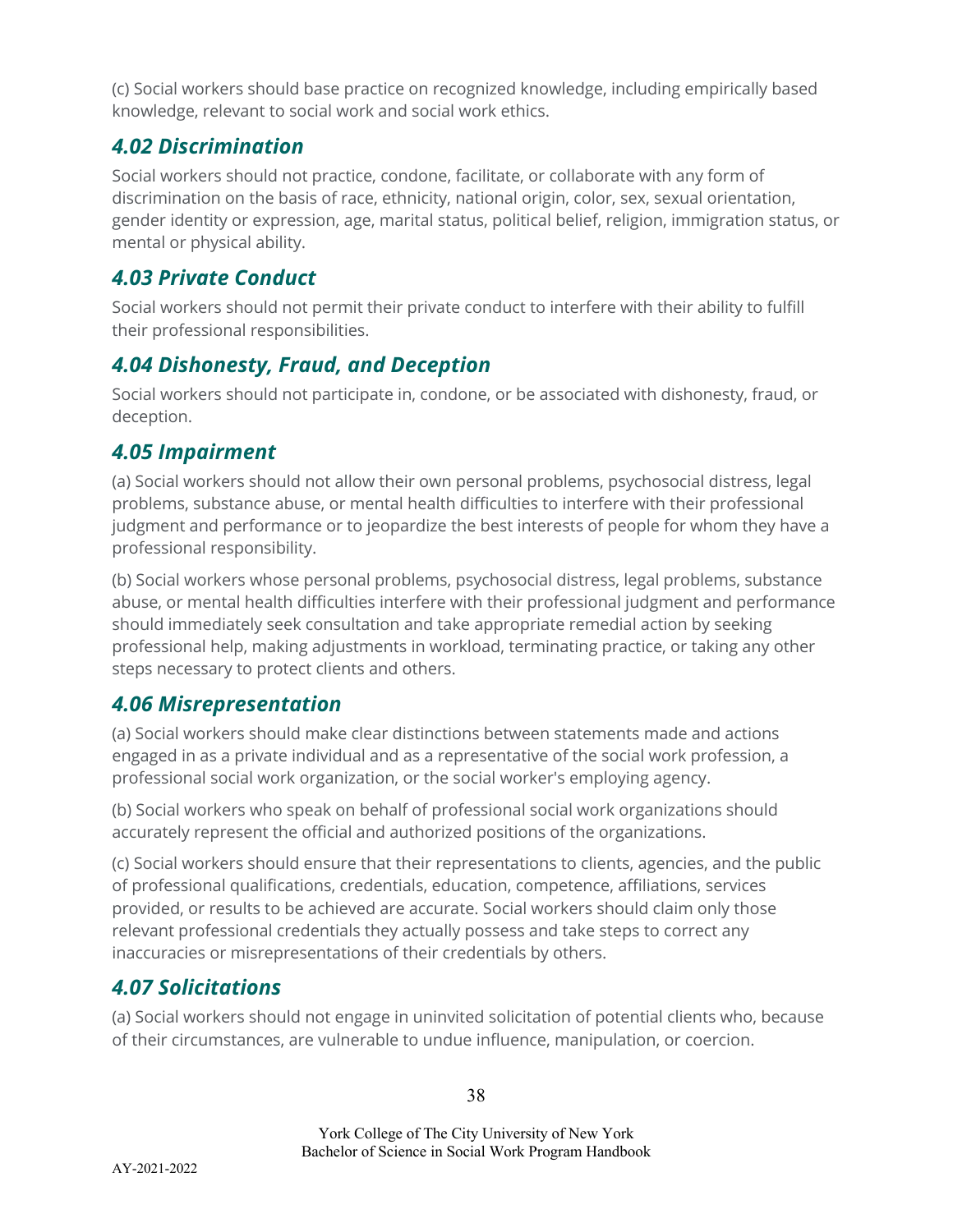(b) Social workers should not engage in solicitation of testimonial endorsements (including solicitation of consent to use a client's prior statement as a testimonial endorsement) from current clients or from other people who, because of their particular circumstances, are vulnerable to undue influence.

# *4.08 Acknowledging Credit*

(a) Social workers should take responsibility and credit, including authorship credit, only for work they have actually performed and to which they have contributed.

(b) Social workers should honestly acknowledge the work of and the contributions made by others.

# **5. Social Workers' Ethical Responsibilities to the Social Work Profession**

# *5.01 Integrity of the Profession*

(a) Social workers should work toward the maintenance and promotion of high standards of practice.

(b) Social workers should uphold and advance the values, ethics, knowledge, and mission of the profession. Social workers should protect, enhance, and improve the integrity of the profession through appropriate study and research, active discussion, and responsible criticism of the profession.

(c) Social workers should contribute time and professional expertise to activities that promote respect for the value, integrity, and competence of the social work profession. These activities may include teaching, research, consultation, service, legislative testimony, presentations in the community, and participation in their professional organizations.

(d) Social workers should contribute to the knowledge base of social work and share with colleagues their knowledge related to practice, research, and ethics. Social workers should seek to contribute to the profession's literature and to share their knowledge at professional meetings and conferences.

(e) Social workers should act to prevent the unauthorized and unqualified practice of social work.

# *5.02 Evaluation and Research*

(a) Social workers should monitor and evaluate policies, the implementation of programs, and practice interventions.

(b) Social workers should promote and facilitate evaluation and research to contribute to the development of knowledge.

(c) Social workers should critically examine and keep current with emerging knowledge relevant to social work and fully use evaluation and research evidence in their professional practice.

(d) Social workers engaged in evaluation or research should carefully consider possible consequences and should follow guidelines developed for the protection of evaluation and research participants. Appropriate institutional review boards should be consulted.

39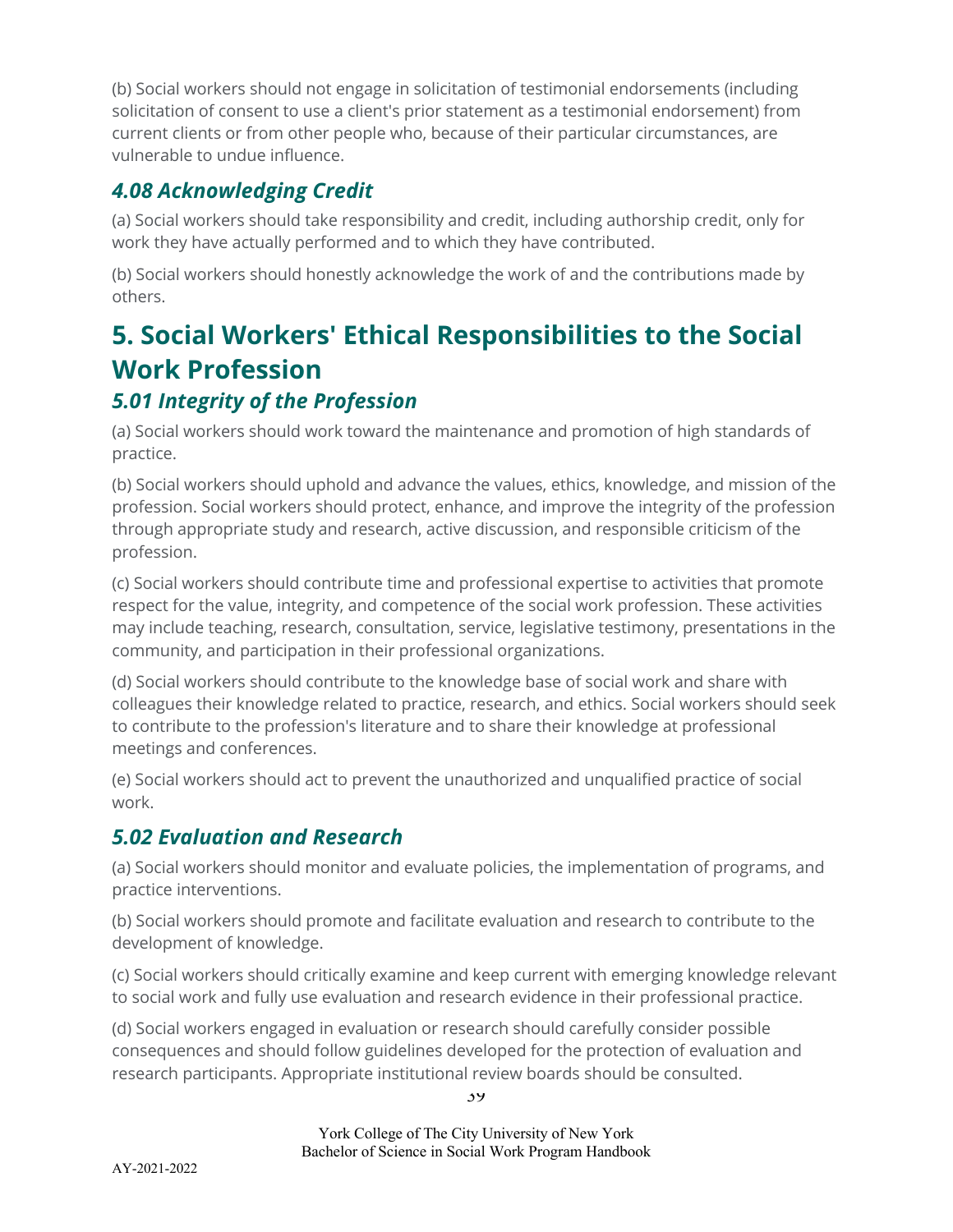(e) Social workers engaged in evaluation or research should obtain voluntary and written informed consent from participants, when appropriate, without any implied or actual deprivation or penalty for refusal to participate; without undue inducement to participate; and with due regard for participants' well-being, privacy, and dignity. Informed consent should include information about the nature, extent, and duration of the participation requested and disclosure of the risks and benefits of participation in the research.

(f) When using electronic technology to facilitate evaluation or research, social workers should ensure that participants provide informed consent for the use of such technology. Social workers should assess whether participants are able to use the technology and, when appropriate, offer reasonable alternatives to participate in the evaluation or research.

(g) When evaluation or research participants are incapable of giving informed consent, social workers should provide an appropriate explanation to the participants, obtain the participants' assent to the extent they are able, and obtain written consent from an appropriate proxy.

(h) Social workers should never design or conduct evaluation or research that does not use consent procedures, such as certain forms of naturalistic observation and archival research, unless rigorous and responsible review of the research has found it to be justified because of its prospective scientific, educational, or applied value and unless equally effective alternative procedures that do not involve waiver of consent are not feasible.

(i) Social workers should inform participants of their right to withdraw from evaluation and research at any time without penalty.

(j) Social workers should take appropriate steps to ensure that participants in evaluation and research have access to appropriate supportive services.

(k) Social workers engaged in evaluation or research should protect participants from unwarranted physical or mental distress, harm, danger, or deprivation.

(l) Social workers engaged in the evaluation of services should discuss collected information only for professional purposes and only with people professionally concerned with this information.

(m) Social workers engaged in evaluation or research should ensure the anonymity or confidentiality of participants and of the data obtained from them. Social workers should inform participants of any limits of confidentiality, the measures that will be taken to ensure confidentiality, and when any records containing research data will be destroyed.

(n) Social workers who report evaluation and research results should protect participants' confidentiality by omitting identifying information unless proper consent has been obtained authorizing disclosure.

(o) Social workers should report evaluation and research findings accurately. They should not fabricate or falsify results and should take steps to correct any errors later found in published data using standard publication methods.

(p) Social workers engaged in evaluation or research should be alert to and avoid conflicts of interest and dual relationships with participants, should inform participants when a real or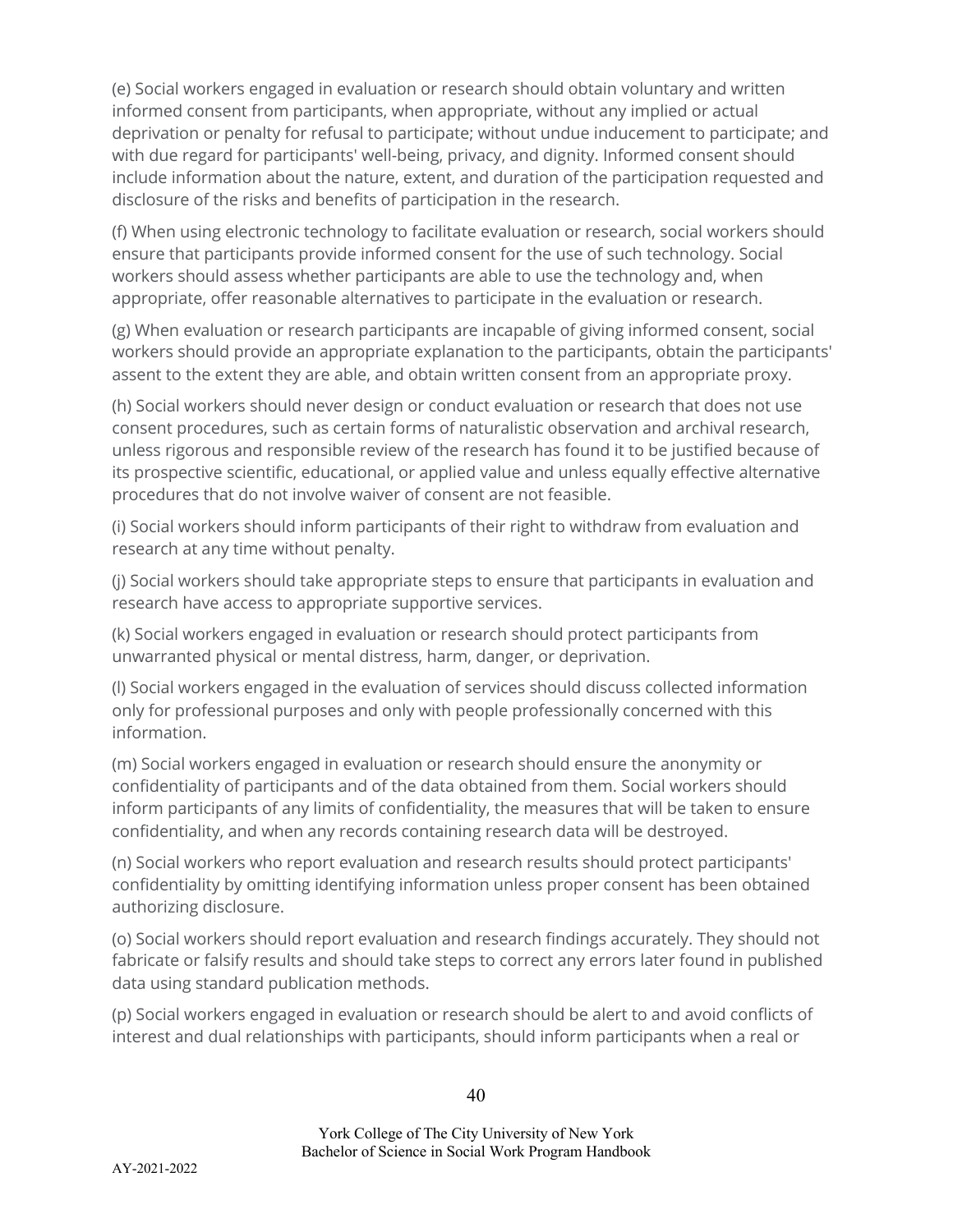potential conflict of interest arises, and should take steps to resolve the issue in a manner that makes participants' interests primary.

(q) Social workers should educate themselves, their students, and their colleagues about responsible research practices.

# **6. Social Workers' Ethical Responsibilities to the Broader Society**

## *6.01 Social Welfare*

Social workers should promote the general welfare of society, from local to global levels, and the development of people, their communities, and their environments. Social workers should advocate for living conditions conducive to the fulfillment of basic human needs and should promote social, economic, political, and cultural values and institutions that are compatible with the realization of social justice.

## *6.02 Public Participation*

Social workers should facilitate informed participation by the public in shaping social policies and institutions.

## *6.03 Public Emergencies*

Social workers should provide appropriate professional services in public emergencies to the greatest extent possible.

## *6.04 Social and Political Action*

(a) Social workers should engage in social and political action that seeks to ensure that all people have equal access to the resources, employment, services, and opportunities they require to meet their basic human needs and to develop fully. Social workers should be aware of the impact of the political arena on practice and should advocate for changes in policy and legislation to improve social conditions in order to meet basic human needs and promote social justice.

(b) Social workers should act to expand choice and opportunity for all people, with special regard for vulnerable, disadvantaged, oppressed, and exploited people and groups.

(c) Social workers should promote conditions that encourage respect for cultural and social diversity within the United States and globally. Social workers should promote policies and practices that demonstrate respect for difference, support the expansion of cultural knowledge and resources, advocate for programs and institutions that demonstrate cultural competence, and promote policies that safeguard the rights of and confirm equity and social justice for all people.

(d) Social workers should act to prevent and eliminate domination of, exploitation of, and discrimination against any person, group, or class on the basis of race, ethnicity, national origin, color, sex, sexual orientation, gender identity or expression, age, marital status, political belief, religion, immigration status, or mental or physical ability.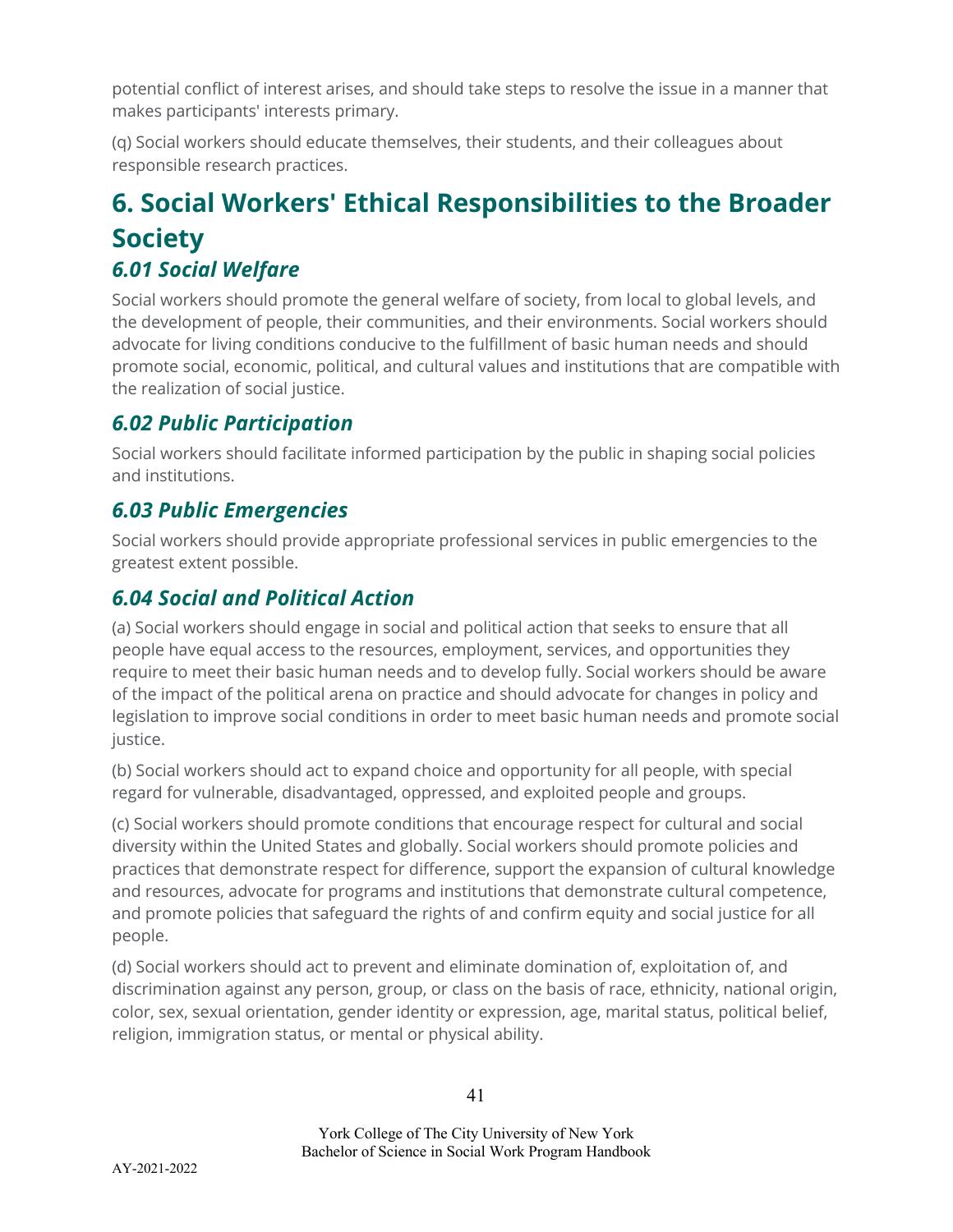# **APPENDIX B**

# **Council on Social Work Education (CSWE) Core Competencies (2015 EPAS)**

https://www.cswe.org/getattachment/Accreditation/Accreditation-Process/2015- EPAS/2015EPAS\_Web\_FINAL.pdf.aspx

The Council on Social Work Education employs a competency-based framework for social work curriculum design. The nine Social Work Core Competencies are listed below. Each competency describes the knowledge, values, skills, and cognitive and affective processes that comprise the competency at the generalist level of practice, followed by a set of behaviors that integrate these components. These behaviors represent observable components of the competencies, while the preceding statements represent the underlying content and processes that inform the behaviors.

#### **Competency 1: Demonstrate Ethical and Professional Behavior**

Social workers understand the value base of the profession and its ethical standards, as well as relevant laws and regulations that may impact practice at the micro, mezzo, and macro levels. Social workers understand frameworks of ethical decision-making and how to apply principles of critical thinking to those frameworks in practice, research, and policy arenas. Social workers recognize personal values and the distinction between personal and professional values. They also understand how their personal experiences and affective reactions influence their professional judgment and behavior. Social workers understand the profession's history, its mission, and the roles and responsibilities of the profession. Social Workers also understand the role of other professions when engaged in inter-professional teams. Social workers recognize the importance of life-long learning and are committed to continually updating their skills to ensure they are relevant and effective. Social workers also understand emerging forms of technology and the ethical use of technology in social work practice. Social workers:

• make ethical decisions by applying the standards of the NASW Code of Ethics, relevant laws and regulations, models for ethical decision-making, ethical conduct of research, and additional codes of ethics as appropriate to context;

• use reflection and self-regulation to manage personal values and maintain professionalism in practice situations;

• demonstrate professional demeanor in behavior; appearance; and oral, written, and electronic communication;

• use technology ethically and appropriately to facilitate practice outcomes; and

42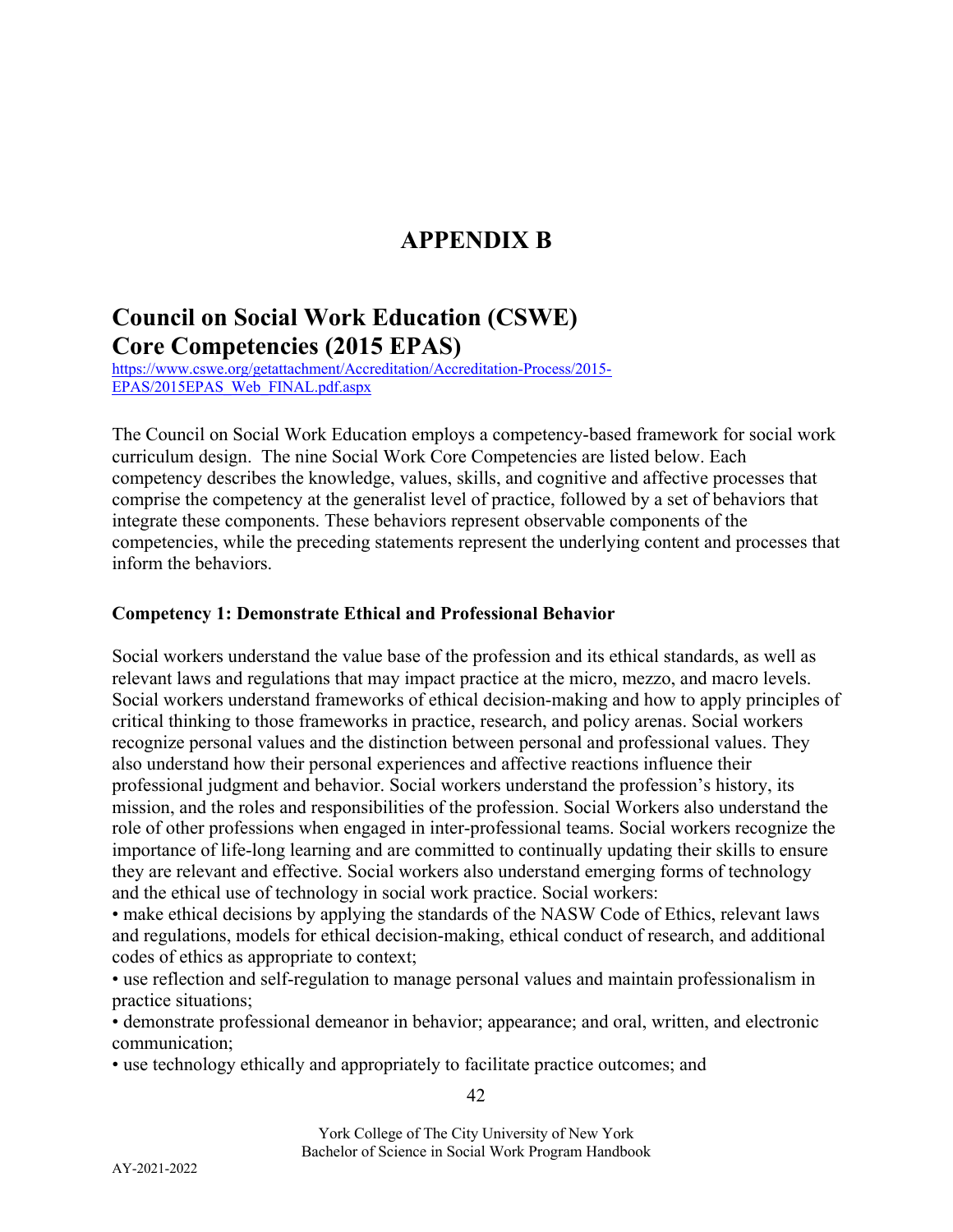• use supervision and consultation to guide professional judgment and behavior.

#### **Competency 2: Engage Diversity and Difference in Practice**

Social workers understand how diversity and difference characterize and shape the human experience and are critical to the formation of identity. The dimensions of diversity are understood as the intersectionality of multiple factors including but not limited to age, class, color, culture, disability and ability, ethnicity, gender, gender identity and expression, immigration status, marital status, political ideology, race, religion/spirituality, sex, sexual orientation, and tribal sovereign status. Social workers understand that, as a consequence of difference, a person's life experiences may include oppression, poverty, marginalization, and alienation as well as privilege, power, and acclaim. Social workers also understand the forms and mechanisms of oppression and discrimination and recognize the extent to which a culture's structures and values, including social, economic, political, and cultural exclusions, may oppress, marginalize, alienate, or create privilege and power. Social workers:

• apply and communicate understanding of the importance of diversity and difference in shaping life experiences in practice at the micro, mezzo, and macro levels;

• present themselves as learners and engage clients and constituencies as experts of their own experiences; and

• apply self-awareness and self-regulation to manage the influence of personal biases and values in working with diverse clients and constituencies.

#### **Competency 3: Advance Human Rights and Social, Economic, and Environmental Justice**

Social workers understand that every person regardless of position in society has fundamental human rights such as freedom, safety, privacy, an adequate standard of living, health care, and education. Social workers understand the global interconnections of oppression and human rights violations, and are knowledgeable about theories of human need and social justice and strategies to promote social and economic justice and human rights. Social workers understand strategies designed to eliminate oppressive structural barriers to ensure that social goods, rights, and responsibilities are distributed equitably and that civil, political, environmental, economic, social, and cultural human rights are protected. Social workers:

• apply their understanding of social, economic, and environmental justice to advocate for human rights at the individual and system levels; and

• engage in practices that advance social, economic, and environmental justice.

#### **Competency 4: Engage In Practice-informed Research and Research-informed Practice**

Social workers understand quantitative and qualitative research methods and their respective roles in advancing a science of social work and in evaluating their practice. Social workers know the principles of logic, scientific inquiry, and culturally informed and ethical approaches to building knowledge. Social workers understand that evidence that informs practice derives from multi-disciplinary sources and multiple ways of knowing. They also understand the processes for translating research findings into effective practice. Social workers:

• use practice experience and theory to inform scientific inquiry and research;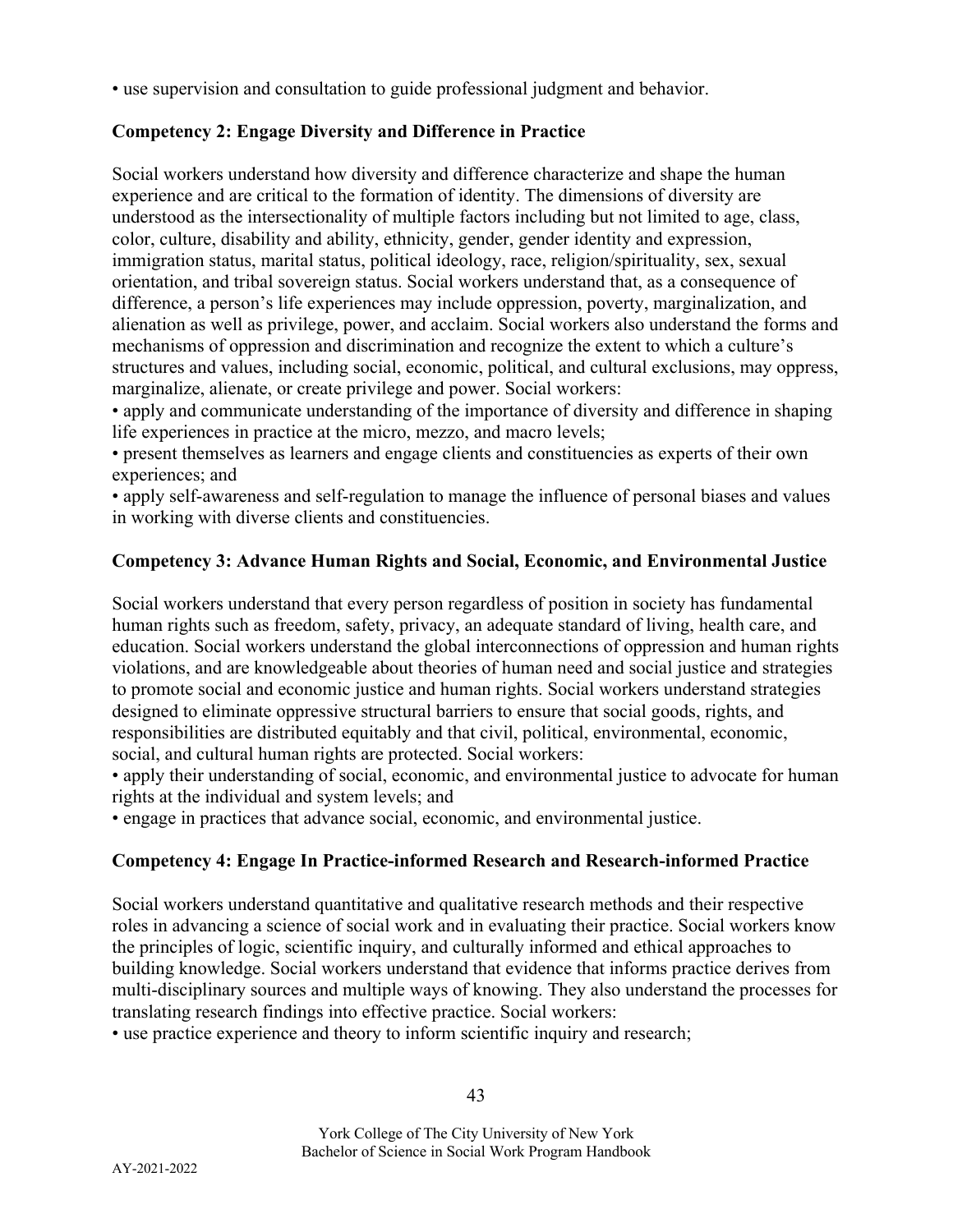• apply critical thinking to engage in analysis of quantitative and qualitative research methods and research findings; and

• use and translate research evidence to inform and improve practice, policy, and service delivery.

#### **Competency 5: Engage in Policy Practice**

Social workers understand that human rights and social justice, as well as social welfare and services, are mediated by policy and its implementation at the federal, state, and local levels. Social workers understand the history and current structures of social policies and services, the role of policy in service delivery, and the role of practice in policy development. Social workers understand their role in policy development and implementation within their practice settings at the micro, mezzo, and macro levels and they actively engage in policy practice to effect change within those settings. Social workers recognize and understand the historical, social, cultural, economic, organizational, environmental, and global influences that affect social policy. They are also knowledgeable about policy formulation, analysis, implementation, and evaluation. Social workers:

• identify social policy at the local, state, and federal level that impacts well-being, service delivery, and access to social services;

• assess how social welfare and economic policies impact the delivery of and access to social services;

• apply critical thinking to analyze, formulate, and advocate for policies that advance human rights and social, economic, and environmental justice.

#### **Competency 6: Engage with Individuals, Families, Groups, Organizations, and Communities**

Social workers understand that engagement is an ongoing component of the dynamic and interactive process of social work practice with, and on behalf of, diverse individuals, families, groups, organizations, and communities. Social workers value the importance of human relationships. Social workers understand theories of human behavior and the social environment, and critically evaluate and apply this knowledge to facilitate engagement with clients and constituencies, including individuals, families, groups, organizations, and communities. Social workers understand strategies to engage diverse clients and constituencies to advance practice effectiveness.

Social workers understand how their personal experiences and affective reactions may impact their ability to effectively engage with diverse clients and constituencies. Social workers value principles of relationship-building and inter-professional collaboration to facilitate engagement with clients, constituencies, and other professionals as appropriate. Social workers:

• apply knowledge of human behavior and the social environment, person-in-environment, and other multidisciplinary theoretical frameworks to engage with clients and constituencies; and • use empathy, reflection, and interpersonal skills to effectively engage diverse clients and constituencies.

#### **Competency 7: Assess Individuals, Families, Groups, Organizations, and Communities**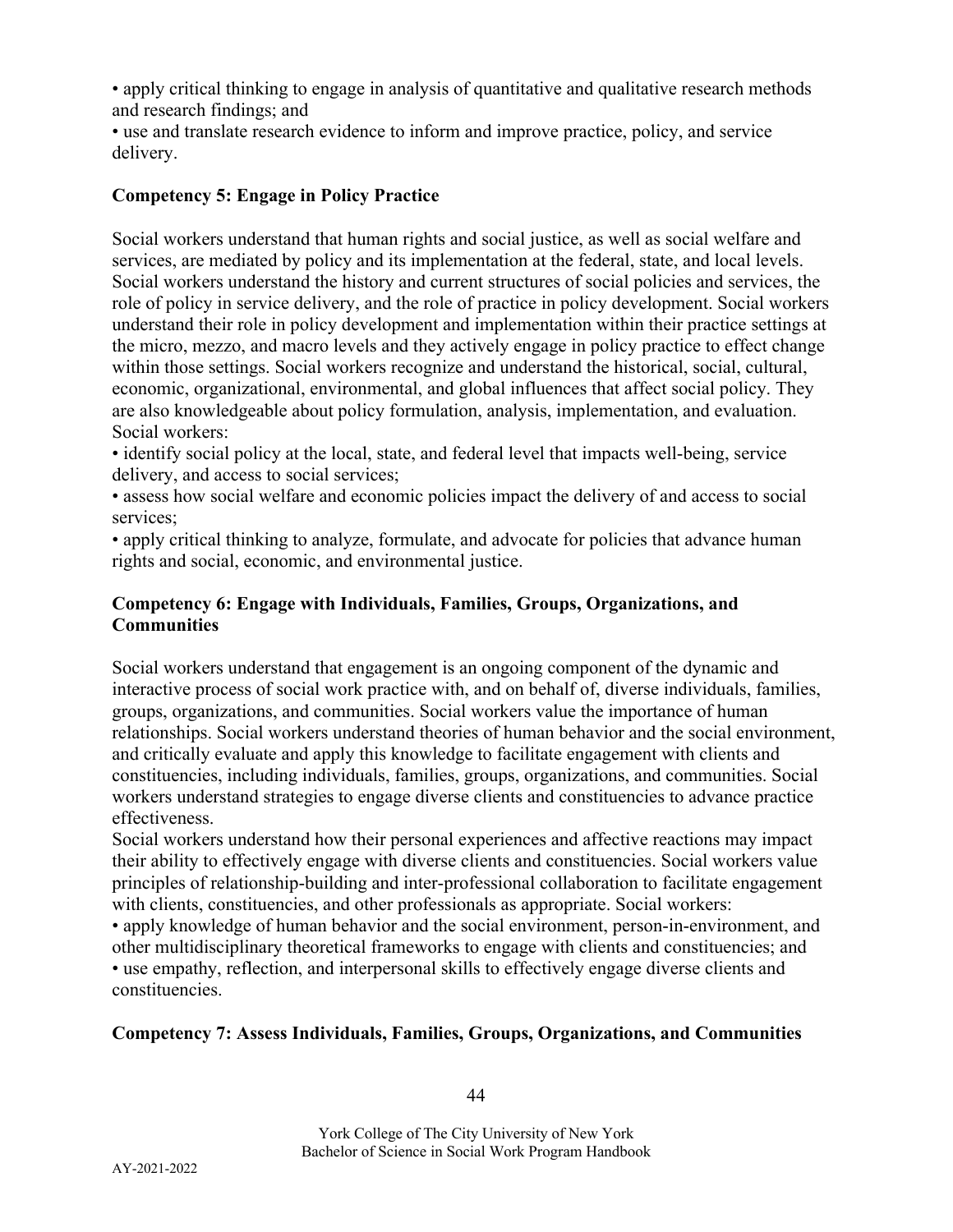Social workers understand that assessment is an ongoing component of the dynamic and interactive process of social work practice with, and on behalf of, diverse individuals, families, groups, organizations, and communities. Social workers understand theories of human behavior and the social environment, and critically evaluate and apply this knowledge in the assessment of diverse clients and constituencies, including individuals, families, groups, organizations, and communities. Social workers understand methods of assessment with diverse clients and constituencies to advance practice effectiveness. Social workers recognize the implications of the larger practice context in the assessment process and value the importance of inter-professional collaboration in this process. Social workers understand how their personal experiences and affective reactions may affect their assessment and decision-making. Social workers: • collect and organize data, and apply critical thinking to interpret information from clients and

constituencies;

• apply knowledge of human behavior and the social environment, person-in-environment, and other multidisciplinary theoretical frameworks in the analysis of assessment data from clients and constituencies;

• develop mutually agreed-on intervention goals and objectives based on the critical assessment of strengths, needs, and challenges within clients and constituencies; and

• select appropriate intervention strategies based on the assessment, research knowledge, and values and preferences of clients and constituencies.

#### **Competency 8: Intervene with Individuals, Families, Groups, Organizations, and Communities**

Social workers understand that intervention is an ongoing component of the dynamic and interactive process of social work practice with, and on behalf of, diverse individuals, families, groups, organizations, and communities. Social workers are knowledgeable about evidenceinformed interventions to achieve the goals of clients and constituencies, including individuals, families, groups, organizations, and communities. Social workers understand theories of human behavior and the social environment, and critically evaluate and apply this knowledge to effectively intervene with clients and constituencies. Social workers understand methods of identifying, analyzing and implementing evidence-informed interventions to achieve client and constituency goals. Social workers value the importance of interprofessional teamwork and communication in interventions, recognizing that beneficial outcomes may require interdisciplinary, interprofessional, and inter-organizational collaboration. Social workers: • critically choose and implement interventions to achieve practice goals and enhance capacities of clients and constituencies;

• apply knowledge of human behavior and the social environment, person-in-environment, and other multidisciplinary theoretical frameworks in interventions with clients and constituencies;

- use inter-professional collaboration as appropriate to achieve beneficial practice outcomes;
- negotiate, mediate, and advocate with and on behalf of diverse clients and constituencies; and

• facilitate effective transitions and endings that advance mutually agreed-on goals.

#### **Competency 9: Evaluate Practice with Individuals, Families, Groups, Organizations, and Communities**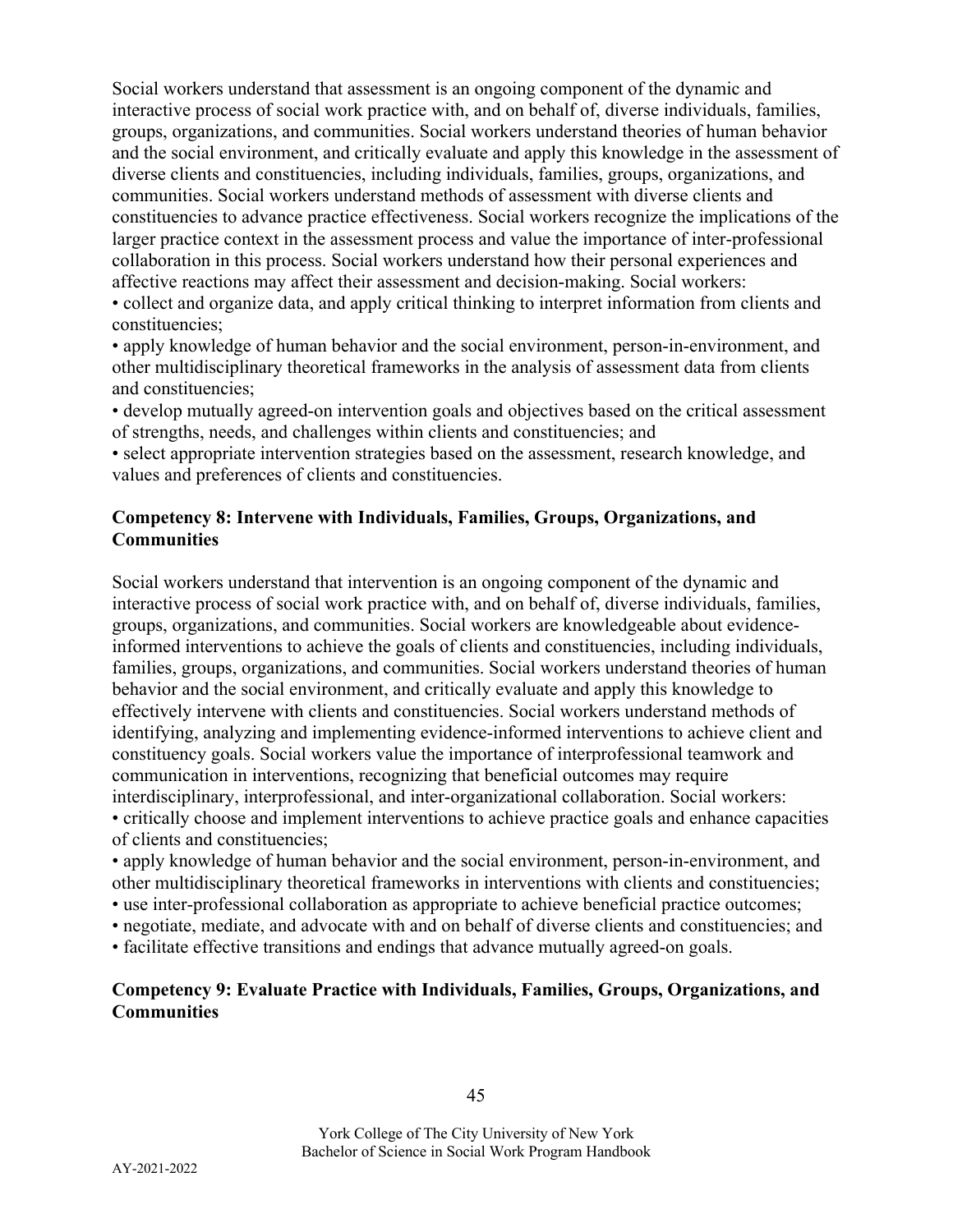Social workers understand that evaluation is an ongoing component of the dynamic and interactive process of social work practice with, and on behalf of, diverse individuals, families, groups, organizations and communities. Social workers recognize the importance of evaluating processes and outcomes to advance practice, policy, and service delivery effectiveness. Social workers understand theories of human behavior and the social environment, and critically evaluate and apply this knowledge in evaluating outcomes. Social workers understand qualitative and quantitative methods for evaluating outcomes and practice effectiveness. Social workers:

• select and use appropriate methods for evaluation of outcomes;

• apply knowledge of human behavior and the social environment, person-in-environment, and other multidisciplinary theoretical frameworks in the evaluation of outcomes;

• critically analyze, monitor, and evaluate intervention and program processes and outcomes; and • apply evaluation findings to improve practice effectiveness at the micro, mezzo, and macro levels.

46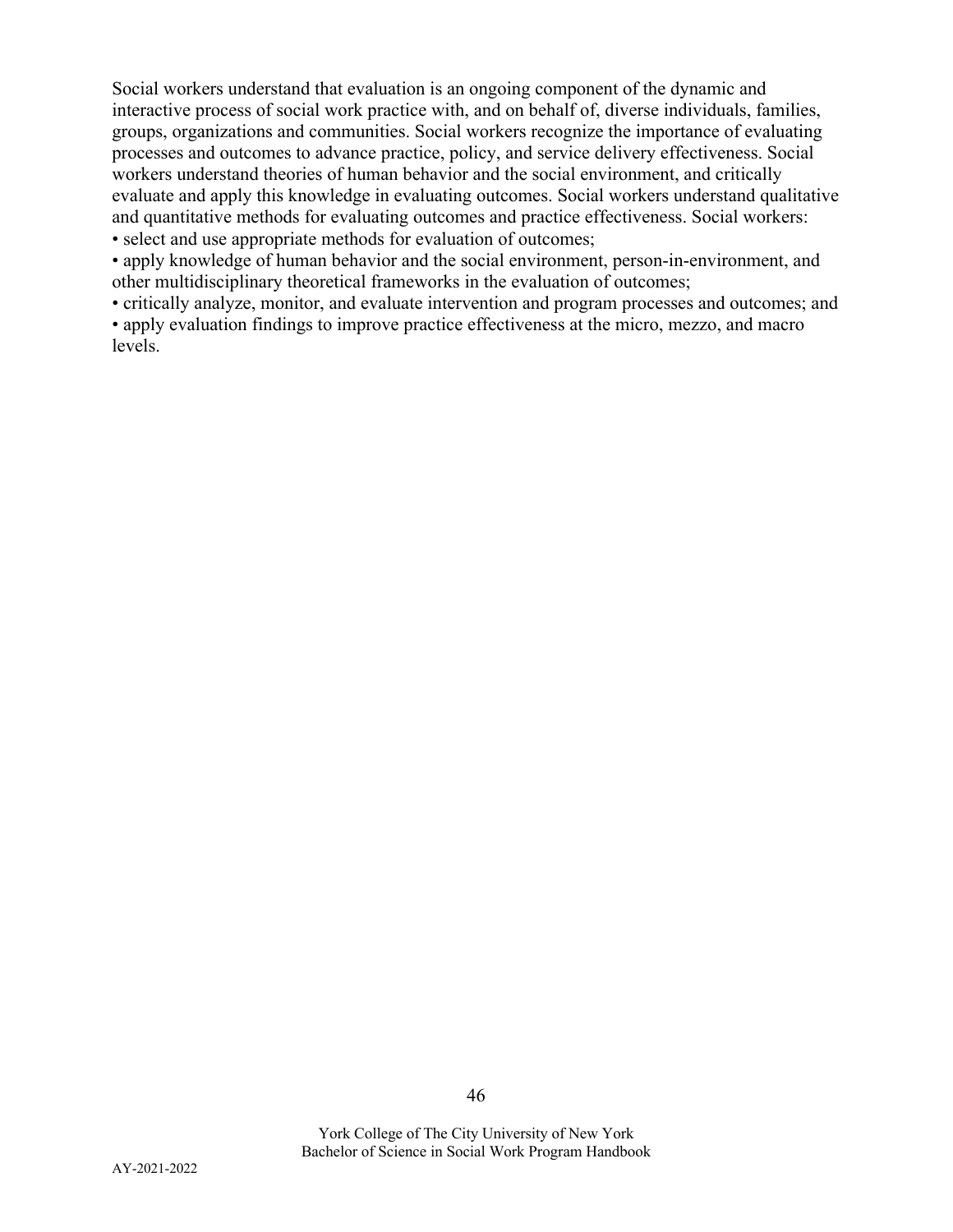# **Appendix C**

# **Student Contract**

**Student Name: CUNY First ID #: Date Received: Date Returned:** 

I consider the interest of a set of the affirm that I have fully read and understand the contents of the Social Work Program Handbook. I am responsible for adhering to the NASW Code of Ethics and the policies and procedures of the Social Work Program, York College, and The City University of New York.

Student Signature: \_\_\_\_\_\_\_\_\_\_\_\_\_\_\_\_\_\_\_\_\_\_\_\_\_\_\_\_\_\_\_\_\_\_\_\_\_\_\_\_\_\_

 $Date:$ 

47